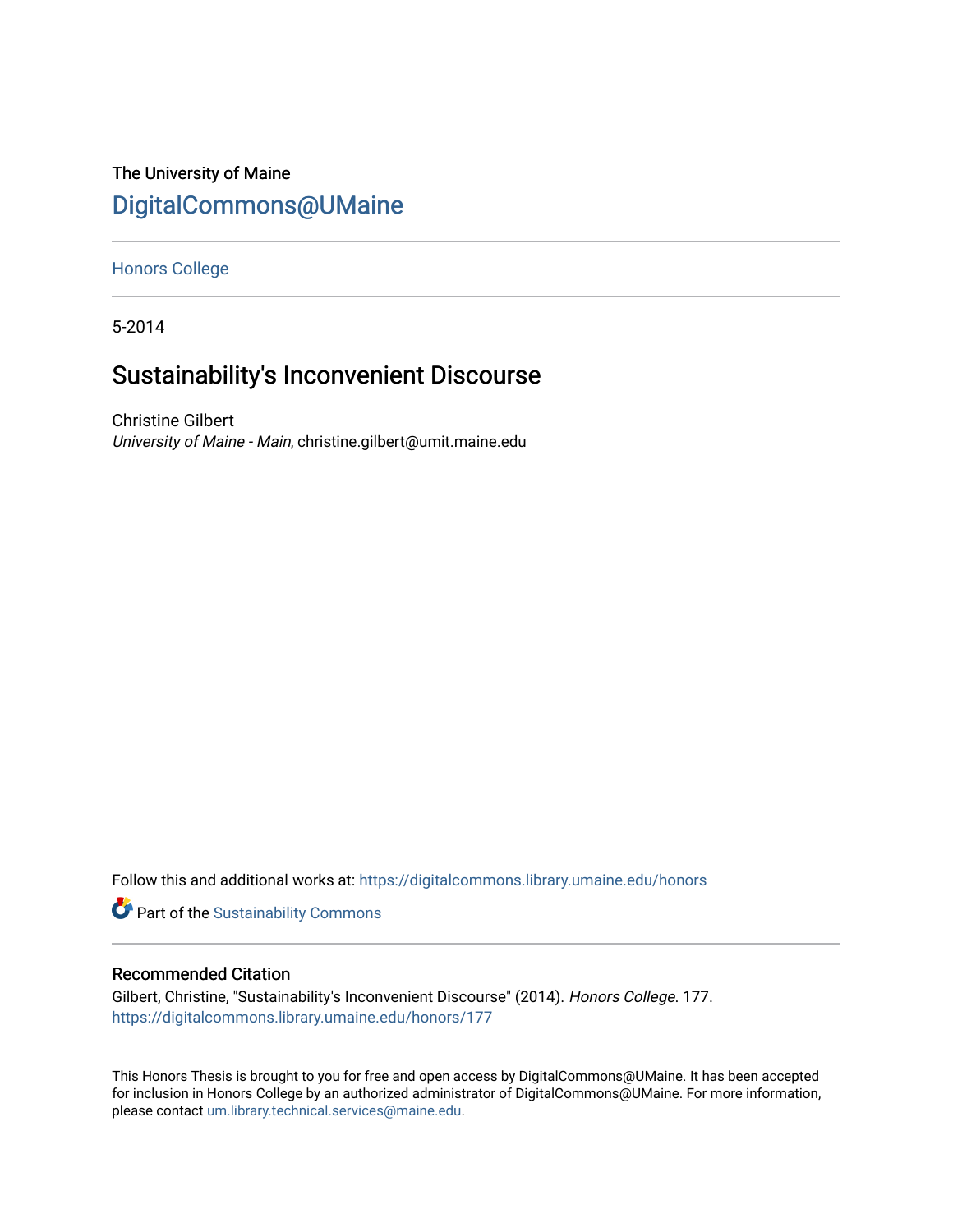## SUSTAINABILITY'S INCONVENIENT DISCOURSE

by

Christine M. Gilbert

A Thesis Submitted in Partial Fulfillment of the Requirements for a Degree with Honors (International Affairs)

The Honors College

University of Maine

May 2014

Advisory Committee:

Dr. Mark Haggerty, Rezendes Preceptor of Civic Engagement, Honors, Advisor

Dr. Melissa Ladenheim, Adjunct Assistant Professor, Honors

Dr. Stephanie Welcomer, Associate Dean, Maine Business School

Dr. Ebru Ulusoy, Assistant Professor of Marketing, Maine Business School

Dr. Hollie Smith, Department of Communication and Journalism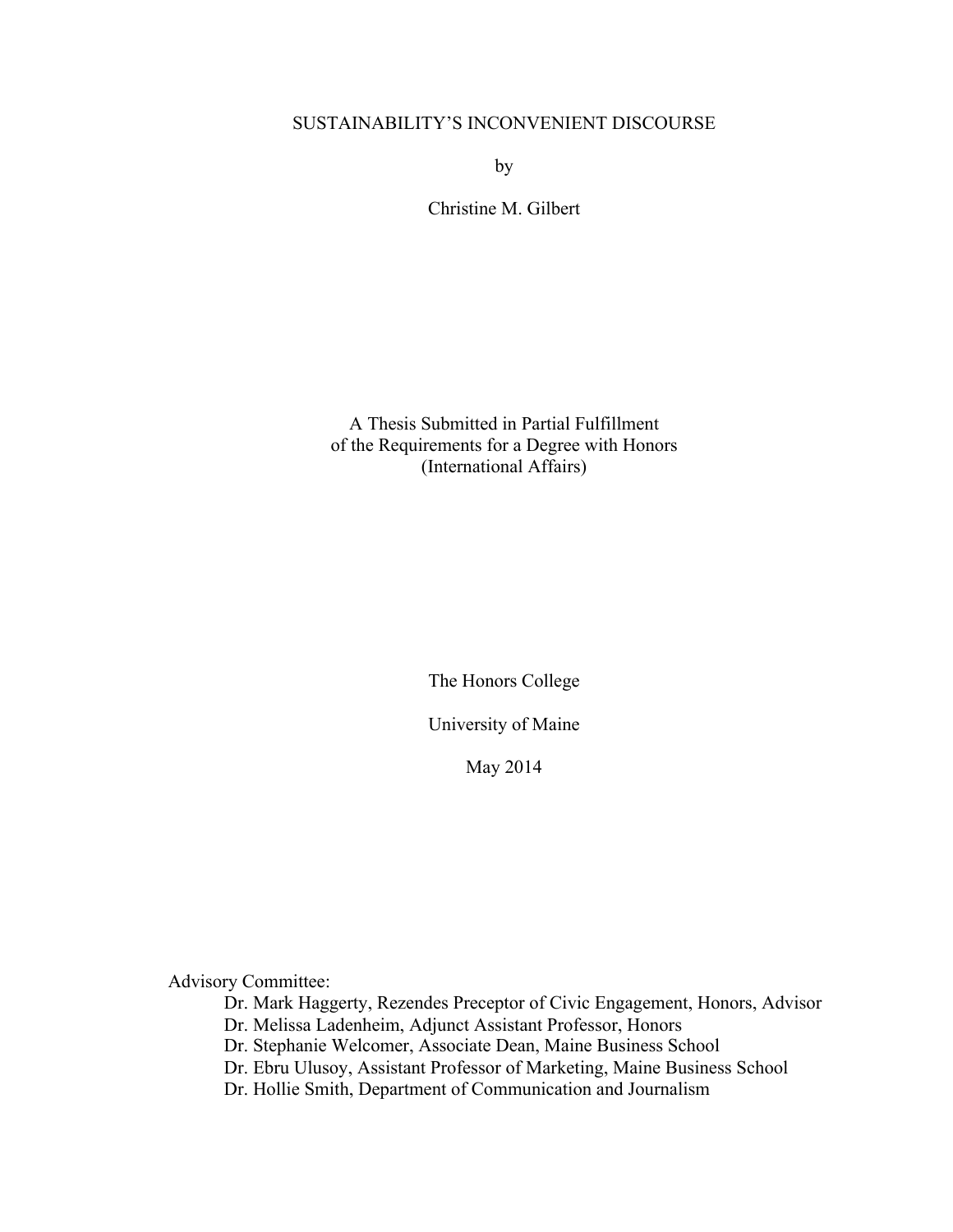Abstract

"Sustainability" has been used to indicate certain values, market a way of life, and possesses a prominent role in a number of different disciplines, yet a commonly accepted definition doesn't seem to exist. This thesis does not aim in any sense to define this elusive term, rather it examines the *themes* that inform discussions of sustainability. A number of particular thematic elements are used consistently across almost all of the discourses of sustainability: generational time frames, renewable resources, as well as the relationship between sustainability and economic development. Each unique discourse handles these themes in a specific way. What's valuable is the construction of this concept in the public media. The *New York Times* and the *Washington Post* are two national newspapers publications known for setting the stage for relevant and new topics. Using the May 2006 premiere of Al Gore's *An Inconvenient Truth* as a cognitive reference point, I will be probing the change, or lack there-of, in the discourse around sustainability. There is contested meaning-making surrounding sustainability in the public discourse, and by examining the rise and/or fall of the dominant themes in the editorials and op-eds of the *New York Times* and the *Washington Post*, it will help determine which themes construct the meaning of sustainability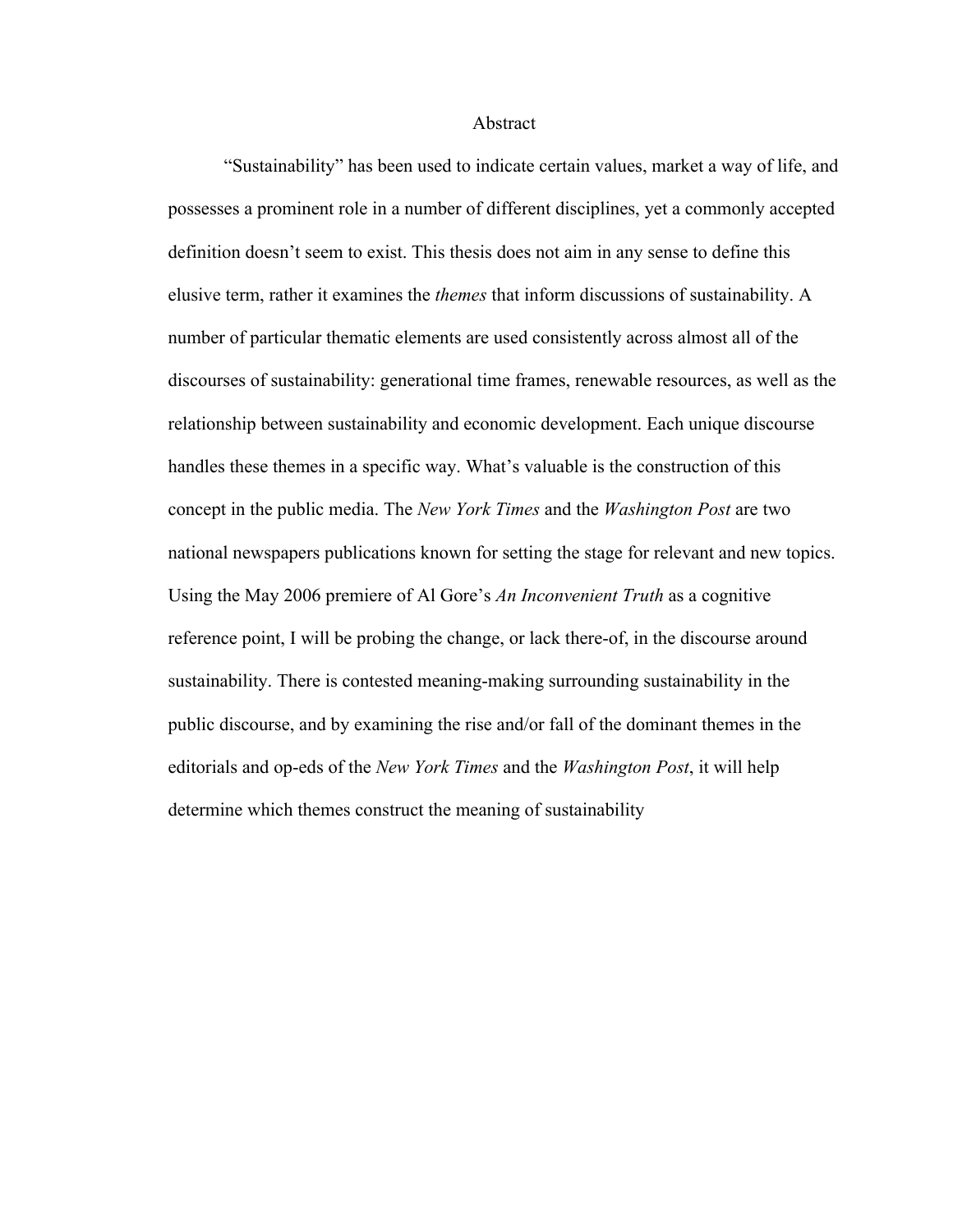# Dedication

This thesis is dedicated to my parents. Mama G and Papa G, I will never be able to thank you enough for the courage, support, love, and life you have given me, but this success is your success. I love you, Bean.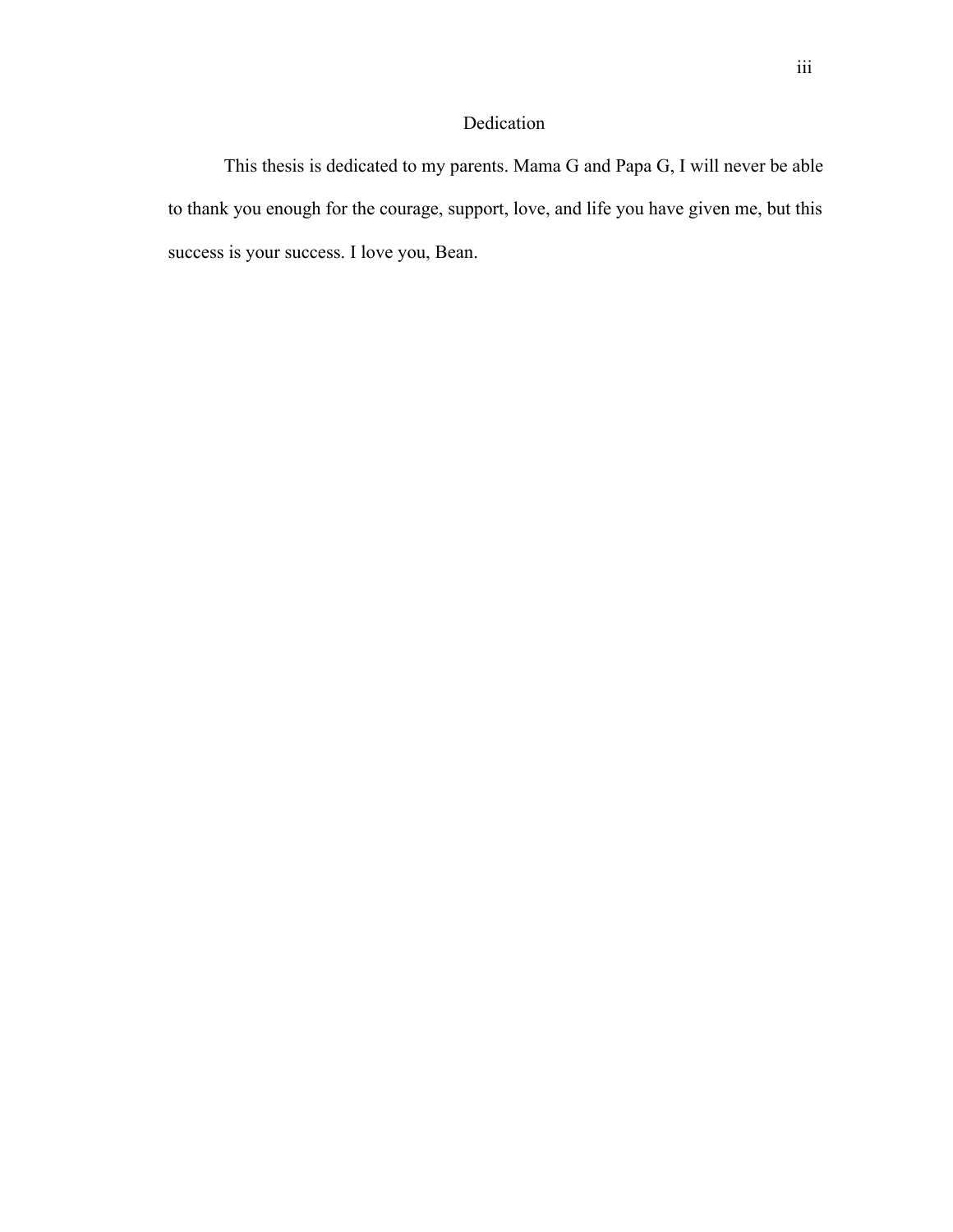#### Acknowledgements

This thesis shouldn't be "by: Christine Gilbert," because without the help and support of those around me in my family, friends, and academic circles, this thesis would never have been realized. I want to specifically acknowledge Mark Haggerty: thesis advisor extraordinaire who never failed to make my thesis feel important; the incredible people at the Honors College, particularly Breana Bennett who came out of retirement to code for me and the Charlie Slavin Research Fund. Hollie Smith, who served as an incredible mentor to me for almost two years and the amazing researchers at the Sustainability Solutions Initiative, thank you! Also my family and in particular my grandfather Raymond Jean who, without his support of higher education and excellence, I may never have been able to attend the Honors College at Maine, his alma mater. And my friends, thank you for listening to my chaos and feeding me.

Wie immer, danke Schön.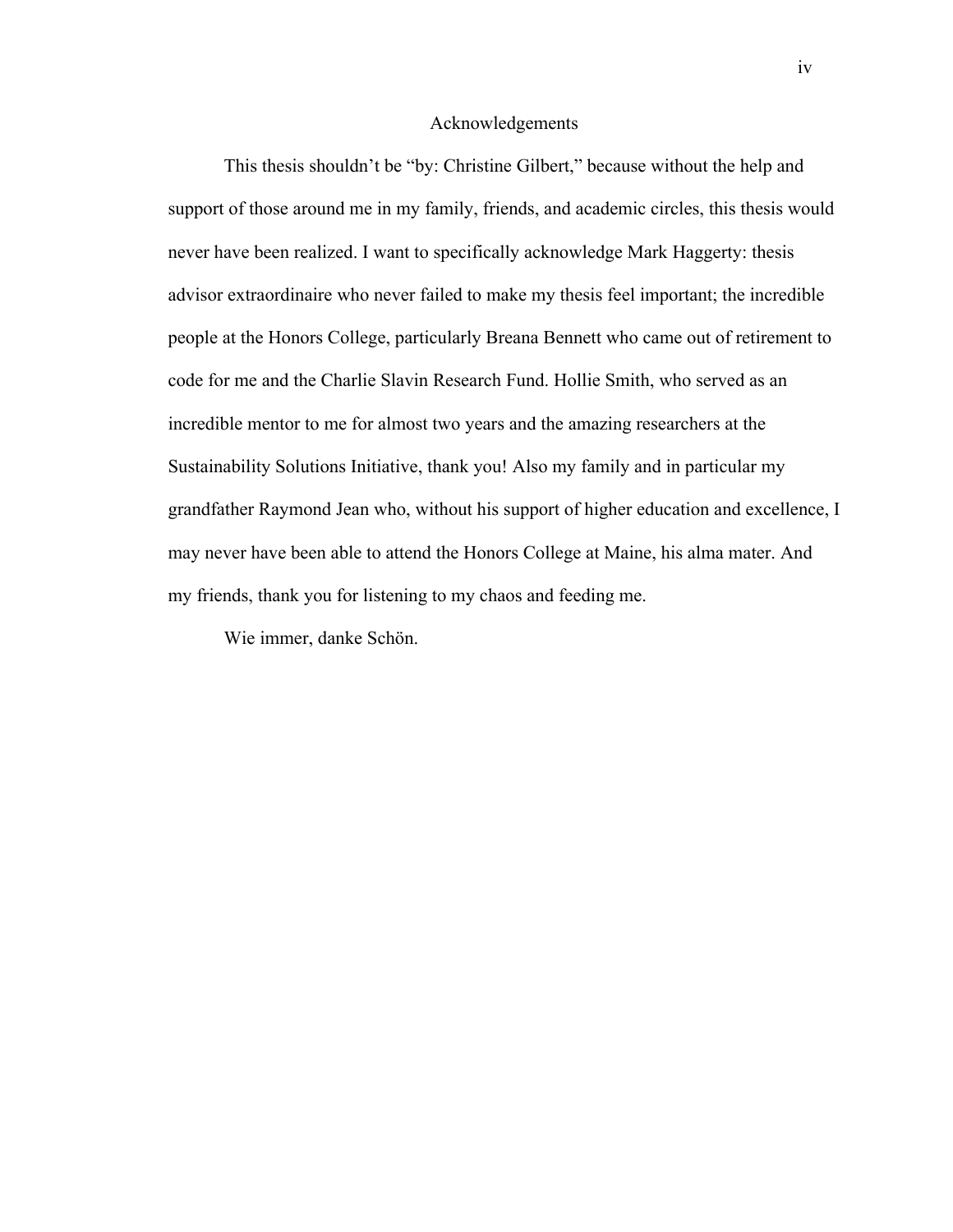# **TABLE OF CONTENTS**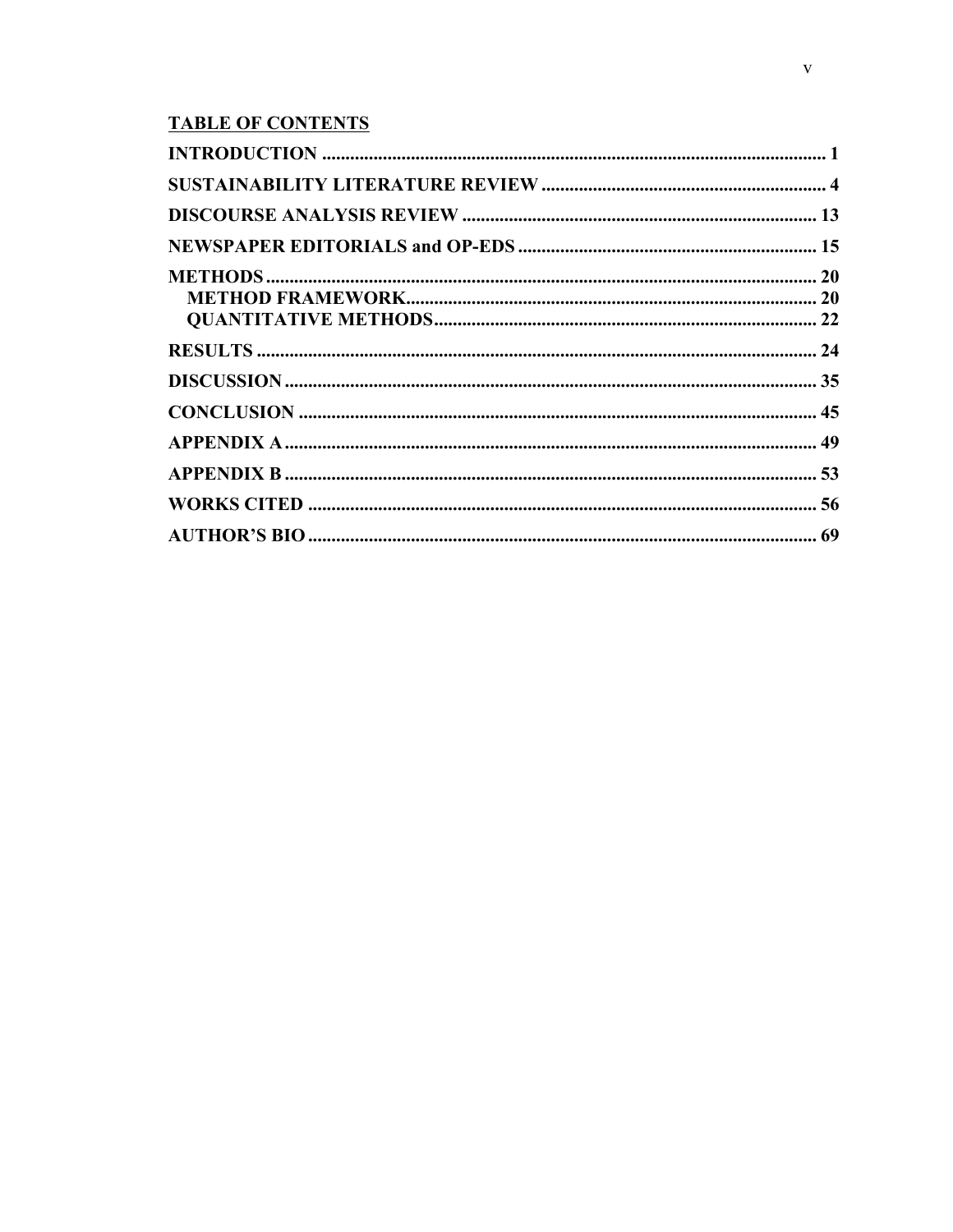# **LIST OF TABLES, FIGURES, DEFINITIONS**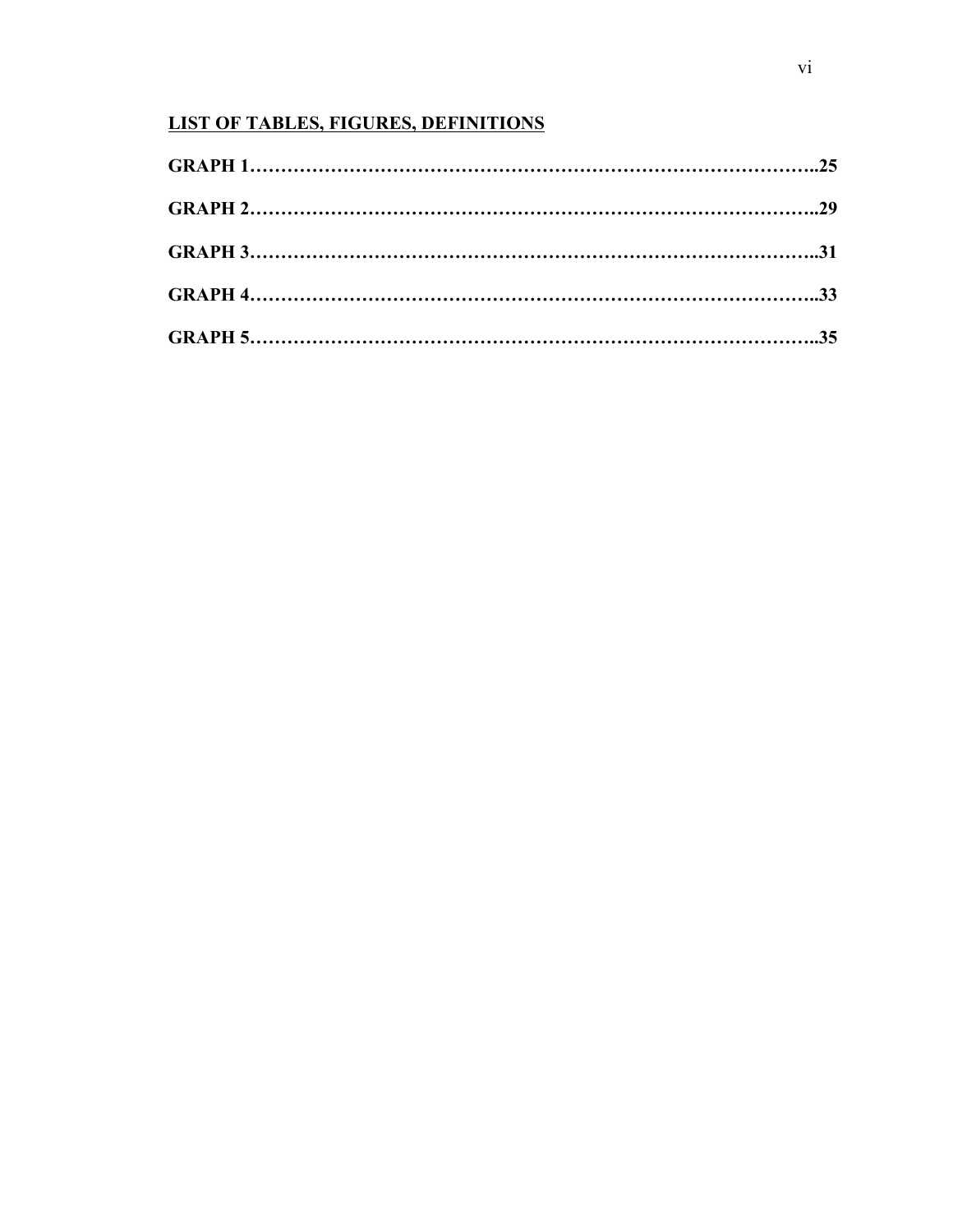#### **INTRODUCTION**

When I was hired in the fall of 2012 as an undergraduate research assistant for the Sustainability Solutions Initiative (SSI) at the University of Maine, I felt proud but slightly hesitant to discuss my new position. When asked about what my responsibilities would include or the type of research I would be performing, I only thought about "sustainability" in relation to renewable resources and energy. Yet I was hired to work for a group of PhD candidates in communication and journalism. How did the humanities connect with the physical sciences that I had originally associated with "sustainability" and how could I explain the connection when I myself didn't understand it? I have been exploring sustainability's scope and interdisciplinary nature for almost two years and still do not have a concrete answer. Rather I have found that a strength of the concept of sustainability comes from malleability in its discourse. This malleability permits sustainability's themes to jump the restrictions of different disciplines, making it an applicable tool to analyze complex problems.

Sustainability, the lead word in the name of the twenty-three million dollar grant funding the Sustainability Solutions Initiative, helps to set the framework for the research being completed by the PhD students, faculty and research assistants. The problems being dealt with encompass many methodologies and bring different academic departments to the same table. The title "sustainability" mandated that solutions be holistic, with longterm outlooks, and focused on the interconnectedness of each problems' stakeholders. "Sustainable solutions" were places the researchers wanted to reach, but again, the flexibility of this notion of sustainability created dynamic conversations about what the solutions looked like and how they could be achieved.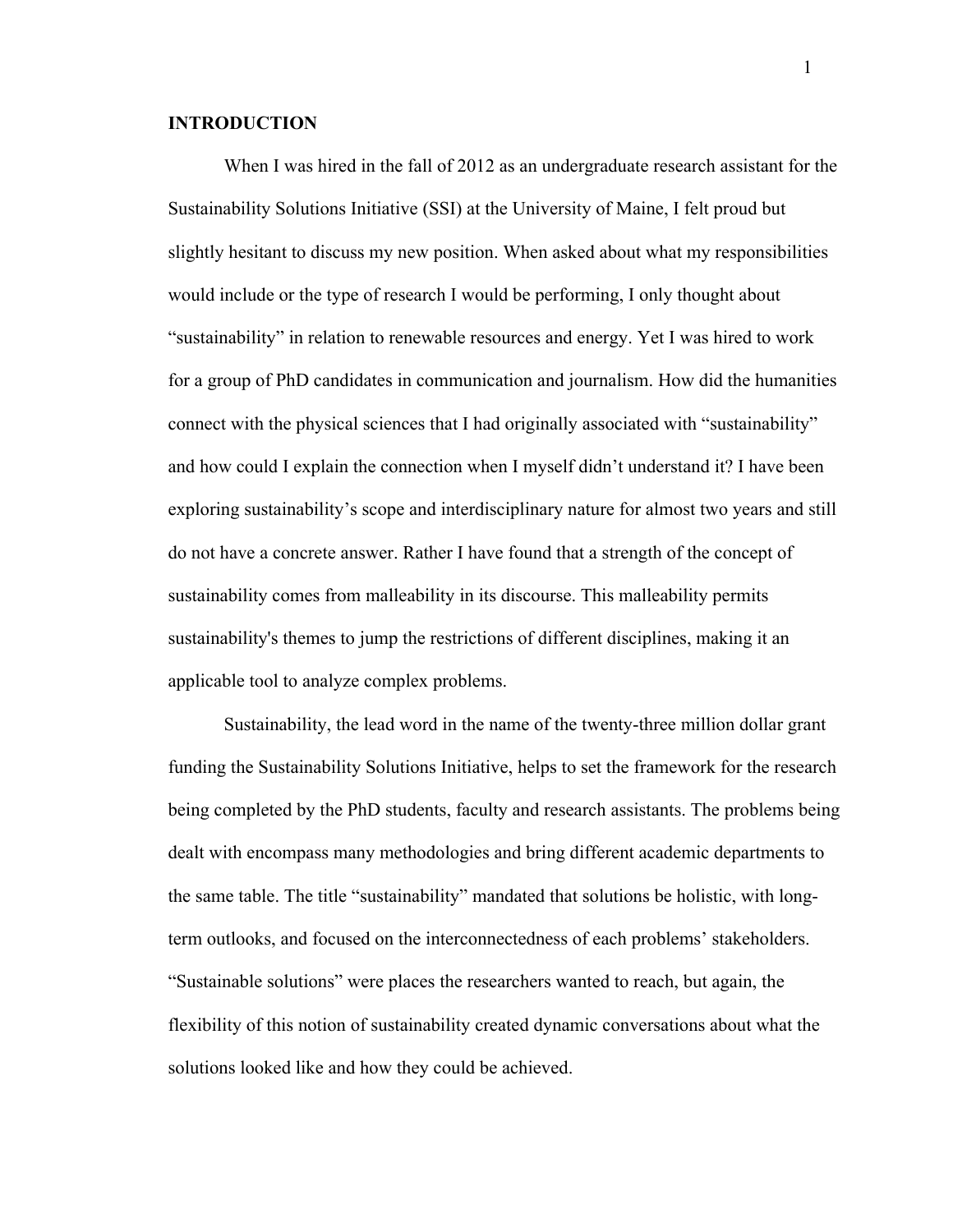Additionally, outside this realm of academia, the public is also grabbling to understand sustainability. Sustainability might have power in owning a flexible discourse, but it can also function as a weakness with no clear "owner" of discourse. Sustainability has become a buzzword incorporated into environmental discourses, but also university structures, businesses, and even entertainment industries. It is absurd to think that all of these different interests are using sustainability with a similar definition in mind. And here it is that sustainability can lose some of its power because it has no "meaning". It also stands to reason that these different enterprises have much to gain from having their definition of sustainability accepted broadly in this struggle.

One way to illustrate this schism is to compare the ways sustainability can be "understood". Business sustainability, such as might be used by any major corporation that is interested in promoting social responsibility, but concurrently interested in continuing profits over time, would be more likely to adhere to the following understanding of sustainability:

Sustainable development supporters prefer to not discuss absolute limits to growth but limitations imposed by the present-state of technology and social organization on environmental resources…Coupled with this optimism is the persistent belief that environmental problems are caused by poverty and that economic growth…are helping to solve this problem (Kopnina, 52-53).

It can be argued that this viewpoint sees no future *without* business and *without* constant economic growth. Any stockholder, manager, or member of the "C-club<sup>1</sup>" of a corporation stands to benefit immensely from this construction of sustainability. In

 $1$  "C-Club" denotes the top managers of any corporation such as CEO, CFO, or COO.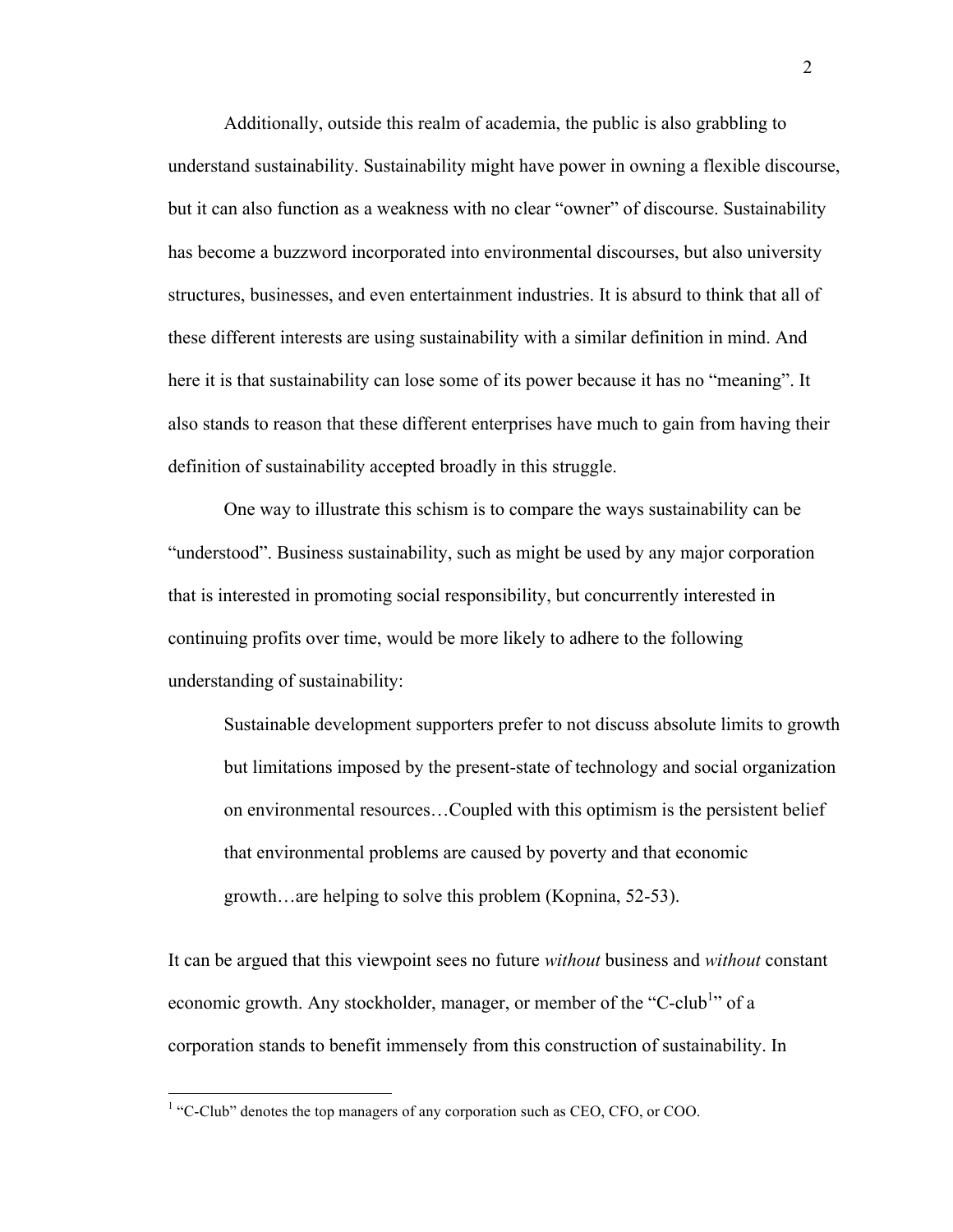opposition to this notion of sustainability are people, groups, and organizations that feel there is something fundamentally askew with the capitalist, industrialist system that must be fundamentally restructured in order to reach sustainability.

Biodiversity protection is not necessarily contingent with social and economic interests, such as deriving medicines from wild plants, and may be inadequate in addressing biodiversity loss since not all species are 'required' or 'necessary' for survival of human species. Besides, growing human population and consumption demands are pressuring non-human species into increasingly instrumental and subservient categories of resources, rather than recognizing their intrinsic value (Kopnina, 54).

Humans are given no special designation in this quote and even the continuation of humans into the future is not given weight. And yet that exact notion is such a crucial aspect of the first example of sustainability given (Kopnina, 52-53). These two quotations help illustrate just how distinct these notions of the "same" concept can be and how "meaning" is being contested.

There is current competition in society's discourse for actualizing the word "sustainability". The eventual meaning will be linked to the themes that are present in conversation. To make more sense of this elusive concept I will examine the themes present in the public discourse to try and uncover which construction is dominant. To accomplish this goal, I will be analyzing editorials and op-eds from the *New York Times* and the *Washington Post*.

The focus on the themes will allow for an indirect look at a topic whose meaning is still being contested. In order to ensure that the themes being analyzed are indeed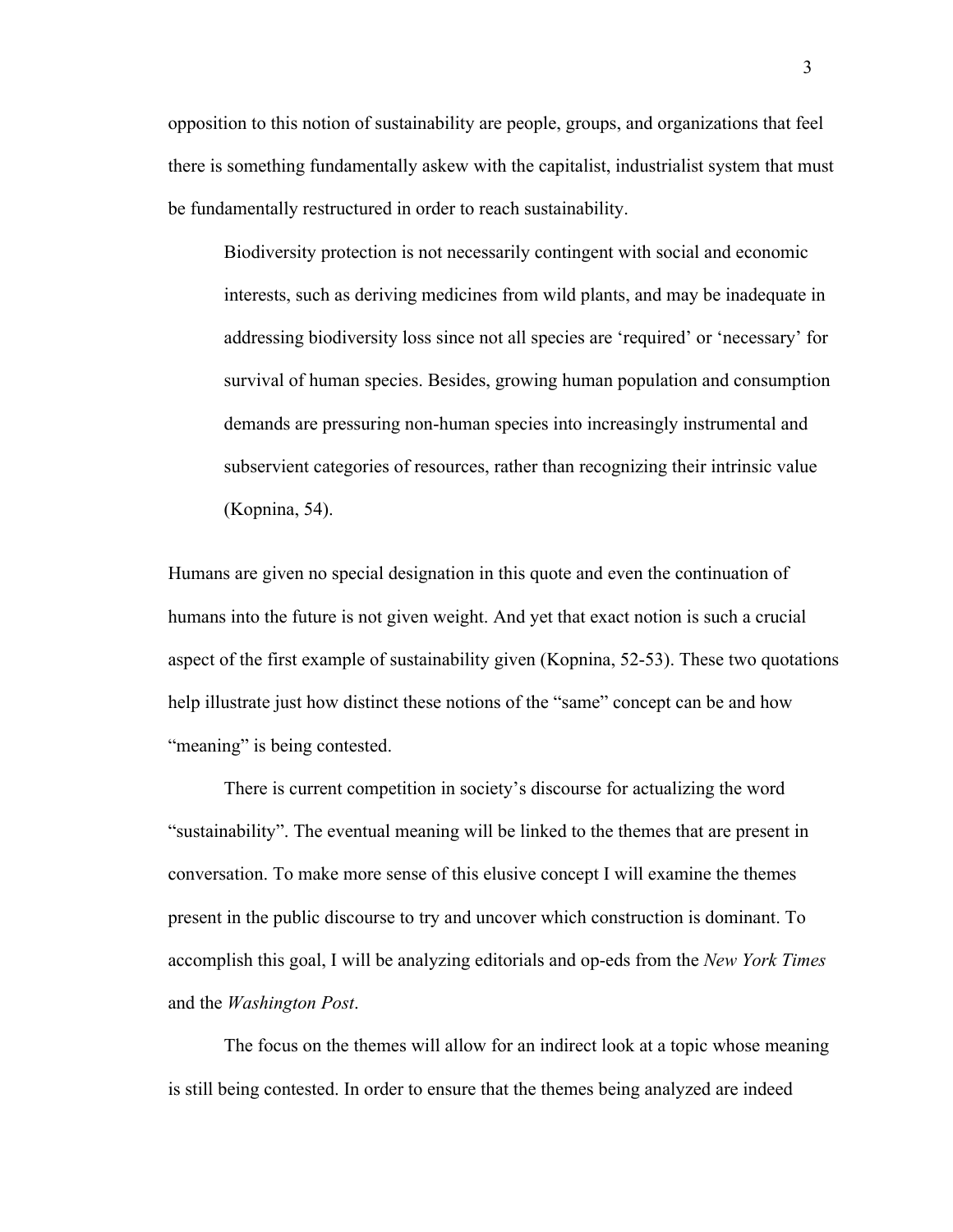related to sustainability, a literature review of sustainability articles, books, and other related research, will be summarized to create a coding frame.

I would love to search for the meaning of sustainability; to scour texts and books and novels and finally discover the *true* and *complete* meaning of the word, but I don't think that this hunt would be successful. Sustainability is a discourse, it's a conversation between themes, between phrases, between meanings, and what I want to uncover are themes dominating sustainability's discussion.

The meanings of words change over time; evolution of meaning is particularly important for a contested term such as sustainability. If sustainability's meaning is being negotiated through the presence of different themes then external events occurring could theoretically impact the conversation. The May 2006 release of Al Gore's *An Inconvenient Truth* (AIT) could be part of a change in the meaning making around sustainability. A link between AIT and sustainability exists in the themes seen both in sustainability literature and the film. A time frame of 24 months prior to May 2006 and 24 months after will be examined.

The creation of sustainability's meaning is not a neutral issue. There are vested groups that are interested in the definition of sustainability. There is power in deciding what this new buzzword "sustainability" really represents.

#### **SUSTAINABILITY LITERATURE REVIEW**

Sustainability as a normative term made its premiere on a global scale in 1987 in the United Nations' World Commission on Environment and Development (Liu, 1413). Out of the Brundtland Commission came *Our Common Future* which featured a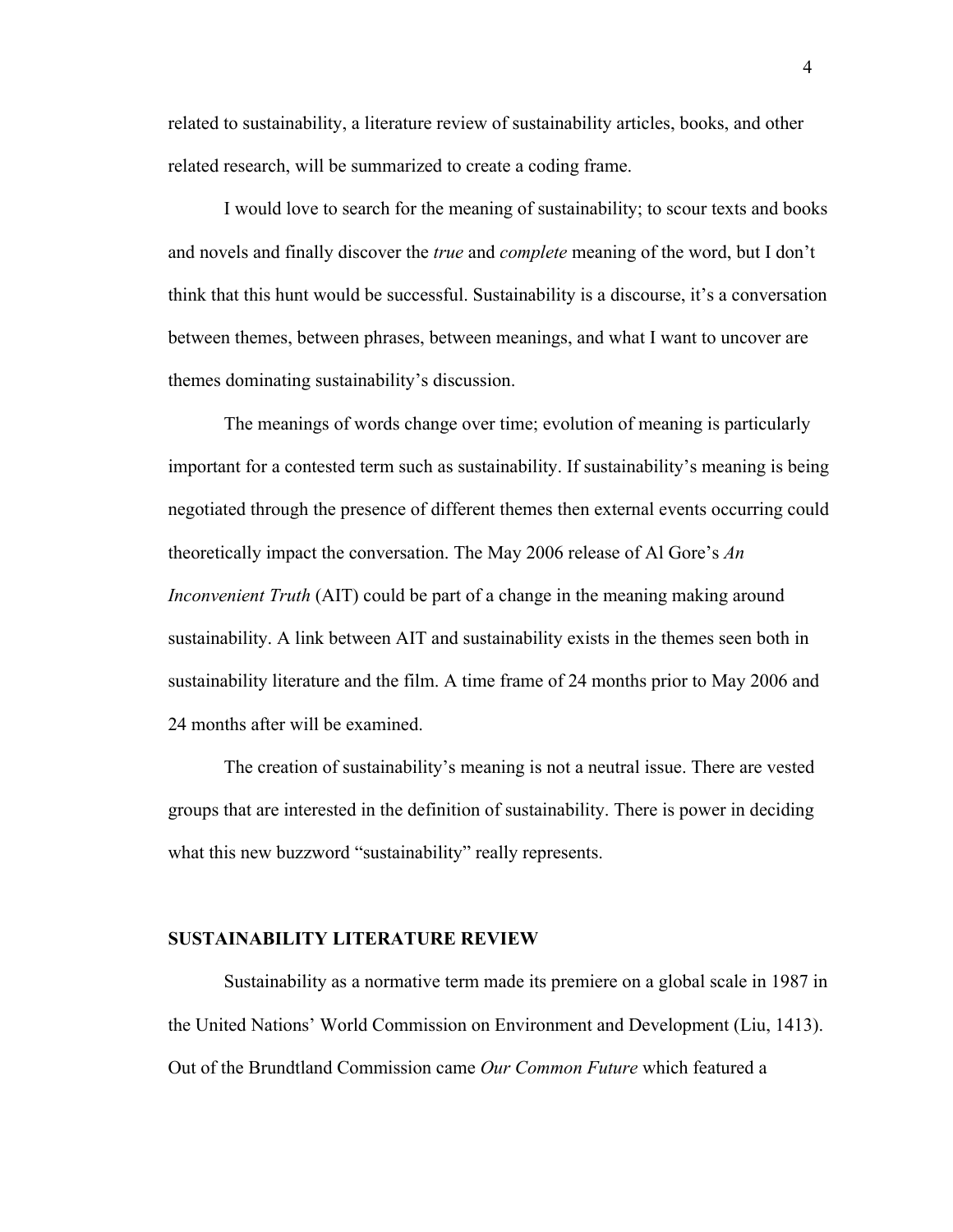definition of sustainability that has been quoted and referred to since: "…Humanity has the ability to make development sustainable – to ensure that it meets the needs of the present without compromising the ability of future generations to meet their needs…" (Liu, 1413). In the simplest terms it seems that sustainability here is referring to the indefinite survival of humans on the planet Earth with the same opportunities in the future that exist today. The horizon of sustainability is focused on the world to come, beyond the present. Yet authors Barrett and Odum point out that while this widely accepted view of sustainability is attractive, "…(the) definition is so vague that it would be impossible to quantify or implement…" (Liu, 1413).

The notion that sustainability is ambiguously defined contributes to the richness of the discussion and leads to the suggestion of sustainability as a "journey metaphor" (Milne, 802). The notion of a journey implies a number of different paths that may be taken and a destination reached: "…In some instances, sustainability is considered to imply the need for the radical reorganization and restructuring of society along ecological principles, in other instances it is considered in terms of incremental reforms to the status quo…" (Milne, 802).

There are also a number of different phenomena that the word, phrase, or concept of sustainability has been applied to, including but not limited to: environmental sustainability, urban sustainability, business sustainability, sustainable supply chain systems, sustainable buildings, renewable and sustainable energy, social sustainability, sustainable development, sustainable agriculture, and so on (Liu, 1412-1413). Is it advantageous or even possible to have a particular understanding of sustainability that fits into every scenario where it's applied?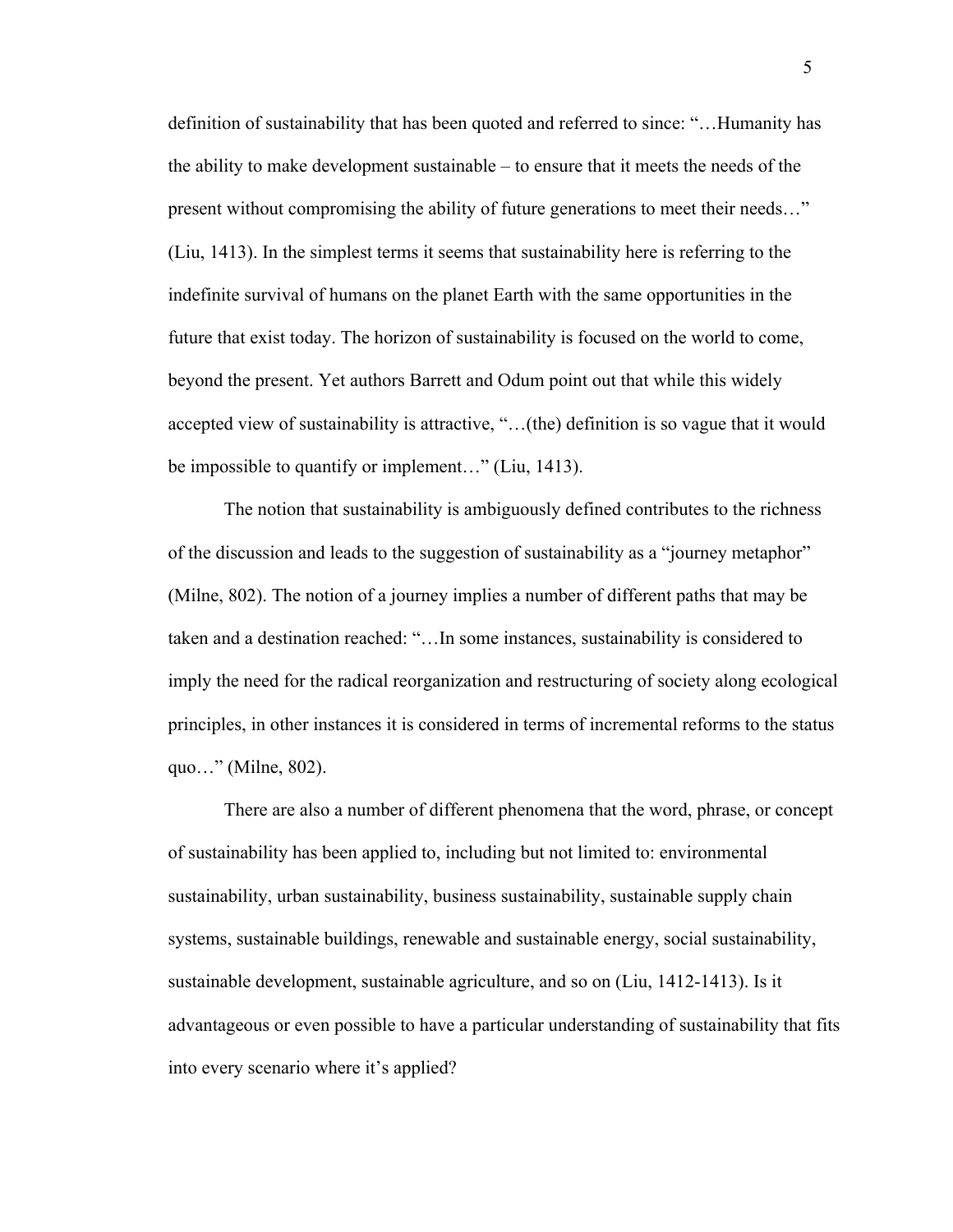Some authors argue that two distinct paradigms of sustainability have emerged since 1987, with respective themes that remain fairly consistent (Milne, 803). Commonly referred to as "weak sustainability" or "business case sustainability" the first framework of sustainability takes place within the current capitalist system and advocates incremental changes in order for sustainability to be reached (Milne, 804). Some also propose that this model of sustainability does not put economic gains at risk because "…as long as the diminishing natural capital stocks are being replaced by gains in the man-made stock, total capacity will stay constant and the current level of consumption can continue…" (Liu, 1418). The economy and the environment are not juxtaposed as they are in the macro framework of sustainability that has been presented. On the other hand, "strong sustainability" is a more radical and aggressive model that proposes that the system, meaning the industrial capitalist society that we exist in currently, needs to be changed at a very elementary level (Milne, 804). The language linked to this second definition is more concerned with limits, the Earth as a finite system and perhaps most importantly, man-made capital and natural capital being mutually exclusive resources or counts (Liu, 1418). Having an increase in the gross domestic product (GDP) of a country would *not* offset a decline in fresh water resources available in this latter model; it would however in the former.

The importance of renewable resources serves as another example of the dichotomy within sustainability literature. For strong sustainability renewable resources are important not because one day other energy sources (particularly fossil fuels) will expire, but because renewable resources do not contribute to ecological harm or do so minimally. Weak sustainability on the other hand, sees renewable resources as important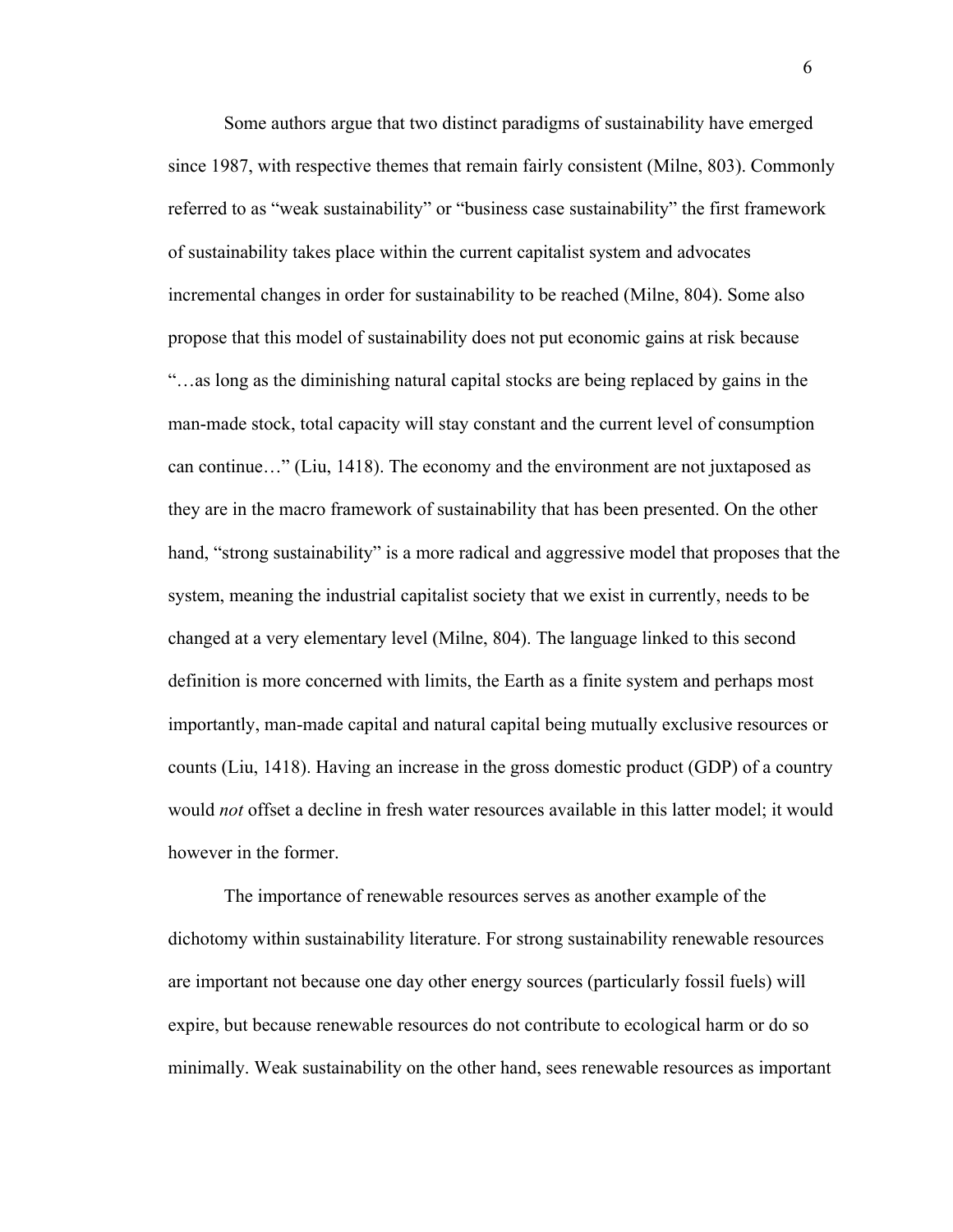because they reduce the impact of climate change on humans; such as smog causing asthma, or increased flooding interfering with business as usual (Killingsworth, 240).

These distinctions make it clear that sustainability exists as a contested discourse of themes rather than a word with an agreed upon meaning. Because these two conversations about sustainability are different at a broad level, it seems logical to follow that the themes used to discuss the two paradigms would also be different. For example, while "strong sustainability" advocates humans living within the biological constructs of their immediate environment, "weak sustainability" talks about the mutual harmony of economic growth and environmental protection *through* technological advancement (Liu,1418).

"…Technology is seen as both necessary to scientific and economic progress and as the solution to managing environmental risks…" is a weak sustainability defense that is a very different theme from the discussion of ethics and morality that is more prevalent of a dialogue within strong sustainability (Milne, 806). "…Advocates of strong sustainability tend to be more critically oriented and base their work on a reading of deep ecology, environmental justice and politics…" helps explain how the conversation within strong sustainability has a more intense focus on concepts of justice as based in ecological literature (Milne, 807).

These two frames also help support the idea of sustainability as a discourse or journey of contested meaning, because it is clear that sustainability, as a concept is still ambiguous about its relation to business, growth, progress, and development (Milne, 802- 803). A term often used interchangeably with sustainability is sustainable development (Milne, 817). Having first generated attention around the same time as sustainability in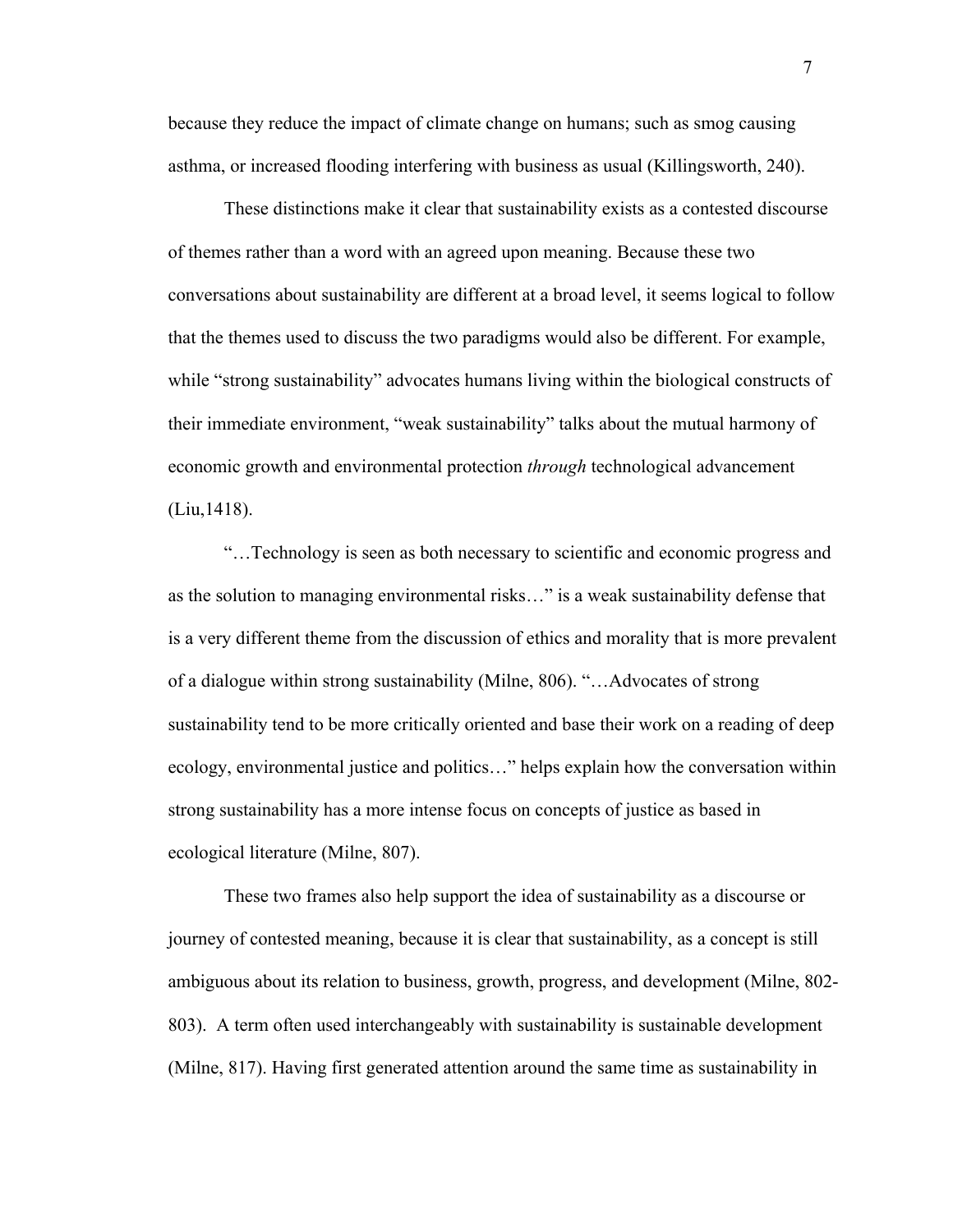the 1980s, sustainable development is even more inclusive than sustainability, promising the possibility of having a strong economy locally, nationally, and globally at the same time as environmental health (Dryzek, 145-147). Rather than using sustainability and sustainable development as synonymous terms, I argue that sustainable development is more appropriately placed under the broader concept of "weak sustainability" because as described earlier, weak sustainability believes in the theme of "we can have it all" in terms of positive economic growth and environmental vigor. Sustainable development is even more aggressive about this coexistence.

Sustainable development uses very positive language embedded deeply within the notions of "…a vision of simultaneous and mutually reinforcing pursuit of economic growth, environmental improvement, population stabilization, peace, and global equality, which *could* be maintained in the long term..." (Dryzek, 151). Drastic change isn't necessary, rather a manipulation of the current system with incredible prosperity to follow. Environmental problems such as acid rain, extreme weather patterns, or rate of extinction are opportunities; challenges humans will overcome and be able to learn from (Harris, 703). Sustainable development also often focuses on the social benefits of strong economic growth such as a just redistribution of wealth (Dryzek, 156). Namely in order for the lifestyle of all humans to improve, economies need to improve thereby spreading the wealth.

Strong sustainability instead emphasizes just allocation of resources over time "…and *a scale of economic activity relative to ecological life support systems*…" (Milne, 805, 807). Strong sustainability's vision of development is not at all akin to sustainable development's outlook of continued economic development in the current model of

8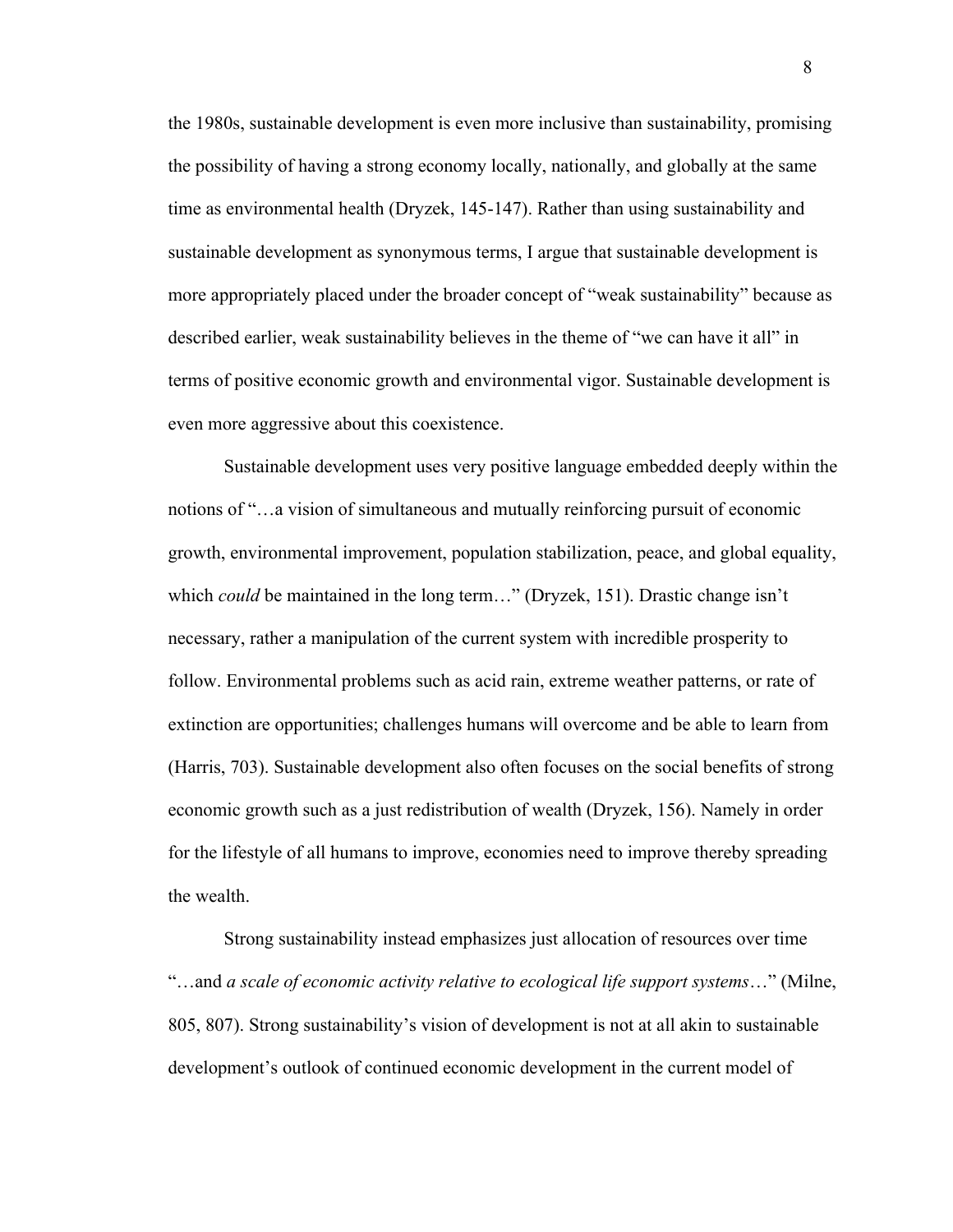profits over losses. Strong sustainability proponents or "deep ecologists" feel that these ideas of growth and progress are at the very core of the problem; they want and *need* a movement towards "low carbon, low consumption" (Grist, 796). Strong sustainability would create a world filled with ecological communities designed to meet the environmental limits of the area first, and then human needs (Grist, 795).

Another contested issue within the discourse around sustainability is the notion of value in the environment: is there inherent worth in nature? Termed "anthropocentric" or opposing that "biocentric," weak sustainability and strong sustainability respectively, have very different outlooks about the environment as a broad concept. Weak sustainability, using an "anthropocentric" vision, sees negative environmental impacts as important *because* they impact humans and their way of life. In an article focusing on sustainable development and renewable resources in Ontario, author Morgan Harper illustrates the anthropocentric view clearly: "…it can be concluded that the concept entails the adoption of people-centered initiatives in order to improve and expand to realize potentialities…" (Harper, 45). Nature is for humans to use and it is through anthropocentrically valuable assets that nature gleans its importance. Strong sustainability however, views the environment as important because of nature's *innate* worth. Environmental problems need to be solved because humans have negatively impacted nature and this shouldn't be allowed to continue into the future. Humans must live within the boundaries set by nature, *not* be the masters of the environment (Grist, 786). This viewpoint is more radical in the sense that the justification is rooted in ecological principles, with no regard for humans. Sustainability is striving for changes to come about, but the path to be taken is quite indistinct.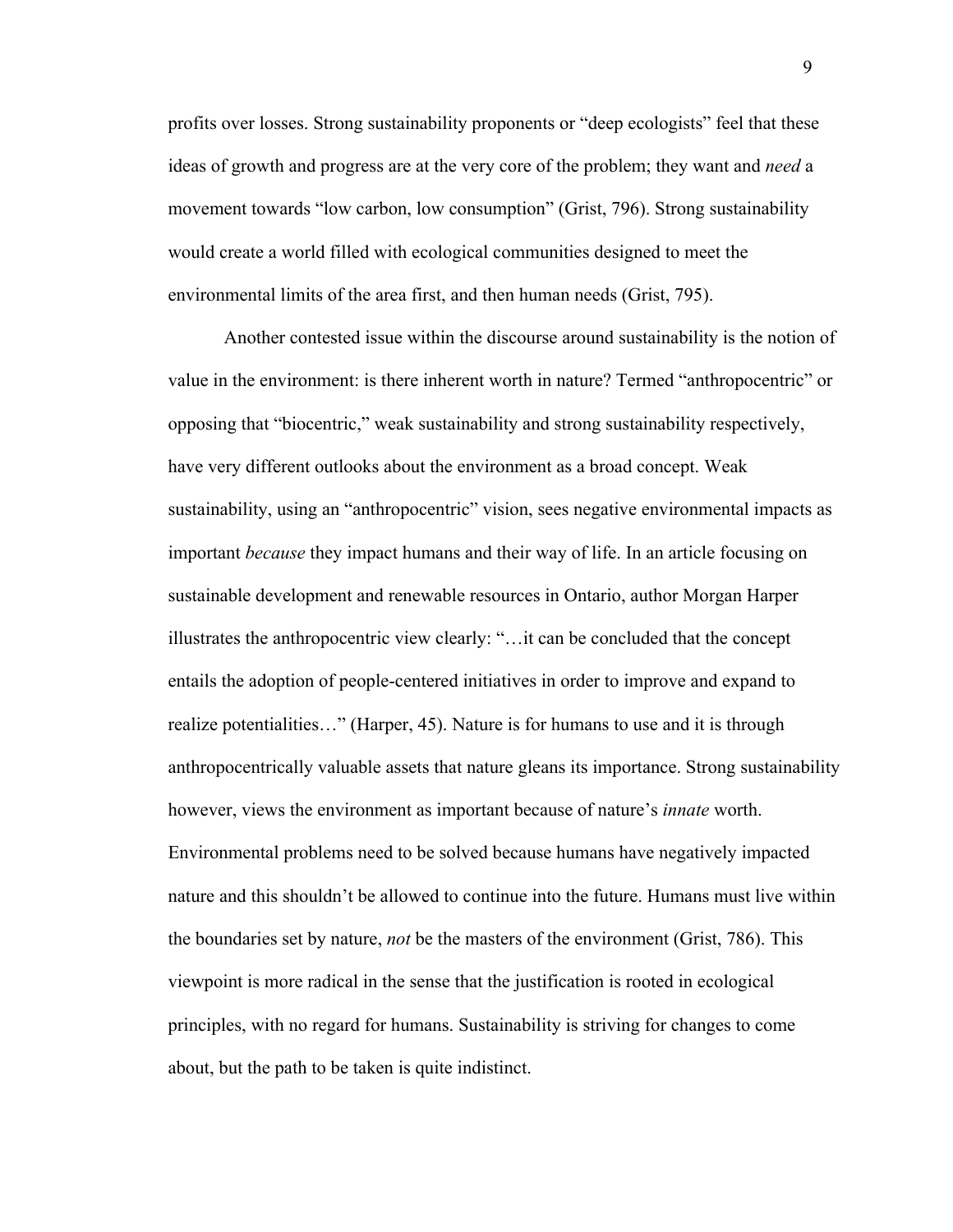Weak sustainability and sustainable development put a lot of pressure on the government and the economic system to help facilitate this transition.

The discourse identified causes and effects, and translated them into responsibilities by quantifying them and referring them to geopolitical units… exposes how the responsibility to jump-start movement towards a sustainable future has an innate link to the political system who have the power to create laws and most important public policies (Weingart, 268).

Another prominent strategy adopted by the incremental methodologists (sustainable development/weak sustainability) is the use and promotion of economic incentives. This has led to excitement because economic benefits to assist in the transition to a more "sustainable" reality is "…good for both business and the environment…" (Milne, 804). Economic incentives can come in a myriad of different forms including but not limited to: carbon-trading between businesses, tax credits, reduction in private taxes, subsidies, and federal grants. These conceptualizations of sustainability with "…technological and market-based solutions…," puts the power in the hands of the experts: elected officials and politicians, as well as business corporations and scientists (Grist, 786). It is clear that the general consensus is in order to get results towards a more sustainable future, changes need to occur from the standard top-down hierarchical method. However, one caveat is that many weak sustainability or sustainable development archetypes *do* in fact support policy movements from the federal government to the state level.

This is quite distinct from strong sustainability's grounded approach that puts the focus on grass-roots movements and networks rather than hierarchies: "…radical approaches incorporate calls for shifts in corporate or national wealth and power, social

10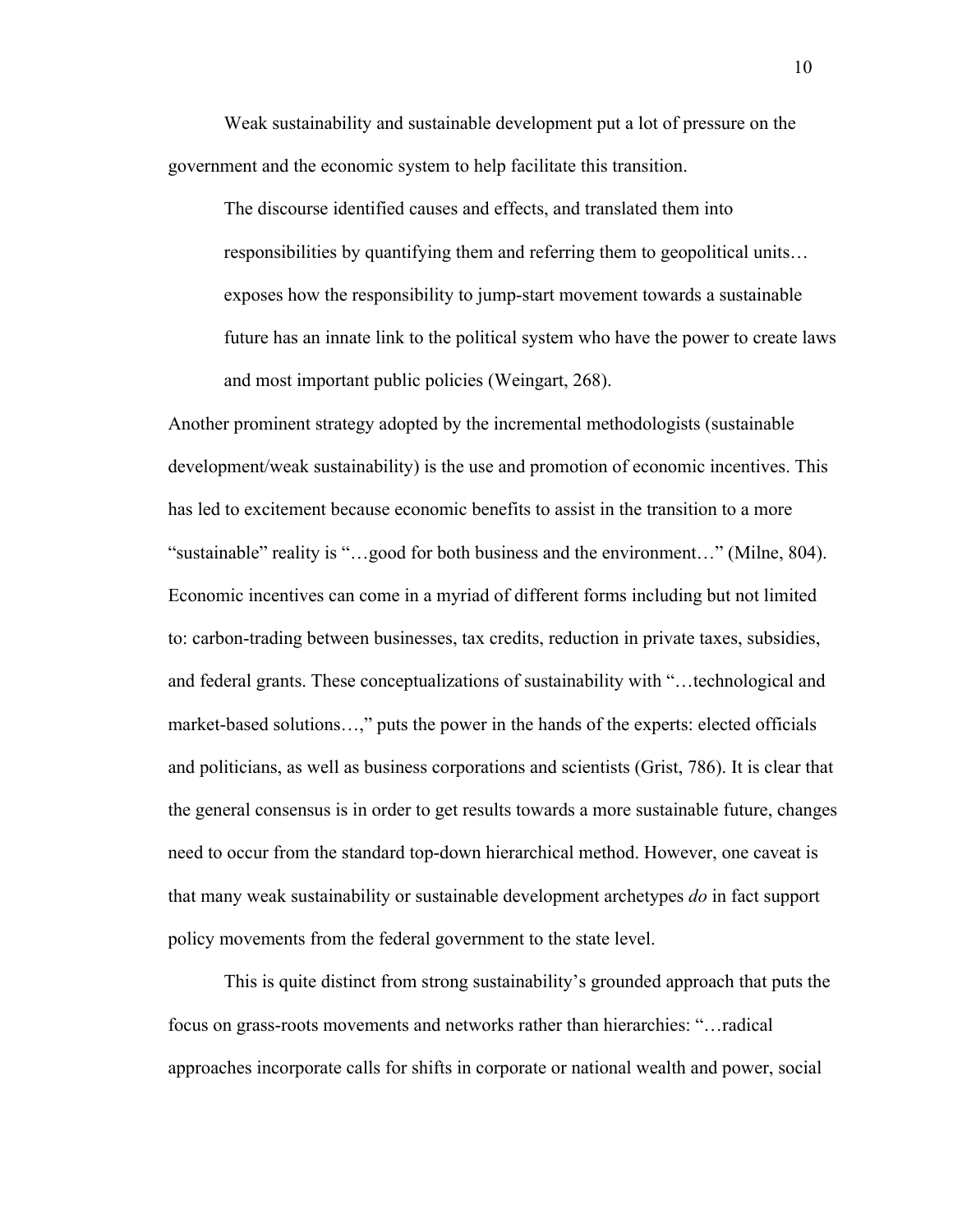or industrial organizations…" (Grist, 787). Strong sustainability's solution is in no way incremental but immediate and fundamentally new. Another contested potential solution taken up by strong sustainability, but not by weak sustainability, is the notion that the human population must in fact be limited to achieve true sustainability (Grist, 793). "…This strand sees existing and looming crises from the over-exploitation of resources…over development, over consumption, and over population…" (Milne, 804).

It is clear that these two models of sustainability differ dramatically in the "journey" they see ending in sustainability. However, it is exciting to note that during the literature review, a number of individual themes continued to appear in *both* models of sustainability. The interpretation or how dramatically the particular themes should be adhered to differs depending on the archetype of sustainability, but the theme itself appears fairly regularly. These themes include the recommendation that power be moved down the hierarchy, particularly from federal to state level or federal to local control. In weak sustainability, the power still rests with elected officials, but those who have more insight into the nature of that location. And in strong sustainability, the power moves down the hierarchy with the intention that eventually the power will reside with those who live "…geographically and temporally specific…" (Grist, 787). The next theme that appears to be "trans-sustainable" to the concept of sustainability is the importance of renewable resources. Both weak and strong sustainability incorporate the need for renewable resources into their discourses, however weak sustainability often leaves room for nonrenewable resources (such as fossil fuels), while strong sustainability sees renewable resources as exclusive (Milne, 805; Liu). The final two themes that appear to be consistent across weak and strong conceptualizations of sustainability are the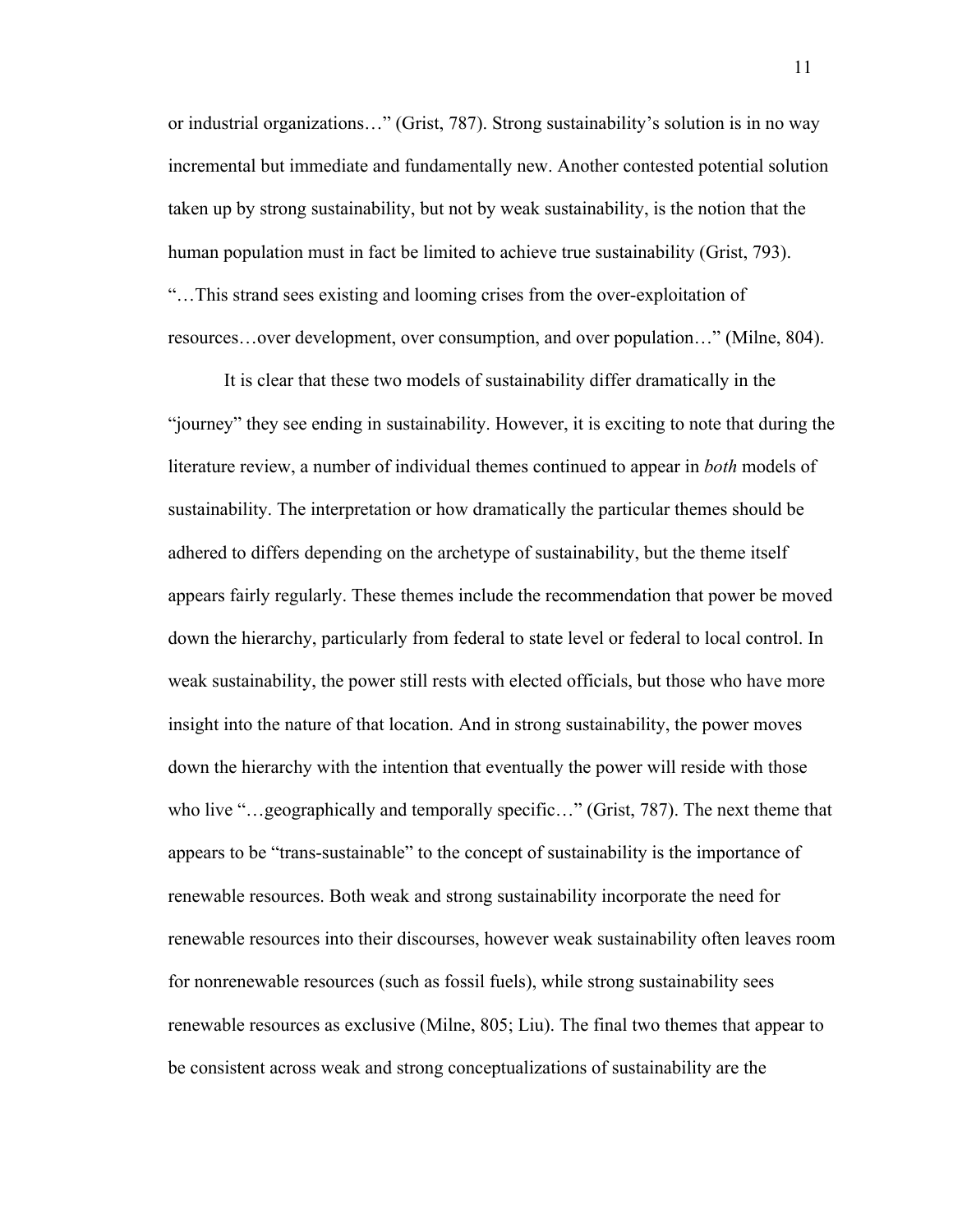sacrifices that need to be made to achieve a sustainable future: either economic or noneconomic sacrifices. As mentioned before, weak sustainability believes that incremental changes will, over the long-term, lead to sustainability: "…Is with sacrifices in the here and now: with smaller cars, bigger investments in new energy sources, higher electricity bills that will inevitably result once we put a price on carbon..." (Hoffman, 16). These suggestions indicate economic and non-economic sacrifices that need to occur, but really help illustrate that the speed at which these changes will occur is *slow* and not radical. Strong sustainability on the other hand also sees sacrifices needing to take place, but the scale is much larger and the speed is much more immediate than the previous model. "…The radical perspective uses this to advocate far more fundamental shifts… (Grist, 793); in this sentence the "this" indicates the strong sustainability view of limits (limits are an exclusively strong sustainability theme). An example of these kinds of limits would be Bill McKibben's "350.org" which stresses the limit of the Earth's atmosphere to acclimate to any more than 350 parts per million of carbon dioxide concentration (Fischer).

Again the focus of this thesis is *not* to find the definition of sustainability, but rather to use the themes present in the discourse. They could be linked through weak sustainability, strong sustainability or some combination thereof and to see how a period of four years and a single event changed or didn't change this rich thematic discourse. By taking the themes identified above such as hierarchies of power or economic growth and tracking their rise or fall, the concept of sustainability will not be defined, but outlined in an attempt to make sense of this dynamic and powerful concept. "…Curran states that sustainability is a destination that we aspire to reach with the selection of the sustainable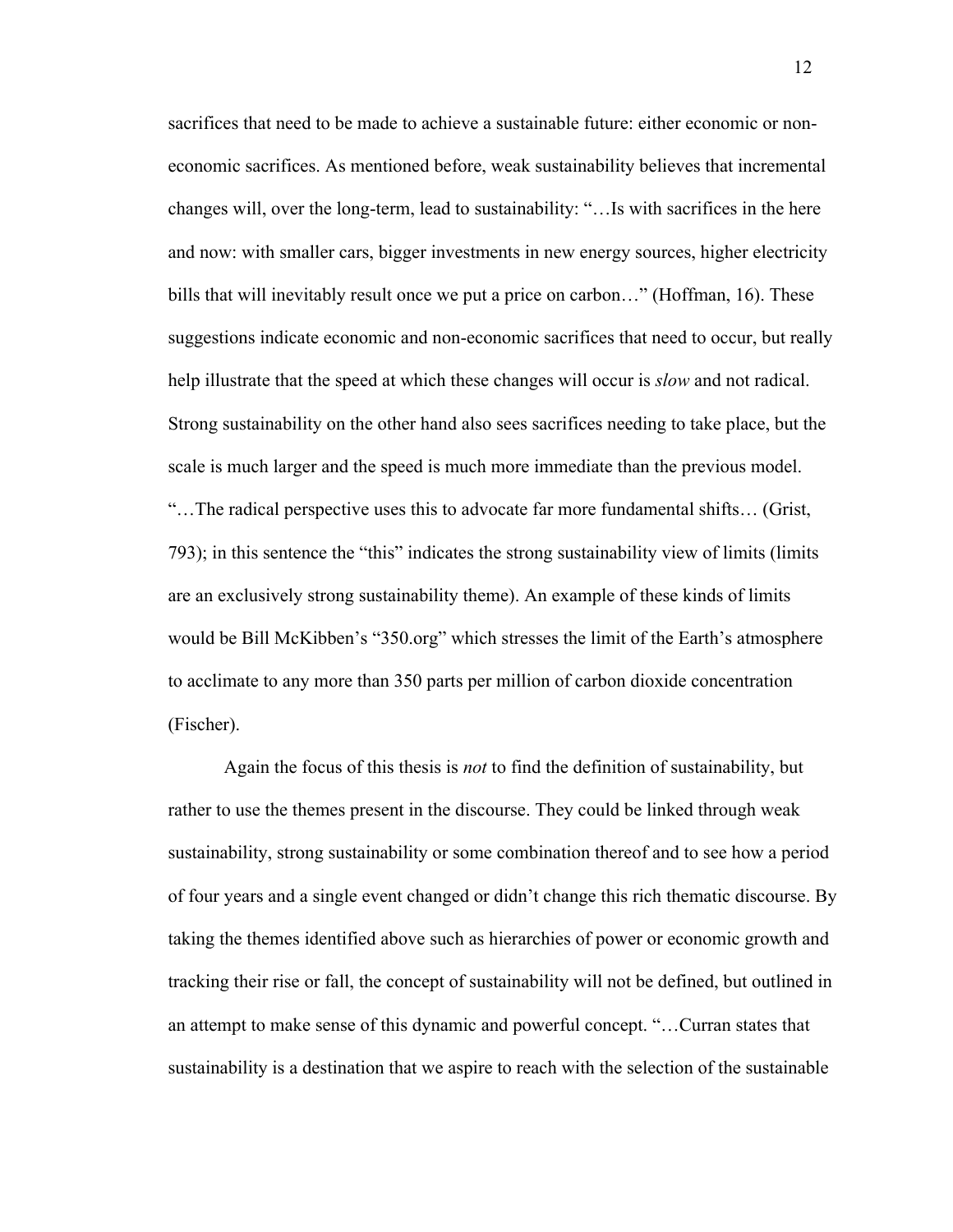pathways that we choose as we proceed along the journey…" (Liu, 1413). Sustainability's definition or even the clear outline of a concept is *still* being contested. The themes that will be used and identified in the newspaper articles will be clearly identified in the methods section and can be found in Appendix A, but the themes almost *exclusively* draw from this sustainability chapter.

#### **DISCOURSE ANALYSIS REVIEW**

From the title of this thesis, it is clear that the word "discourse" is central. Discourse analysis has a deep and well-researched literature and it's important to acknowledge that this thesis will only be able to utilize this pedagogy to a limited degree. During the past fifteen years there has been a dramatic increase in the number of academic disciplines that use discourse analysis as a tool to critically approach "narratives" (Antaki, 2). As illustrated in the previous chapter, sustainability seems to rarely have a consistent characterization across time or even within publications. Discourse analysis most appropriately fits here then, because what's important are *not* the words themselves, but rather the underlying themes (Antaki, 13).

"…Discourse analysis can make more explicit the classical approaches to "content analysis…" (van Dijk, 20). A benefit of using discourse analysis stems from the ability to focus and examine different sized groupings of words. Called "units", analysis can either be focused on a single word or on whole sentences, even going so far as to examine an entire paragraph, looking for a basic message or latent theme (van Dijk, 24).

Discourse analysis specialist Teun A. van Dijk helps emphasize other strengths of discourse analysis over content analysis, particularly in relation to the goals of this thesis: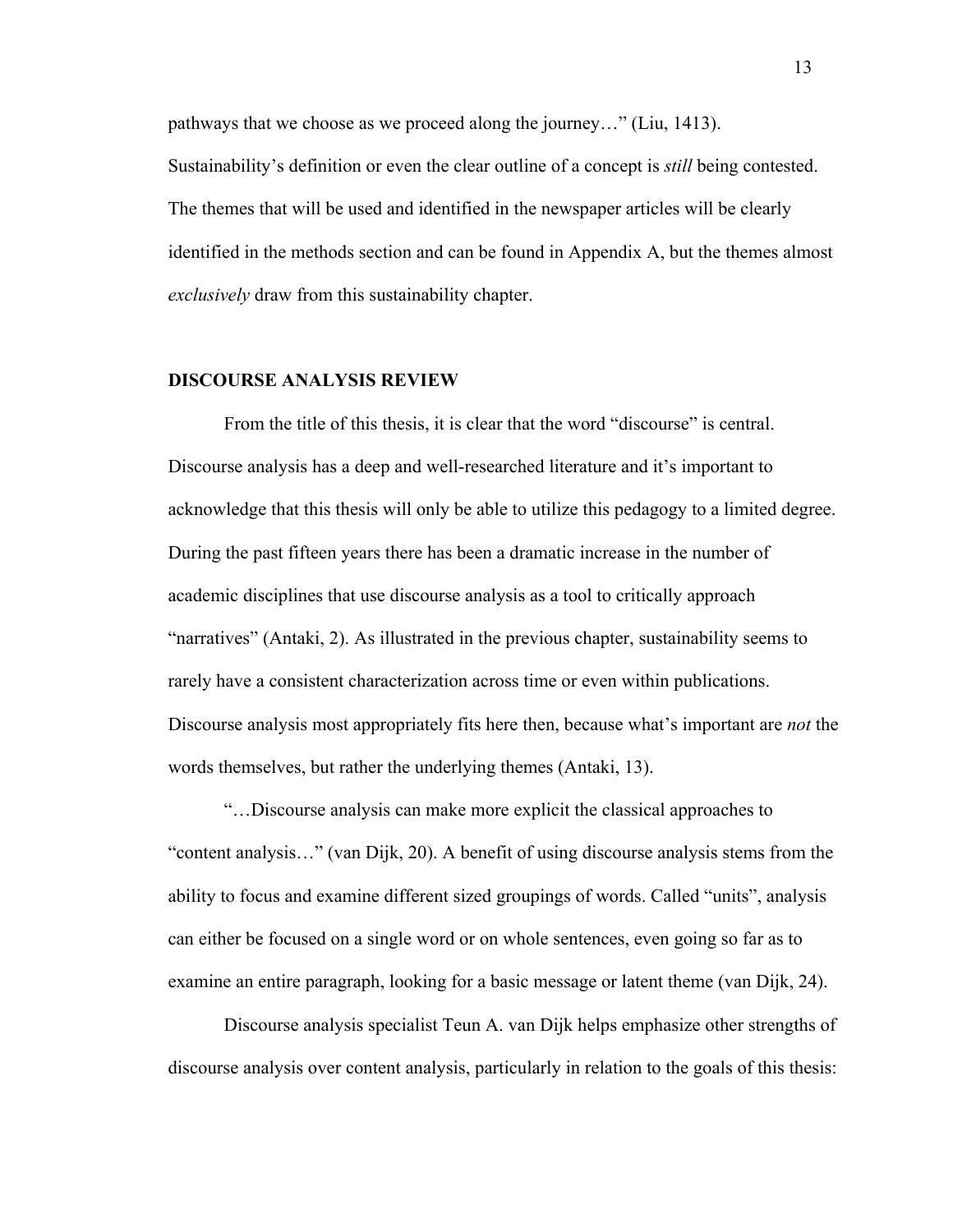"…while content analysis is primarily based on observable, countable data, such as words, phrases, sentences, or stylistic features, a discourse analysis will…also pay attention to underlying semantic structures and make explicit implications, presuppositions, connections, strategies, etc…" (van Dijk, 27). From the themes that are exposed through the words in the newspaper articles, a broader discourse around sustainability can be examined. A more focused explanation of the application of discourse analysis in this thesis will be explored in the methods section.

In *The Politics of the Earth* by John S. Dryzek, the center of attention is almost entirely on environmental discourses. In the first chapter of the book, he illustrates a commonality among environmental concepts (Dryzek, 3-8). "…Environmental issues do not present themselves in well-defined boxes labeled radiation, national parks…Instead, they are interconnected in all kinds of ways…" (Dryzek, 9). Sustainability is explored as one of these discourses because so much of sustainability's nature is contested (Dryzek). In addition, the diverse range of methods suggested in order to achieve sustainability are often contradictory (Liu, 1412-1413). To search for a definition would be shallow at best because it eliminates a less direct approach (such as discourse analysis) that could focus on individual underlying themes. "…Discourses construct meanings and relationships, helping define common sense and legitimate knowledge…" (Dryzek, 9).

Admittedly, the discourse analysis in this thesis is not the focus, but rather the lens through which the themes of sustainability will be evaluated. All of the discourse justifications above help foreground the reasoning behind being able to look for themes beneath the words that merely appear on the pages. It also needs to be mentioned that there are weaknesses to this type of analysis such as the inherent biases that the writer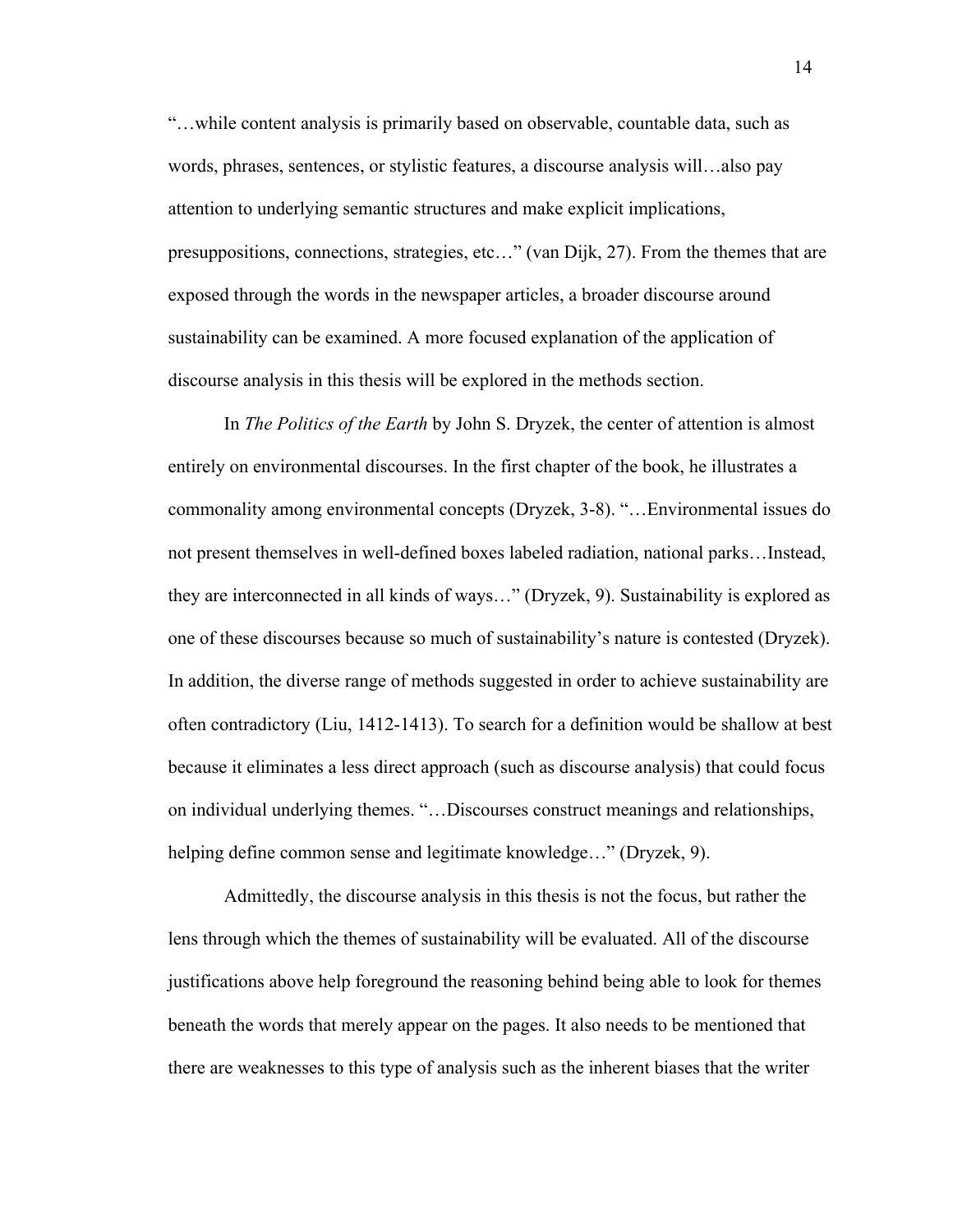and the coder bring to the table. Objectivity within coding is a necessary achievement, but cannot always be quantitatively guaranteed with this type of qualitative method. Discourse analysis is not an exclusively "grounded" method because the themes are drawn from sustainability literature not any one particular text. Additionally the context of the original article is not taken into account because sentences are the units being analyzed (van Dijk, 29).

Yet despite these shortcomings, discourse analysis is the strongest method of analysis for what this thesis is aiming to uncover. Discourse analysis rather than content analysis or another method of analysis allows the researcher to search for the "latent" themes that are often not meant to be seen directly or understood to be present.

What are the themes that are present in the climate change and global warming debate that additionally construct sustainability? Did these themes change or not following the time period in which *An Inconvenient Truth* was released? These questions require a more implicit approach because the creation of sustainability has high stakes:

There is…considerable evidence in academic, professional, and business literature that sustainability is a contested and elusive concept with which to engage…And then the potential benefits and adverse consequences of the adoption of this metaphor (Milne, 802, 810).

## **NEWSPAPER EDITORIALS and OP-EDS**

As rich as analyzing sustainability's discourse is at a micro-level, for example within a certain set of people, the conversation can be additionally enhanced by including a broader public. The newspaper industry in the United States has a number of leaders on both sides of the political. By reading articles from the *New York Times* and the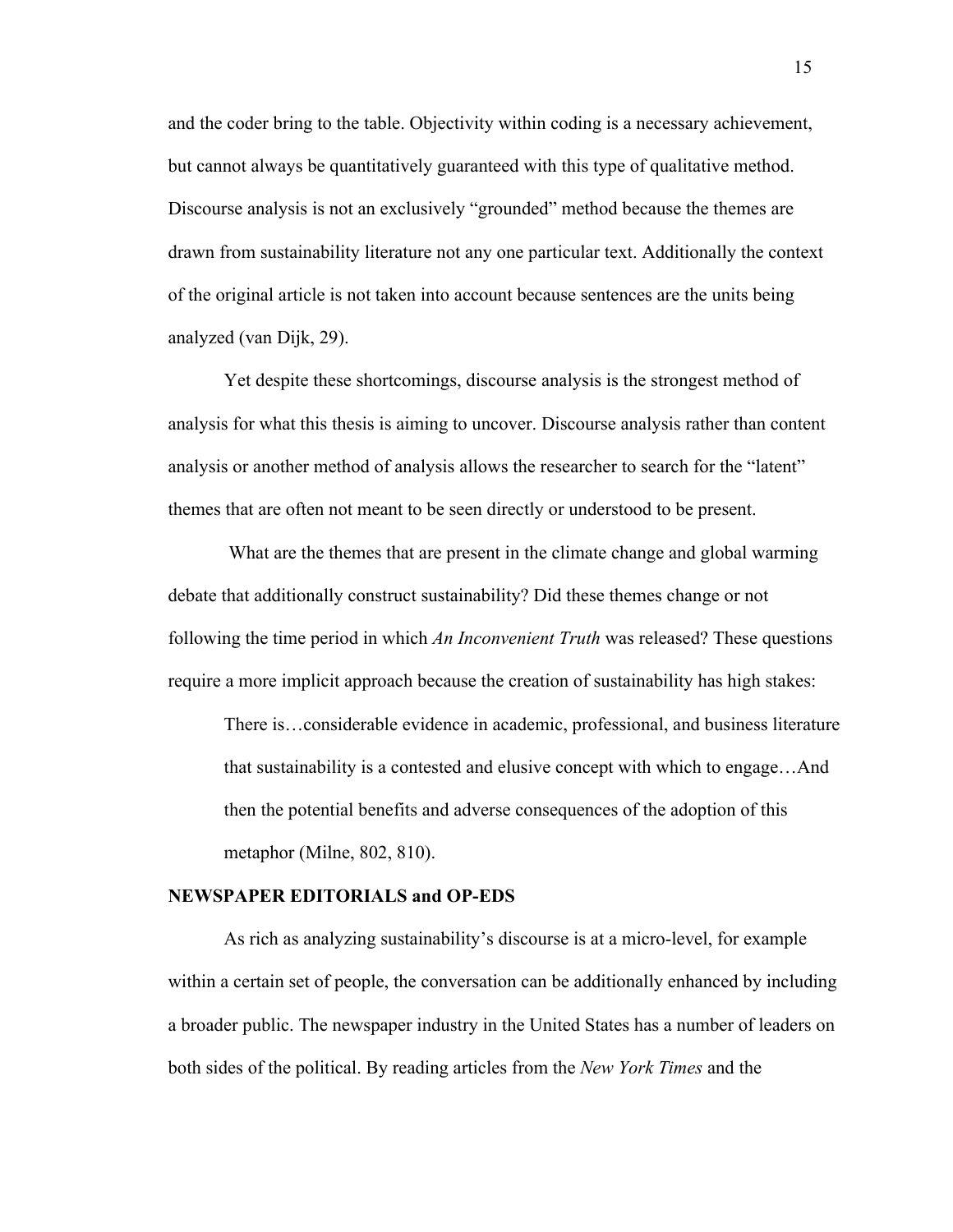*Washington Post*, a broader opinion can be gleaned *or* the contrasts between the two publications can become visible (Nisbet, 18-19).

The *New York Times* and the *Washington Post* are both newspapers with strong national readership and are heavy targets of media lobbying by various actors who are striving to promote their viewpoints (Nisbet, 19). They also serve as elite newspapers. Author Matthew C. Nisbet notes the strong reasoning behind his own selection of these newsp apers in his analysis of the framing of plant biotechnology in the United States: "…This choice to focus on the elite national newspapers of record complements what other media analysts have observed: stories tend to spread vertically within the news hierarchy..." (Nisbet, 18-19). This seems to reason that if sustainability's contested meaning is being talked about at this national level, the relevance is timely and the conversation holds within it the largest number of voices. To see themes of sustainability in elite newspapers indicates the high stakes in understanding this elusive concept.

The decision to focus exclusively on editorials from these two newspapers is consistent with previous research which focused on similar themes (Carvalho, Maguire, A. Readers, Hoffman, etc). With editorials come a number of benefits: editorials are more likely to have explicit opinions expressed, which makes identifying themes more iterative and grounded (Rupar, 595). Also linked with editorials is the voice of the general public, rather than the elites (Hoffman, 10). "…As the official stance of the publication, always printed on the same page, in the same place and in the same graphic form, the editorial is 'one of the widest circulated opinion discourses of society'…" (Rupar, 599). While a news article has the (hopefully) inherent goal of being as objective as possible, editorials evaluate, or more eloquently: "…while news informs, editorials assess…" (Rupar, 599).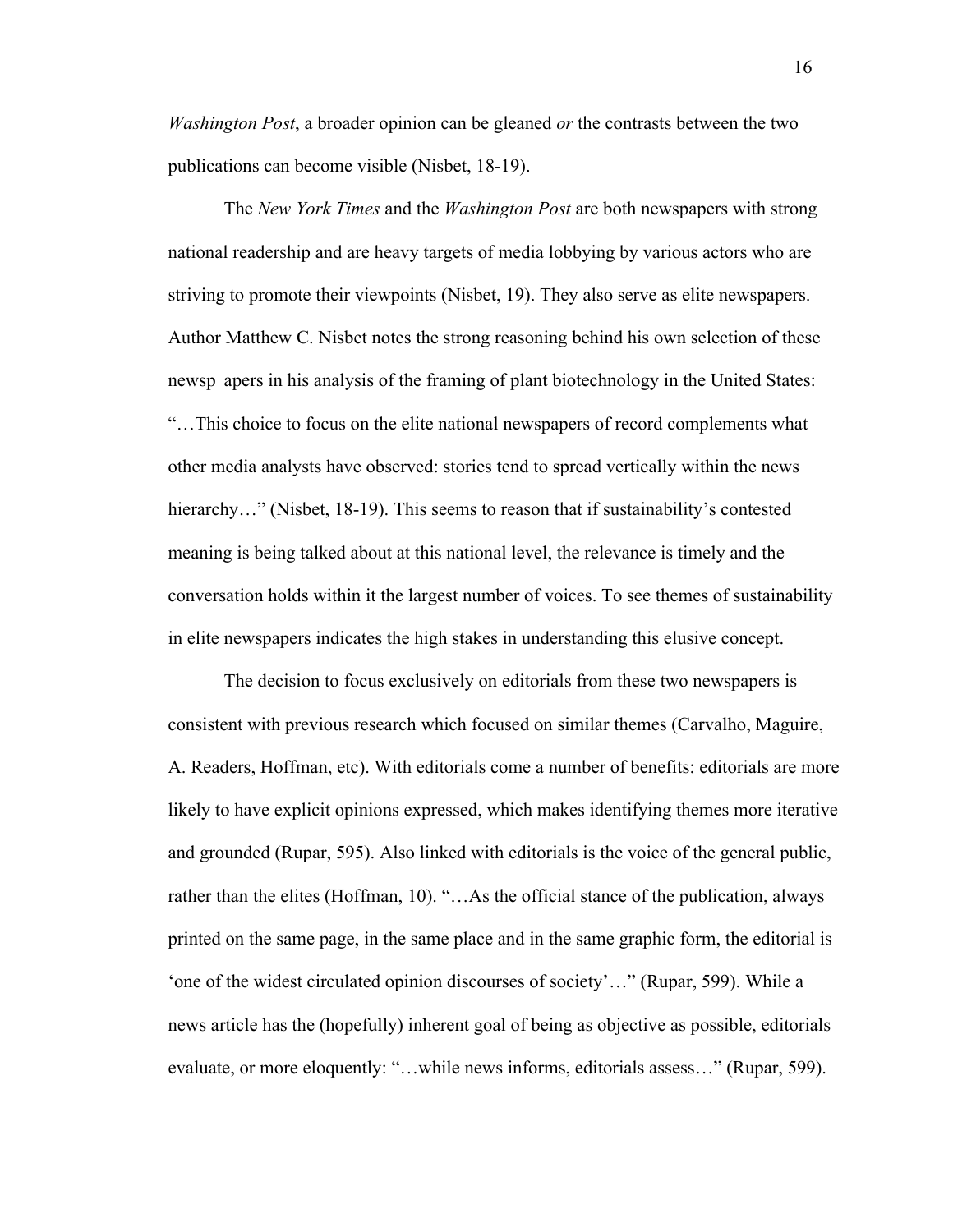By focusing on the editorials instead of news articles, it becomes more likely that the societal discourse around sustainability will be more identifiable in both the *New York Times* and the *Washington Post*. The social construction of sustainability is occurring in these very editorials!

An excellent example of a similar study that focused on the meaning behind the words rather the words themselves is an article published in *Journal of Communication Inquiry* that took a critical look at the representation of Iran's Nuclear Program in three elite newspapers (Izadi, 140). Using a parallel approach including using editorials from the *Washington Post* and the *New York Times*, the authors attempted to analyze the framing of a contested reality.

While the access to these newspaper editorials is crucial for this research, the number of articles catalogued is immense. In order to ensure a less trivial analysis of the themes surrounding sustainability, the time span needed to be limited. Sustainability seems to have an almost inherent link with the environment particularly in the sense that humans need an environment literally, in order to survive indefinitely (Milne). A pertinent event particularly in relation to our thinking about greenhouse gases and subsequent climate change, is the 2006 release of Al Gore's *An Inconvenient Truth* (AIT, Nolan, 2-3). AIT has had a fairly wide impact on the public in addition to garnering academic and scholastic recognition (Nolan, 643). AIT remains a common thread within the climate change debate and while the effects of its viewing have been broadly studied, its effects on other environmental discourses (such as sustainability) have been thus far ignored (Smith, Holt, Nolan).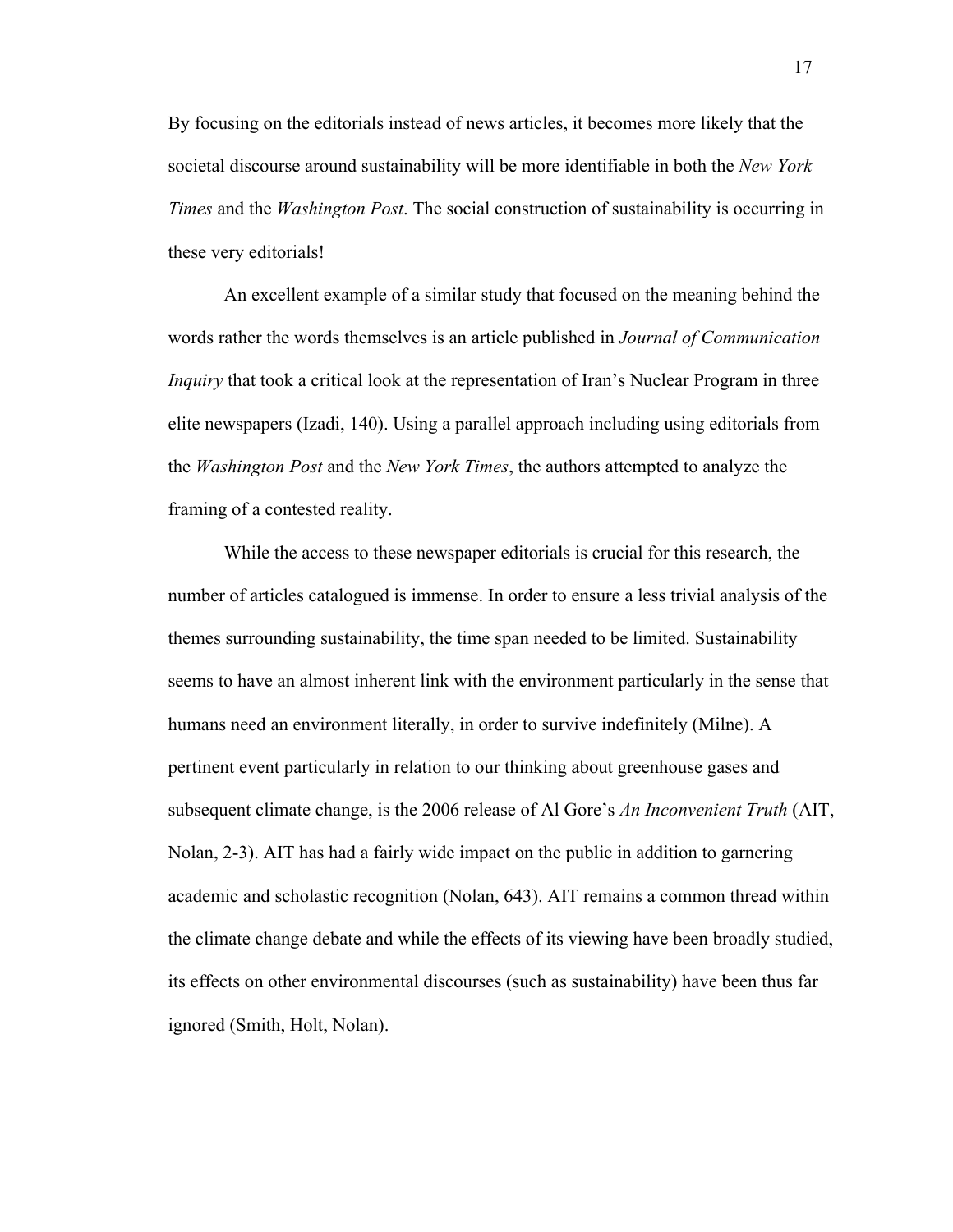Al Gore's intention in producing the film focused on presenting the knowledge and inevitability of climate change and its effects in a way relatable for the broader audience rather than the scientific community or elite politicians (Nolan, 644-645). Topics in the film include in-depth analysis of carbon dioxide levels in the atmosphere, a discussion of the value of 350 parts per million (a limit we crossed after the film's release), as well as suggestions about how to reduce each viewers' individual carbon footprint (Gore, 2006). Research has shown that watching AIT leads to an increase in concern related to global warming, a higher likelihood of action, as well as specifically a fifty-percent relative increase in the purchase of voluntary carbon offsets in zip codes within a ten-mile radius of a theater where the film featured (Nolan, 654-655, Jacobsen, 2).

It is clear, that AIT made a real and quantitative impact, at least immediately regarding conceptions and knowledge of climate change. But did these ripples affect the discourse of sustainability in any way? A number of themes addressed in AIT directly relate to sustainability such as time frames, implementation of economic incentives and policy initiatives.

It is important to note that while AIT had a large influence on the general public (see above for sources), the primary reason for selecting AIT is that it served as a *convenient focusing point* because of its direct link to many themes of sustainability. But once again, this thesis is *not* looking for whether AIT managed to change the sustainability conversation to Al Gore's model of sustainability, but rather had any impact on the meaning making around sustainability.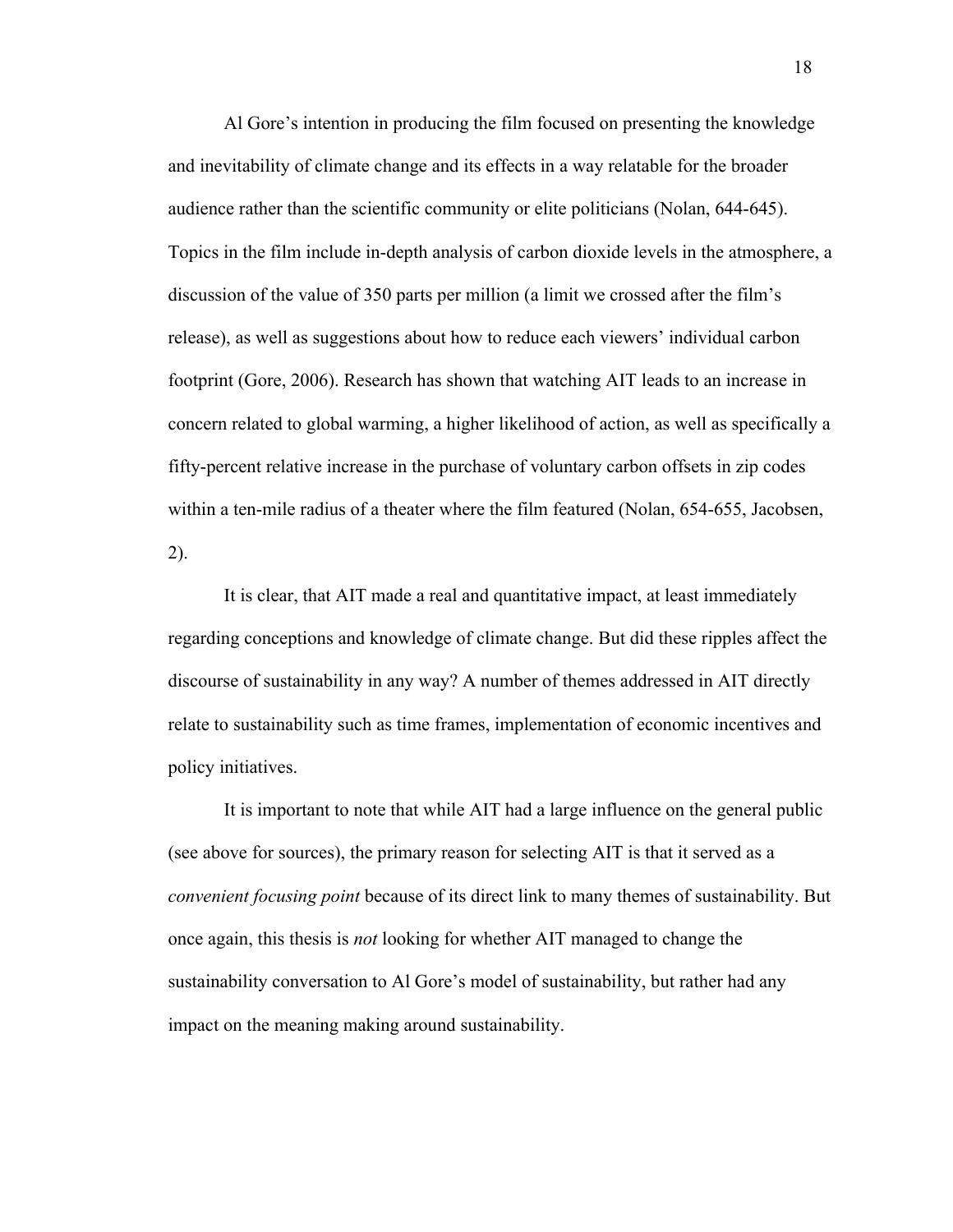By using AIT as a cognitive reference point, the conversation before and after AIT might theoretically differ. A broad frame of twenty-four months prior to the May 2006 release and twenty-four months after was deemed enough time to sufficiently analyze the thematic discourse both pre and post.

In order to get the appropriate articles to code, the search terms that were used were "global warming" or "climate change," and "energy." It is fundamental to identify *why* these search terms were used instead of "sustainability" or "sustainable" or "sustainable development."

There are two direct reasons: one being that upon an initial search for articles containing the aforementioned three different sustainable delineations, the hits were articles that used sustainability as a meaningless buzz-word rather than having any focus on relevant themes. For example in a broad search of the newspaper archives using "sustainability" as a key-term, the articles that came up as "hits" used sustainability in an extremely vague sense. The articles ranged from the sustainability of granite floors vs. wood floors or even types of shoes. While these articles might elsewhere be deemed relevant, for the sake of this thesis, the attention to themes of sustainability needed to have more merit. Second, by using sustainable as a search term, what we would be analyzing would be the understanding of sustainability that the particular author of *that* editorial adheres to. And as expressed in the sustainability literature chapter, there seems to be an absence of any concrete conceptualization. There are rather common themes that are framed in different ways depending on the vision of sustainability being used.

By using search terms that are more relevant to AIT and more focused by using "energy" as a fellow search term, the analysis can be directly focused *not* on how climate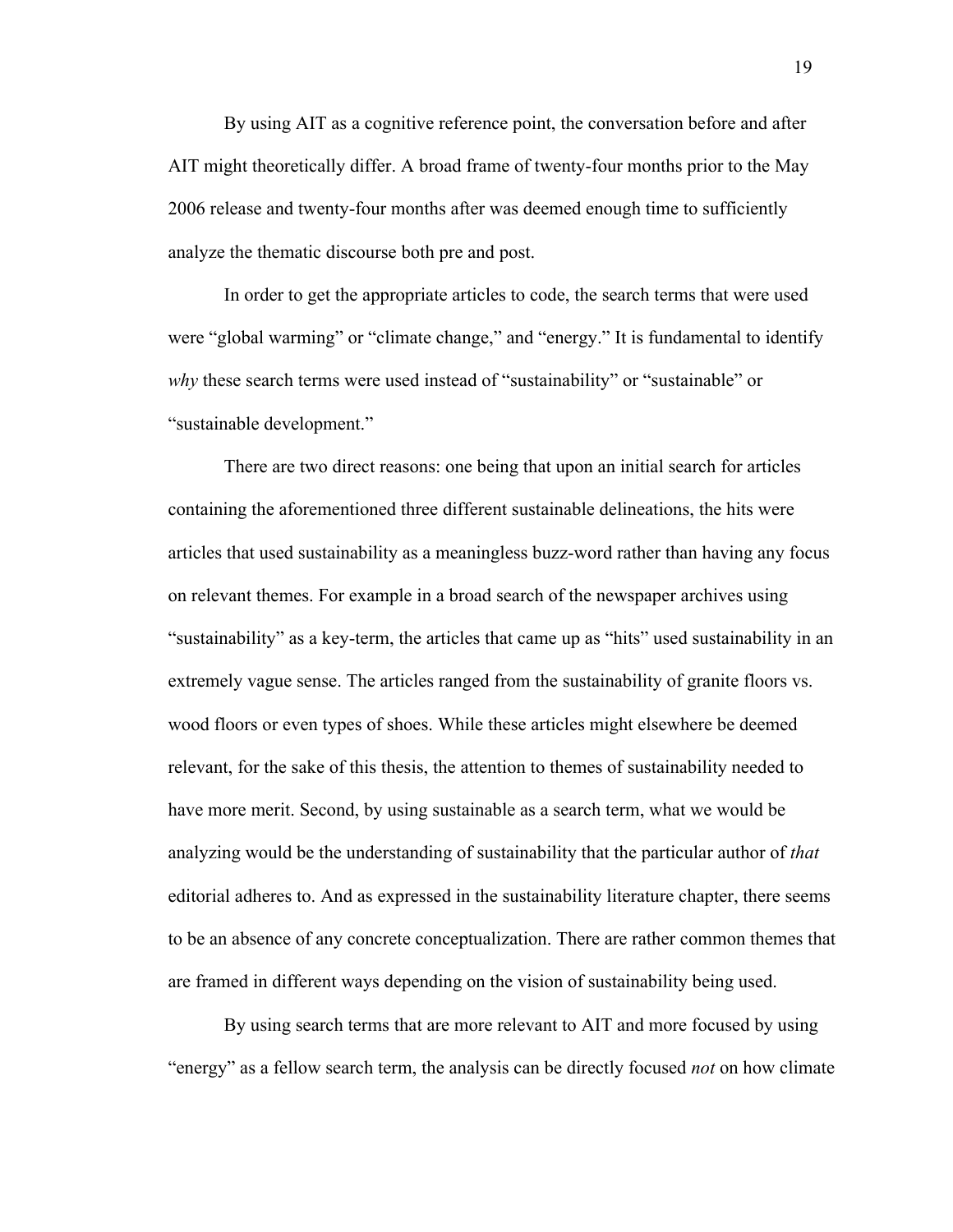change or global warming are discussed, but how certain themes of sustainability appear in this related conversation. Also if they increase or decrease across time, particularly before and after May of 2006. The search terms are narrowing methods, and the editorials will be examined to see how themes related to sustainability construct meaning in these articles.

The analysis must *not* be on any particular author's definition of sustainability. An indirect approach is necessitated by the contested creation of the ideology of sustainability.

## **METHODS**

#### **METHOD FRAMEWORK**

The *New York Times* and the *Washington Post* are both daily newspapers with vast national and international readership and are among the nation's largest media outlets (Izadi, 148). Through the University of Maine's Fogler Library database access, most of the articles published since the beginning of the  $20<sup>th</sup>$  century are available electronically. Two different databases were used to collect the articles: The Washington Post Proquest Website and Proquest Newstand. The keywords that were searched were "global warming" or "climate change" and "energy"; this remained consistent across newspapers, databases, and time periods. Both websites had the ability to refine the search to only include editorials or op-eds and this option was chosen. The searches were run in annual time frames, so for example the search for the year 2004 was done from  $5/1/2004 - 12/31/2004^2$  and the search for year 2006 was  $1/1/2006 - 1/31/2006$ . All of the hits were saved in folders labeled as such.

 <sup>2</sup> May of 2004 is 24 months prior to the May 2006 release of *An Inconvenient Truth* and is the beginning timeframe for the articles used in this thesis.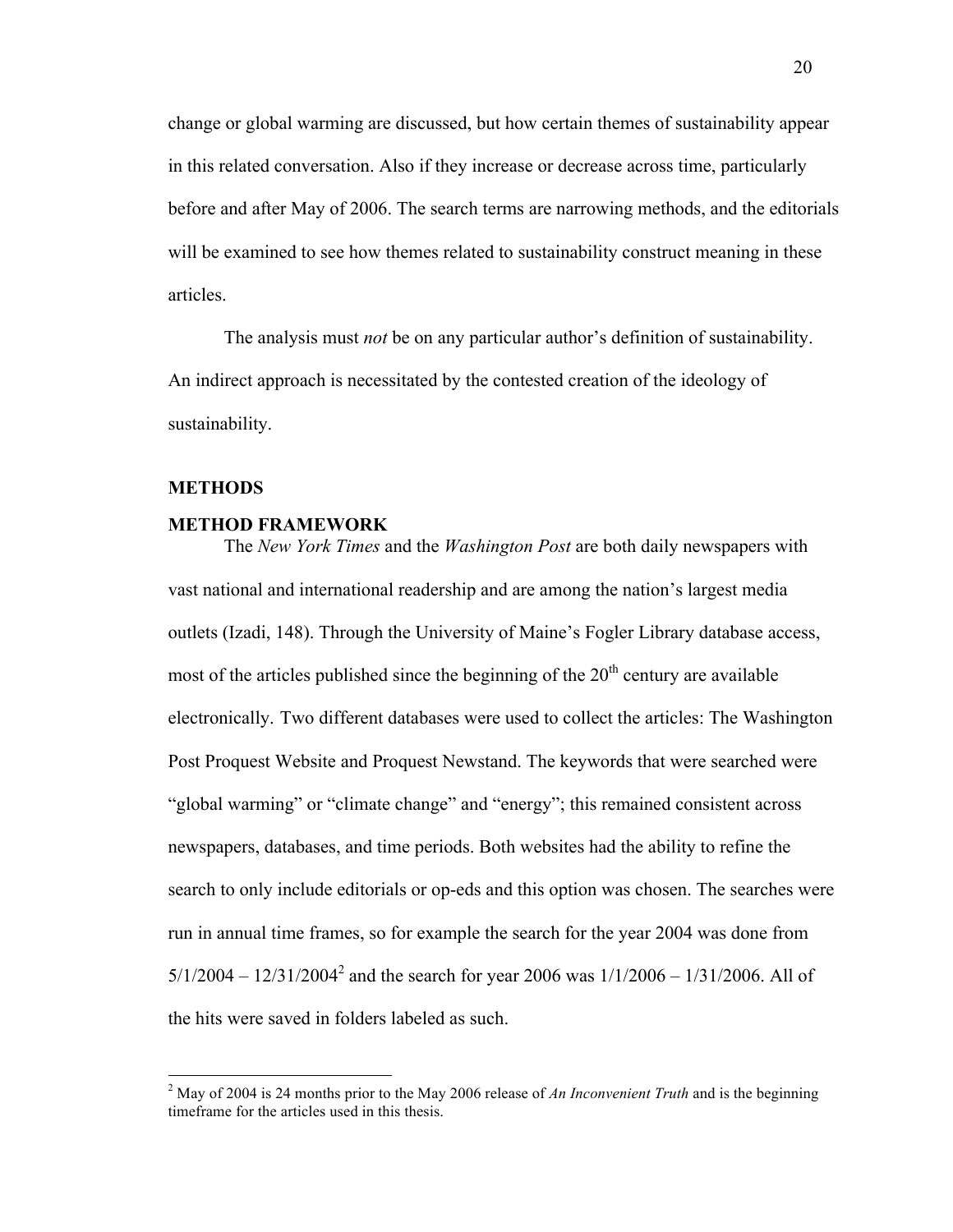A total of 236 articles were available for coding from the *New York Times* and 149 articles from the *Washington Post*, making for a total of 385 editorials that met the search criteria laid out above. Because of the duration of the time available for this thesis, 87 articles will be critically analyzed and thematically coded (23%).

Thematic coding was done using an iterative process. A codebook was created that drew themes directly from the sustainability literature review chapter. During coding however, it was discovered that a number of themes that were not directly included in the sustainability review continued to reappear. These themes, while not inherently related to sustainability, had some sort of reoccurring role within the broader conversation (Welcomer). By keeping track of these "emergent" themes, it was thought that the overall results might be further enhanced (Miles, Strauss)<sup>3</sup>.

Qualitative data analysis has often received attention in a negative light for what quantitative scientists term "(the) anything goes" model (Antaki, 3). In order to ensure that this isn't the case, there were two coders (one being myself) that coded ten percent of the total articles and strived to achieve a reliability rating of at least 70%. The codebook that was generated before was edited during coding in order to generate the most representative and jointly accepted thematic framework of sustainability.

For this thesis the units that will be coded as representing different themes will be sentences. Additionally, any one sentence may be coded for any number of different themes.

As mentioned before, the search terms were "global warming," "climate change," and "energy" *not* any delineation of sustainability. The themes found in the sustainability

 $3$  These emergent themes, their keywords, and broad definitions can be found in Appendix A. They are denoted by their categorization under "Emergent Themes" and their symbols being "EM".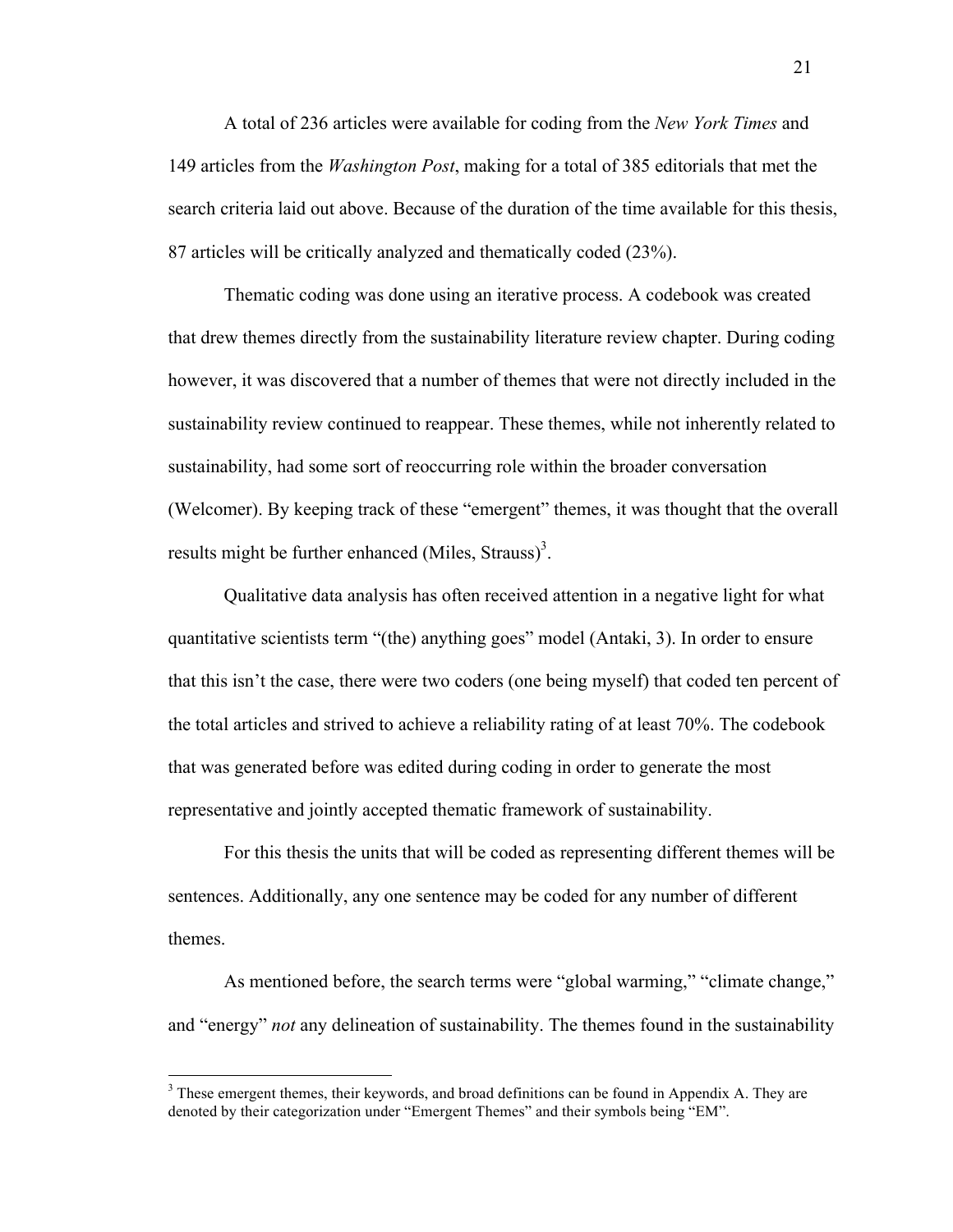literature review are the focus, not the use of the term sustainability in the context of the selected articles.

# **QUANTITATIVE METHODS**

As mentioned previously, 87 articles were to be selected out of the 385 available. Based on the methodology described by the Media Management Center at Northwestern University, Sundays are described as notable newspaper days; particularly in the number of readers on Sundays and the changes in writing style. "…Sunday newspapers are more diverse than weekday newspapers…" and additionally "…The emphasis on narrative storytelling, rather than a straight-news approach is more pronounced on Sundays…" (Readers, 4-6). To find the social discourse surrounding sustainability, it seemed that Sundays would hold the most promise. The language would be stronger, more diverse, and could be more passionate, particularly in editorials and op-eds. Another day had to be selected to code articles from because of an unequal distribution from the *New York Times* and *Washington Post* Sunday articles. Tuesday was selected primarily because the *New York Times* publishes a science section on Tuesdays that is well received and in order to be consistent, it was determined that Tuesdays from the *Washington Post* would also be selected (Nisbet, 19, Milne, Strauss). The summarization for both the *New York Times* and the *Washington Post* was 99 Sunday articles and 45 from Tuesdays (Nisbet, 19).

Broken down further, the *Times* had 76 articles published on Sunday and 34 on Tuesday and the *Post* had a total of 23 from Sunday and 11 from Tuesday. To try and achieve a more well rounded spread of articles, the 23 articles from Sunday from the *Post* and the 11 from Tuesday would all be coded (n=34). Then to determine the number of articles from the *Times* the original distribution was taken into account. 61% of the *total*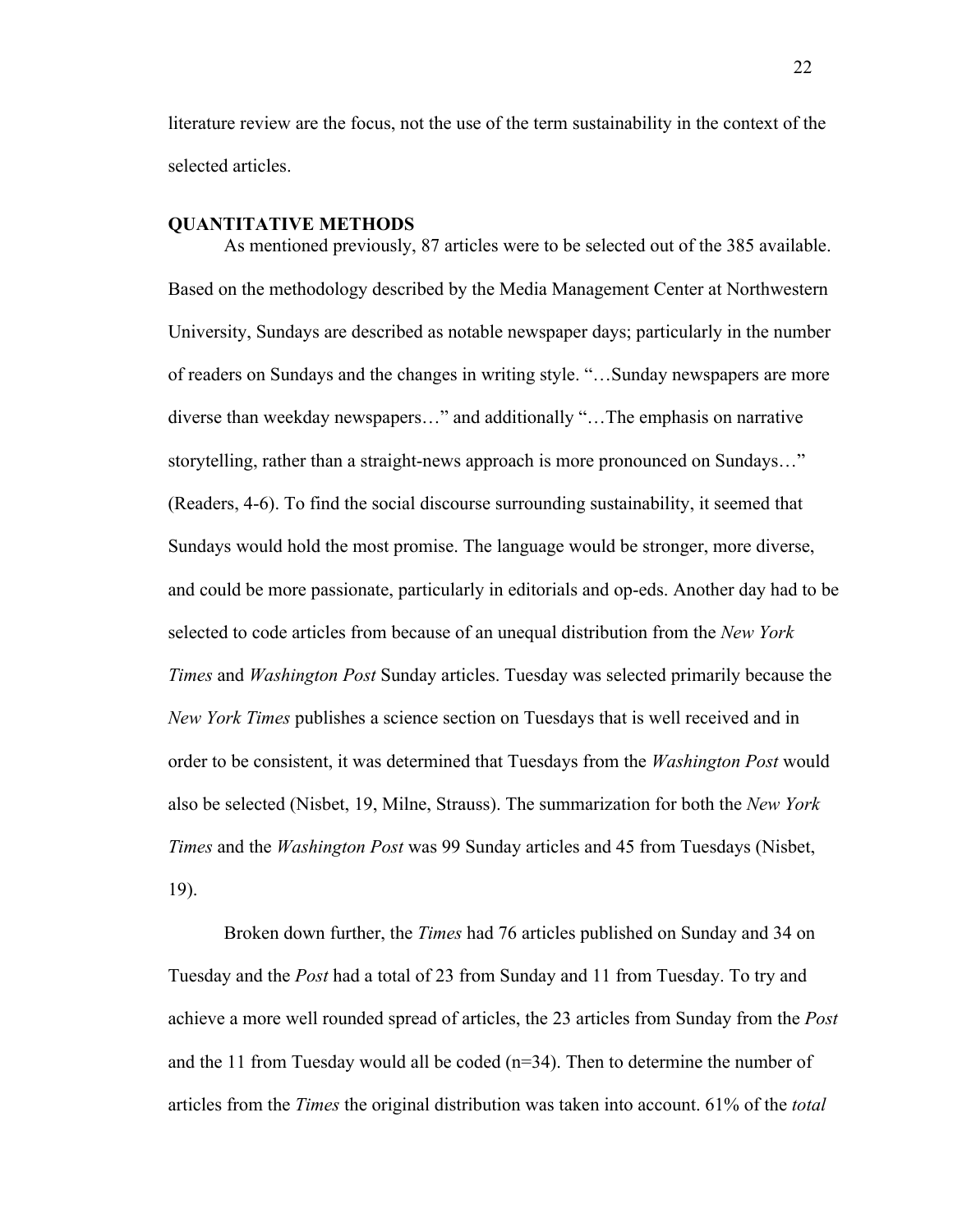articles were from the *Times*, while 39% were from the *Post*. Having 34 articles from the *Post* is 39% of the total 87 to be closely coded, equal in percentage to the original breakdown of articles collected. So there needed to be 53 total articles to be coded from the *Times* in order for 61% of the total 87 to be from this paper. 36 were to come from the *Times'* Sunday articles (36 Sunday articles/53 total NYT articles is 68%) and 17 from Tuesday (17 Tuesday articles/53 total NYT articles is 32%). These percentages mirror the percentages from the *Post* Sunday and Tuesday distribution (23 Sunday articles/34 total WP articles is 68% and 11 Tuesday articles/34 total WP articles is 32%). Overall, it was important that the spread of articles coded remained *true* to the original layout of articles as distributed between the *Times* and the *Post*.

For the *New York Times* there were more hits for articles than the 36 or 17 that needed to be coded. A random number generator (exact website can be found in the Works Cited) was used to ensure variability within the articles selected. A number was randomly generated using this site and every other article beginning at that point was selected to be coded.

Intercoder reliability was done prior to the majority of the coding between myself and Breana Bennett (Milne, Strauss). At least 10% of the 87 articles (8.7 rounded to 9) needed to be coded between us and achieve a goal of at least 70% reliability. 12 articles total were calculated into the rating and the percent was achieved by taking the number of codes that were the same between both of the coders divided by the total number of codes. Averaging around 70% for most articles, the overall intercoder reliability percent was 69.4% (Milne, Strauss). The remainder of the articles were coded by myself using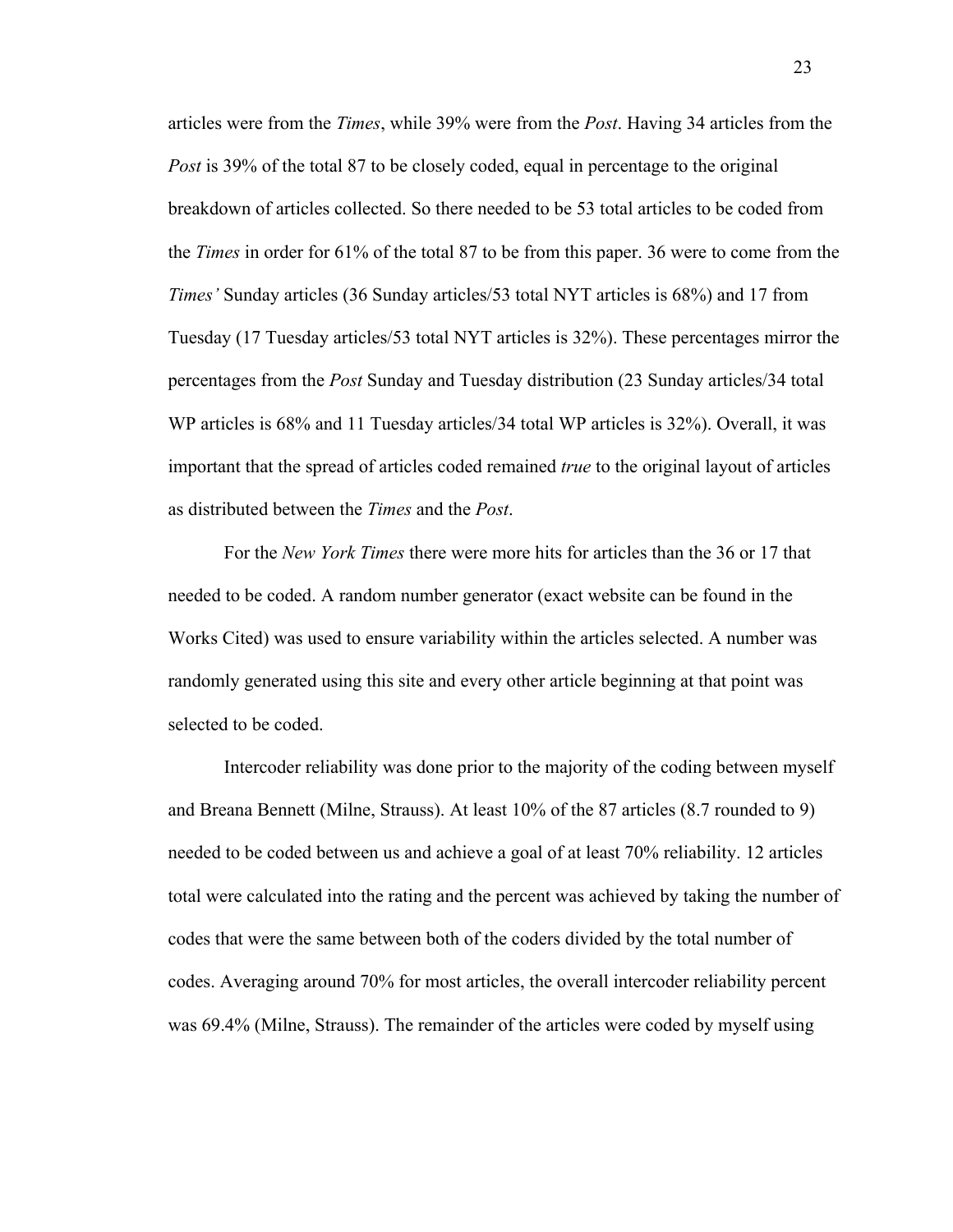the final codebook that had been achieved at the last session of intercoder reliability coding. This codebook can be found in Appendix A.

#### **RESULTS**

This chapter will illustrate how the thematic codebook was reflected in the 87 articles that were closely analyzed. Because of the amount of data collected (87 articles with 43 potential codes) it is certainly difficult to include all the results of this study; however, in this chapter the data presented will be focused on six dominant themes. These six themes will be followed through both the *New York Times* and *Washington Post* and analyzed to reflect the changes (or lack there of) during the time period around the release of *An Inconvenient Truth* (AIT) in May of 2006. Additional graphs will also be shown to help portray interesting findings not represented by the six aforementioned codes. To begin the chapter, large-scale results will be summarized in order to set the stage for further analysis.

There were 43 unique codes that any sentence could be deemed to be representing. The 87 articles analyzed produced 934 code occurrences. These 43 individual codes mapped back into 8 mega-theme categories defined as: power/hierarchy, economics, societal impact, role of nature, resources, human population, limits, and emergent themes (see appendix A for the entire thematic codebook). Graph 1 shows these mega-themes and on average, how many times you should expect to see a code in any one article. The occurrences have also been broken down into the *New York Times* and *Washington Post*. To find the number of times, on average, you should find a code talking about "power or hierarchy" the total number of occurrences in the *New York*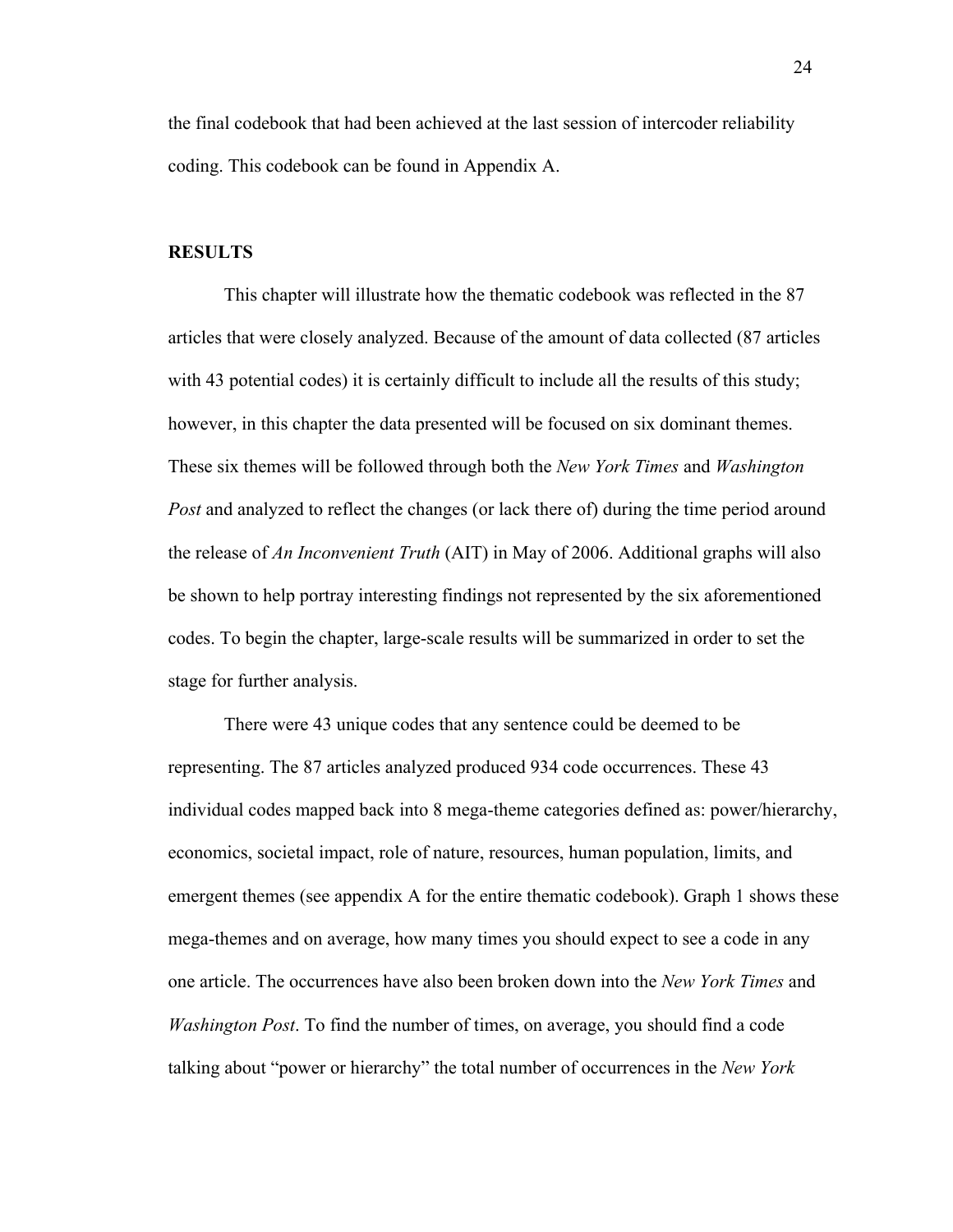*Times* of this theme (212), divided by the number of articles coded from that paper (53): equals an average of 4 mentions of this type of code per article. By comparing the eight macro-themes and on average, how many times you should see a code appear in one article, it shows most broadly, the frames we are utilizing to construct sustainability.





Graph 1 illustrates that the most common framework or theme used when talking about sustainability for the *New York Times* and *Washington Post* is "power and/or hierarchy". This could mean talking about how the government needs to implement a new policy to control greenhouse gases from nonrenewable resources, or speaking to the failures of the federal government and proposing a new system. On average, one should find four mentions of that frame in a *New York Times* article, while the *Washington Post* has it occur on average, 2.647 times. The second most common framework to use for the *New York Times* is nature, but for the *Washington Post*, it is economics. However, the third most common thematic structure for both newspapers is resources. Again, Graph 1 is looking at the codes in the most aggregated form: the mega-themes they map back into.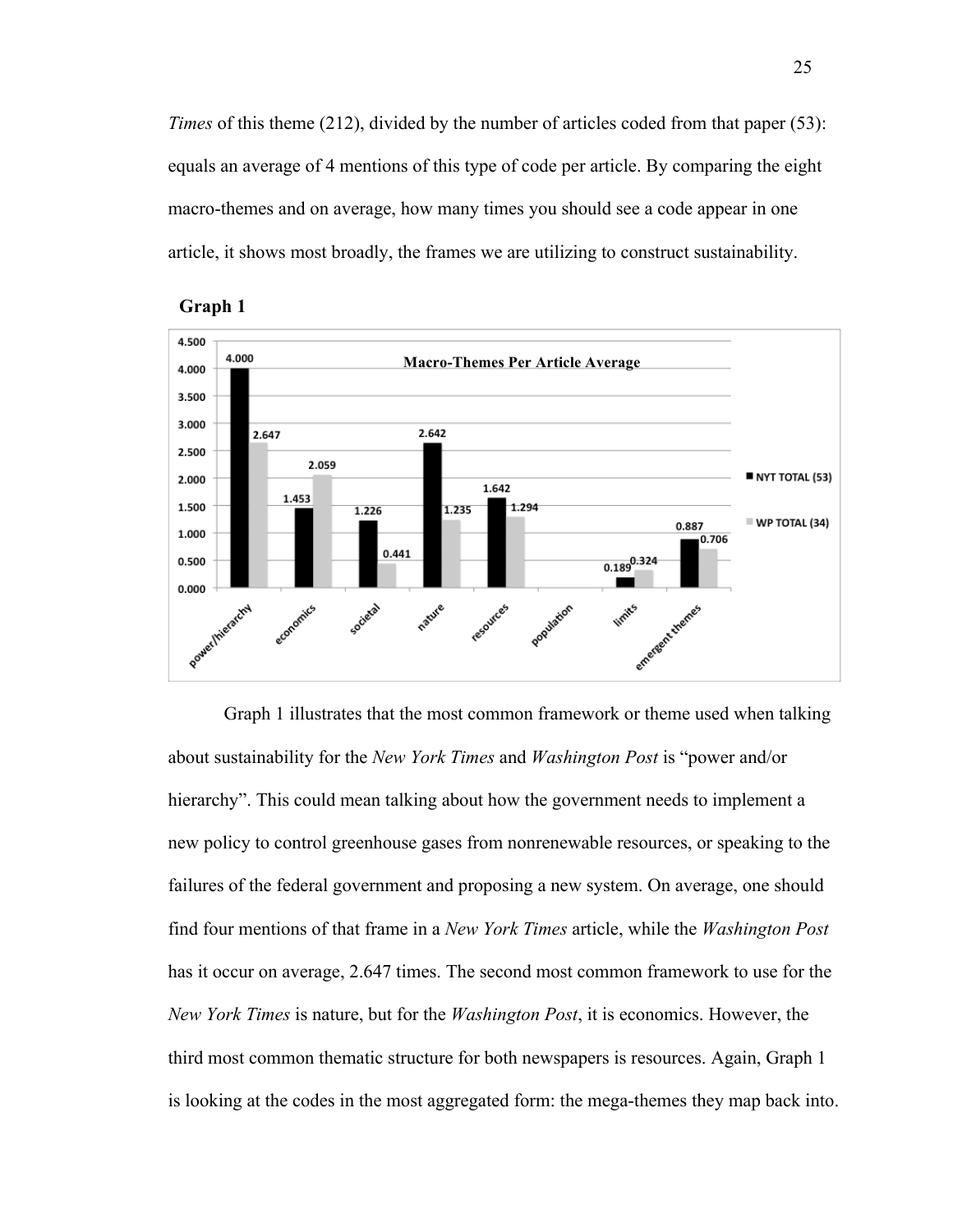This graph doesn't directly speak to distinctions of weak or strong sustainability; that will be focused on in the latter graphs.

It is important to note that the number of incidences doesn't mean 934 different sentences were coded, because any sentence could be coded multiple times for different themes. The 934 coded themes divided by the 87 articles in total indicates that on average, every one article had 11 coded themes. For the 53 New York Times articles there were 638 code instances, which means on average there were 12 codes per article (12.04). For the Washington Post there were 34 articles and 296 code occurrences: an average of 9 codes per article (8.706).

Of the 43 thematic codes, only 34 ever actually occur in an article. Appendix B shows the complete breakdown of the appearance of codes between newspapers and before and after May of 2006. The codes never mentioned include: "P3" or a complete change of hierarchy; "E4B" or the industrial system is bad; "S5A" and "S5B" which suggest that problems are either opportunities to benefit from or challenges that require change, respectively; "Po1" or "Po2" which represent either using population as a way to achieve sustainability or discrediting the notion that this strategy would be effective, respectively; "L1" which views the Earth as a "spaceship"; "L3" which directly states that human innovation will never fail; and finally "EM1" which suggests that turning to prayer or faith is a way to move forward.

From the 43 codes available in the codebook, minus the five from the emergent themes category<sup>4</sup>, 23 codes out of the 38 available or 61% of codes relate back to the model of weak sustainability or business sustainability. While it may seem simpler to

<sup>&</sup>lt;sup>4</sup> The emergent themes category was removed because these themes did *not* draw from sustainability literature. Rather they were a result of an iterative process that saw these codes appear in a number of the newspaper articles. But they might not directly have an influence on sustainability.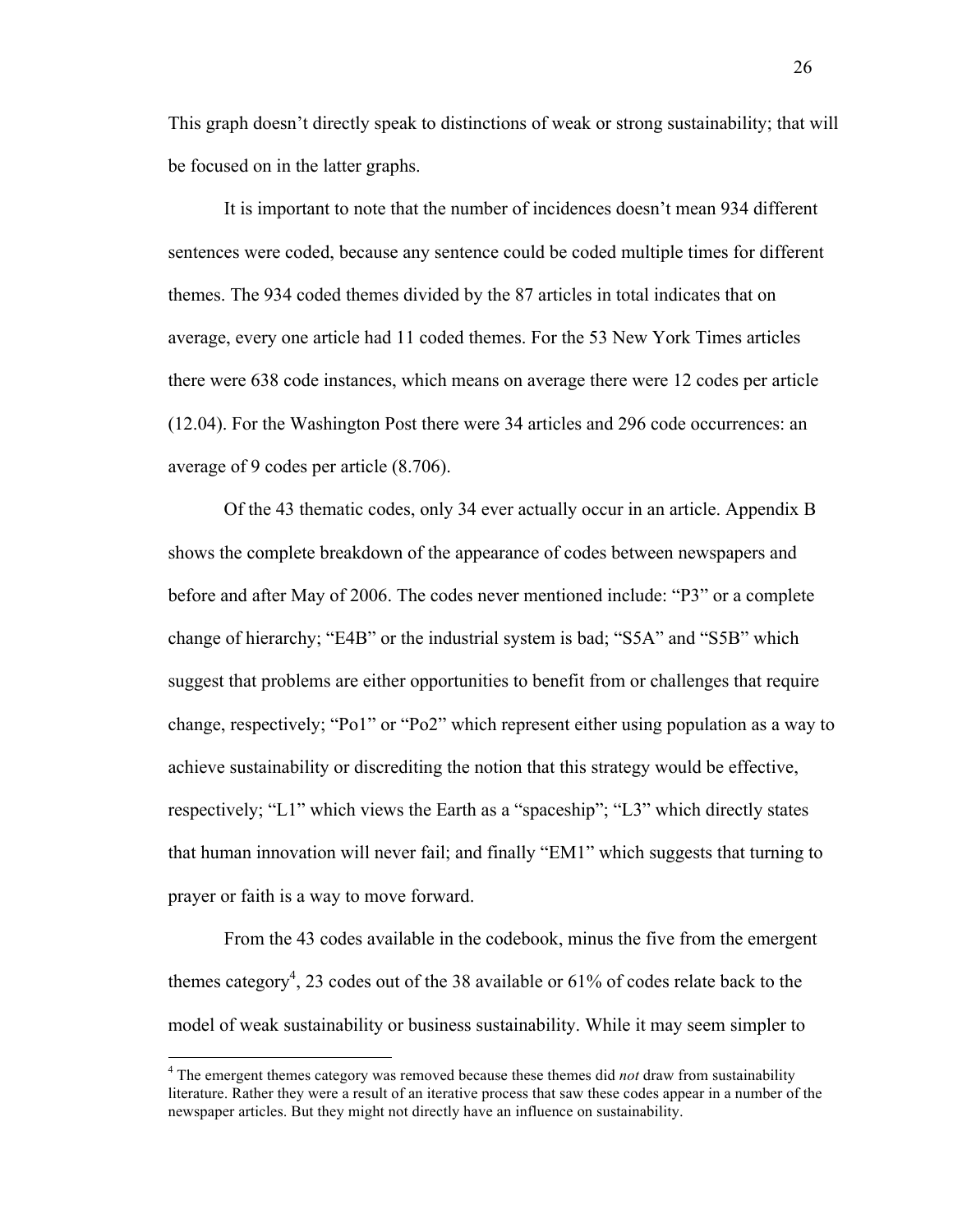then conclude that the remaining 16 codes of the 38 would link back to strong sustainability or deep ecology, this isn't the case. Part of the malleability of sustainability means that some themes relevant in weak sustainability are *also* important in strong sustainability. As previously described in the sustainability literature review, there appear to be at least four themes that jump the weak vs. strong sustainability divide. These "trans-sustainable" themes include: the need for less hierarchical decision-making (P2); the need for renewable resources (R4); and the reality of economic or non-economic sacrifices (E5A and E5B, respectively). These codes will be examined in Graph 5 but constitute 4 codes out of the 38 possible: 11%. 21 or 55% of the 38 sustainability codes draw from strong sustainability.

The six most common codes overall across both the *New York Times* and *Washington Post* and all time periods (5/1/2004 – 5/1/2008): "P5" or expert implementation of policies (n=164, 17.6% of total codes seen); "P2" or the need for a less hierarchical system of power (n=92, 9.9%); "N2" or value of nature is linked to humans  $(n=91, 9.7\%)$ ; "E1" or economic incentives or putting faith in the market  $(n=80, 8.6\%)$ ; "N1" or the inherent value of nature  $(n=77, 8.2\%)$ ; and finally "R4" or the call for renewable resources ( $n=67, 7.2\%$ ). The macro-themes these codes generate in the discourse include the role of power/hierarchy (P5,P2), the value of nature (N2, N1), the function of economics  $(E1)$ , and the role of energy resources  $(R4)$ . These themes appear to form the dominant framework most broadly for sustainability's creation of meaning.

Graph 2 below, portrays these top six codes according to per article occurrence by newspaper. In order to give a comparison, the amounts for both the *New York Times* and *Washington Post* are given. However, interestingly enough the top six codes for both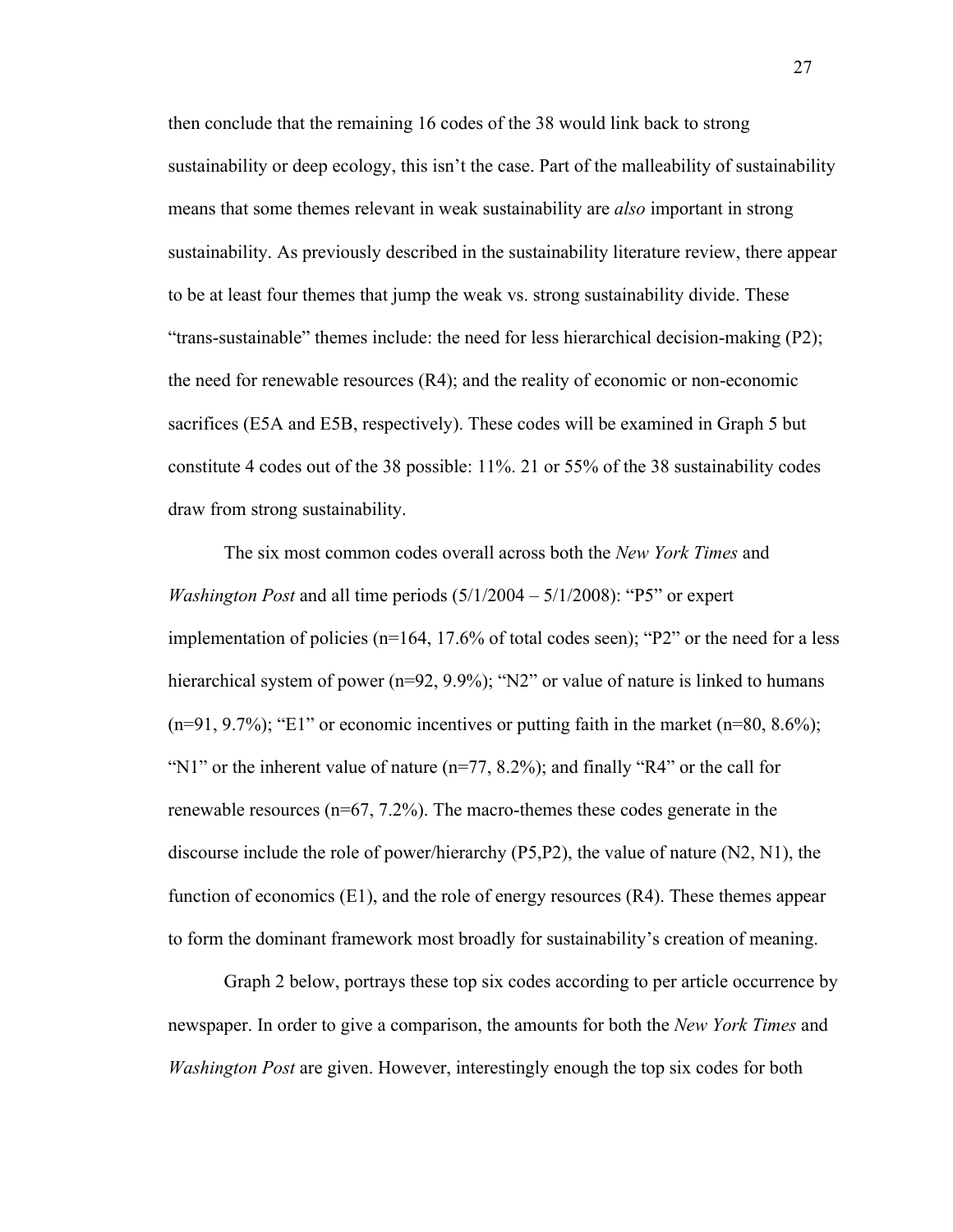newspapers *were* in fact the same. The numbers shown below were calculated by taking the number of occurrences per newspaper and dividing them by the number of articles respective to that newspaper. For example, the code related to supporting a less hierarchical model of decision-making (P2) appeared 68 times in the *New York Times*  across 53 total articles. This means that on average, in one article from the *New York Times* we should find 1.28 instances of that particular code. The *Washington Post* had 24 instances across 34 articles using the same code (P2): an article average of .70 instances of this code. The six codes were chosen for the *New York Times*, because the next highest average per article occurrence was .15 lower than "E1" or economic incentives which was the lowest average for the *New York Times*. Similarly, for the *Washington Post*, the next highest average not shown on the graph had an average of .441 mentions per article.





Of the six codes shown above only one code, economic incentives (E1) saw the *Washington Post* having a more prevalent per article average than the *New York Times*;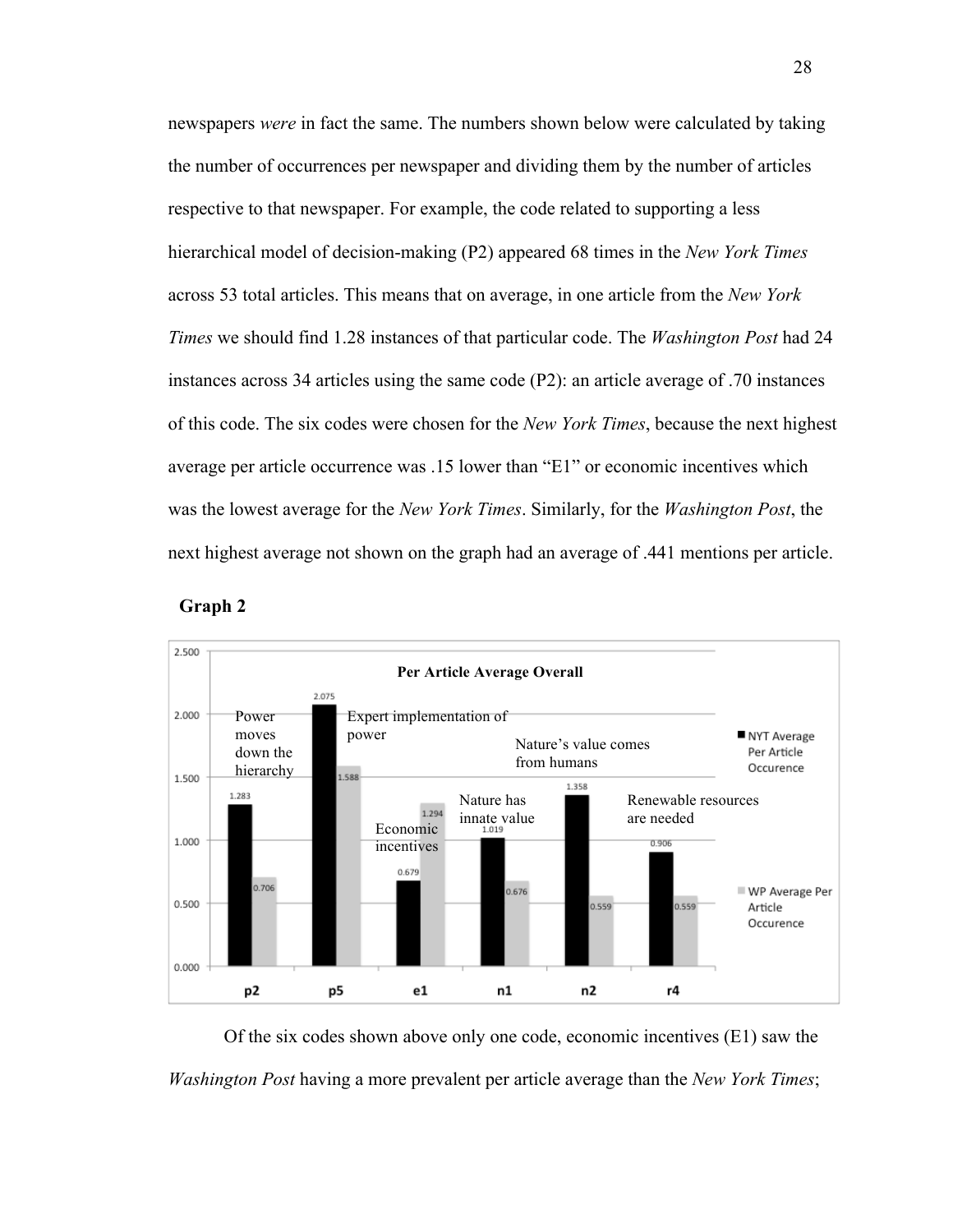.679 for the *New York Times* and 1.294 for the *Washington Post*. The remaining five codes had averages that were higher for the *New York Times* than the *Washington Post*. The largest difference between the newspapers per article occurrence was the code that suggests that nature's value comes from human interaction (N2) with a difference of .9. Three of the codes shown fit the framework consistent with weak sustainability (P5, E1, and N2), one code maps back into strong sustainability (N1) and two are "transsustainable" themes (P2, R4). Both the *New York Times* and the *Washington Post* were most likely on average to find the code for expert implementation of rules or policy (P5) in any one article; 2.075 per article for the *New York Times* and 1.588 per article for the *Washington Post*. The second most common theme for the *New York Times* is the importance of nature being linked to humans (N2), while the second most common for the *Washington Post* is the need for economic incentives (E1). Trusting the market or economy (E1) is interestingly enough the *least* common of the top six codes for the *New York Times*.

Graph 2 does *not* take into account the before and after time period of May 2006 when *An Inconvenient Truth* was released. In order to see if there were differences before or after the film<sup>5</sup>, the codes were split chronologically and in accordance to paper. After calculating how many times a code would appear in for example, the *New York Times* before May of 2006, the number of code instances was taken and divided by the number of articles relevant to that time frame. For example, the code calling for the continuation of the current power structure (P1) had 4 hits in the *New York Times* before May of 2006.

 $<sup>5</sup>$  The language of the results and discussion section are suggesting ONLY that sustainability's discourse</sup> appeared to have changed during the time period of May 2004 to May 2008. In no way is the language meant to suggest that *An Inconvenient Truth directly* facilitated this change. A content analysis of the film was not part of this thesis.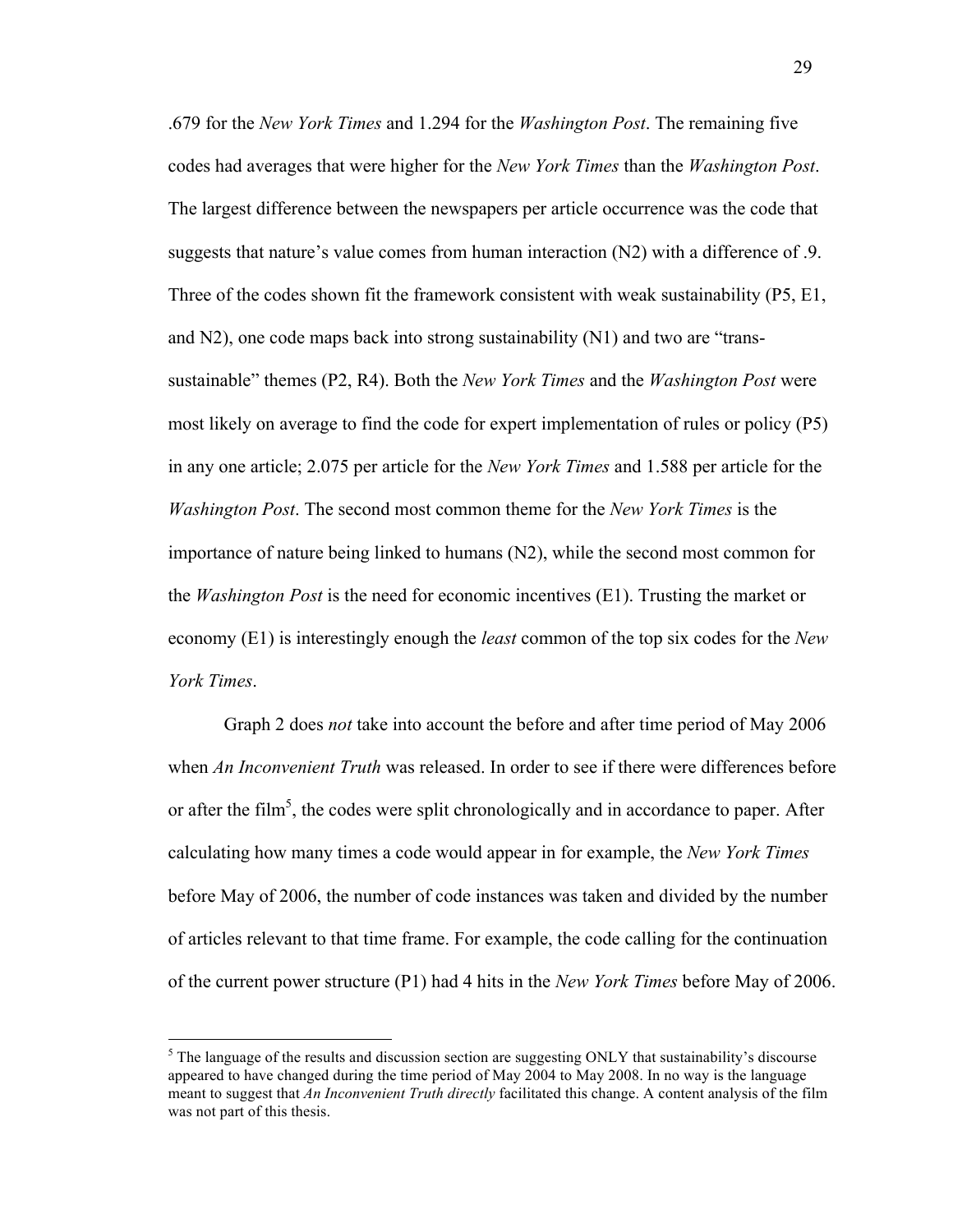There were 16 articles relevant to this time frame, so 4 was divided by 16 to calculate the average per article occurrence of that code: .25. And after May of 2006 for this same code, there were 7 hits for 37 *New York Times* articles: .189 average per article occurrence. The percent change between the before and after AIT was also calculated to see if the chance of finding that code went up or down in a notable way: in this example the difference would be a decrease of 24%.

The next two graphs, Graphs 3 and 4, are important to analyze because they will help indicate whether the time period around AIT saw any change in the discourse of sustainability and if so, how? Again the focus will be on the six most frequently occurring codes first shown in Graph 2.

Graph 3 shows the changes after the reference point of May 2006 for the six codes of Graph 2 for the *New York Times* exclusively. In order to compare the number counts of the codes, there needed to be a way to normalize the numbers. Taking the number of occurrences for each code and dividing by the number of articles pertinent to the "before" section or "after" section respectively would ensure the number of articles didn't skew the results. For example, the code calling for renewable resources (R4) had 15 counts *before* May of 2007, which was divided by the 16 articles for that time period equaling an average per article occurrence of .938. After, the occurrence for this same code had increased to 33 counts but divided by the 37 articles equaled out to be only a .892 average per article; a slight decrease in per article occurrence as shown in Graph 3. $<sup>6</sup>$ </sup>

# **Graph 3**

 <sup>6</sup> The *New York Times* had 16 articles in the "before" section and 37 articles "after".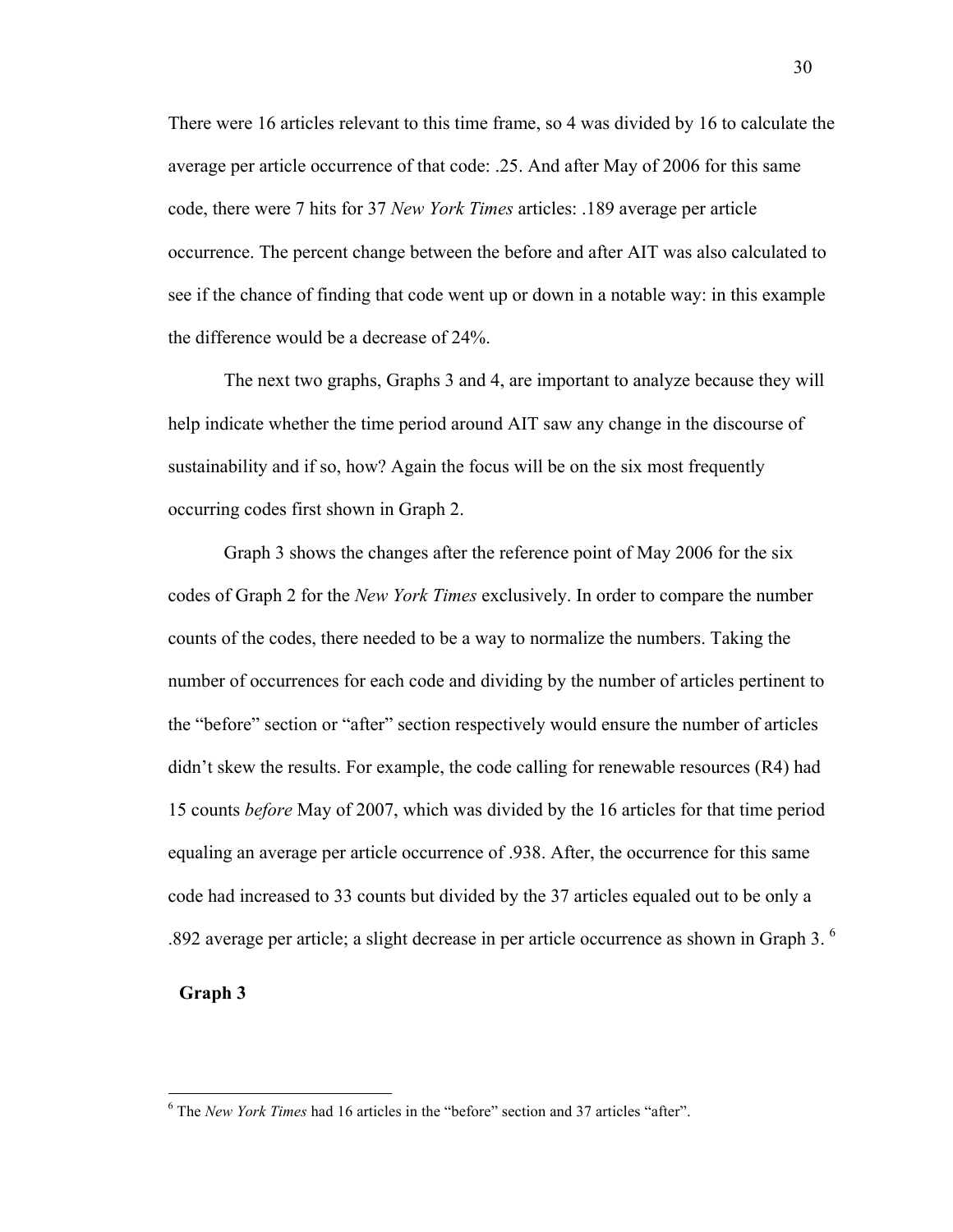

economic incentives which went from 3 instances before May of 2006 and 33 after (16 articles before and 37 after); the per article average increased from .188 to .892. It is important to note that of the six codes seen above, the codes for expert implementation of policy (P5) and linking the value of nature directly to humans (N2) still had on average at least one mention per article. Although they both experience declines in average occurrence these codes remained some of the most common. Expert implementation of policy (P5) went from having an average of 1.688 occurrences per article to 2.243 (the most frequently occurring code before and after May of 2006) and importance of nature linked to humans (N2) went from an average of 1.688 occurrences to 1.216 (the third most frequently occurring code after May of 2006, but second most before). These two codes, central before and after AIT map back into sustainable development or weak sustainability (P5, N2). The code calling for a less hierarchical decision making process (P2) was the second most frequent code after AIT having an average per article occurrence of 1.459. This code relates to both models of weak and strong sustainability, here called "trans-sustainable". The code noting the inherent value of nature had an per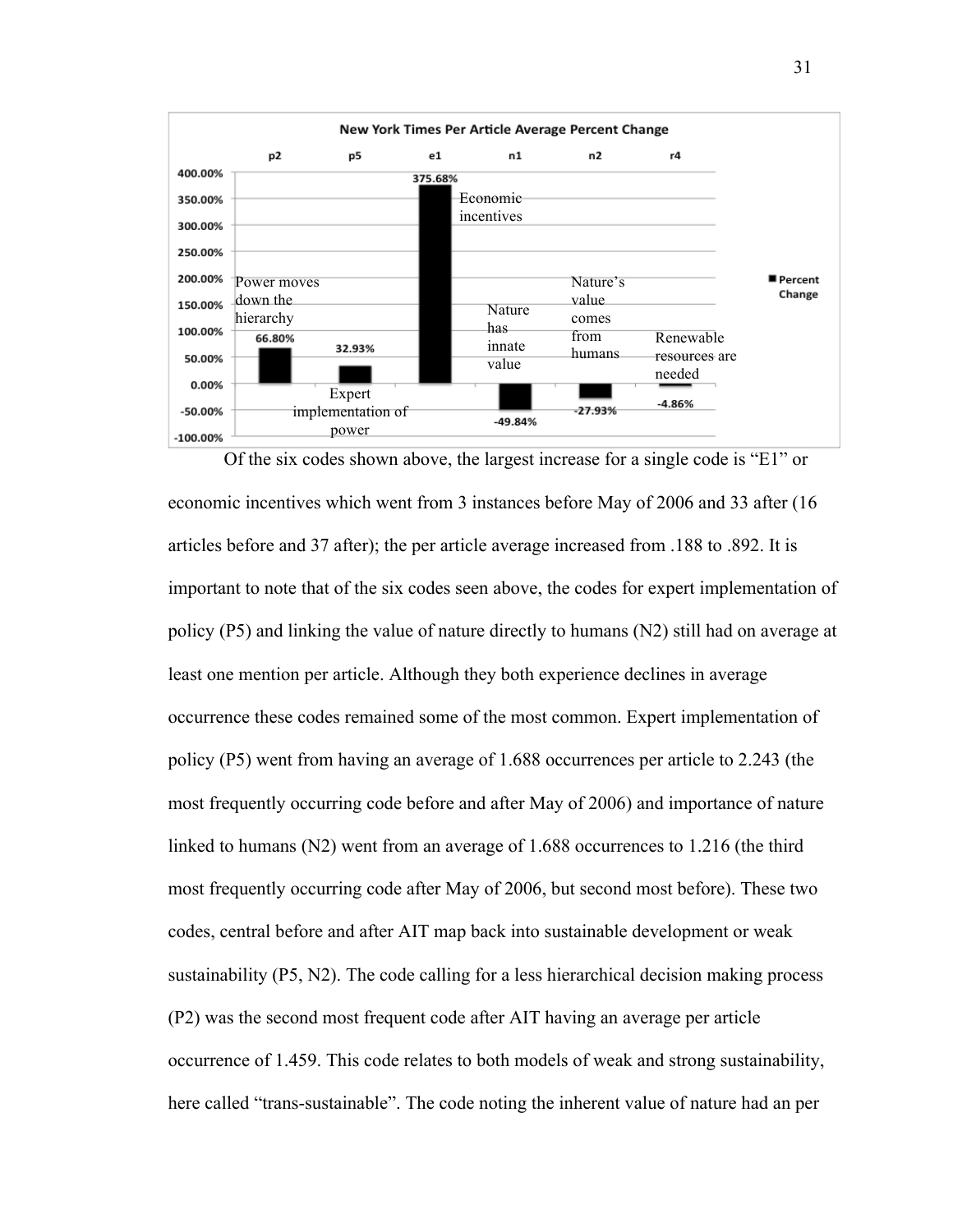article average of 1.563 before AIT and after dropped to .784, making it still relevant, but almost a 50% decrease in occurrence; the largest decrease on Graph 3. This code relates exclusively to strong sustainability.

Graph 4 uses the same methodology that was used to create Graph 3 but of course with regard to the *Washington Post*. The *Washington Post* had 11 articles available to code before May of 2006 and 23 articles after AIT's release. Again the same six dominating codes that were first presented in Graph 2 will be examined in Graph 4.





Initially it is interesting to note that of the six codes shown in Graph 4, only one of the codes showed an increase in per article average after May of 2006. Graph 3 showing the changes for the *New York Times* was split between three per article average increases (one of which was extremely large) and three decreases. The call for expert implementation of policies (P5) went from having an average occurrence of 1.364 per article to 1.696, which as shown on Graph 4 is a 24% increase. Conversely, the largest decrease came from the code advocating the inherent value of nature (N1). This code had a 1.182 per article average before AIT, which fell to .435; this as mentioned previously is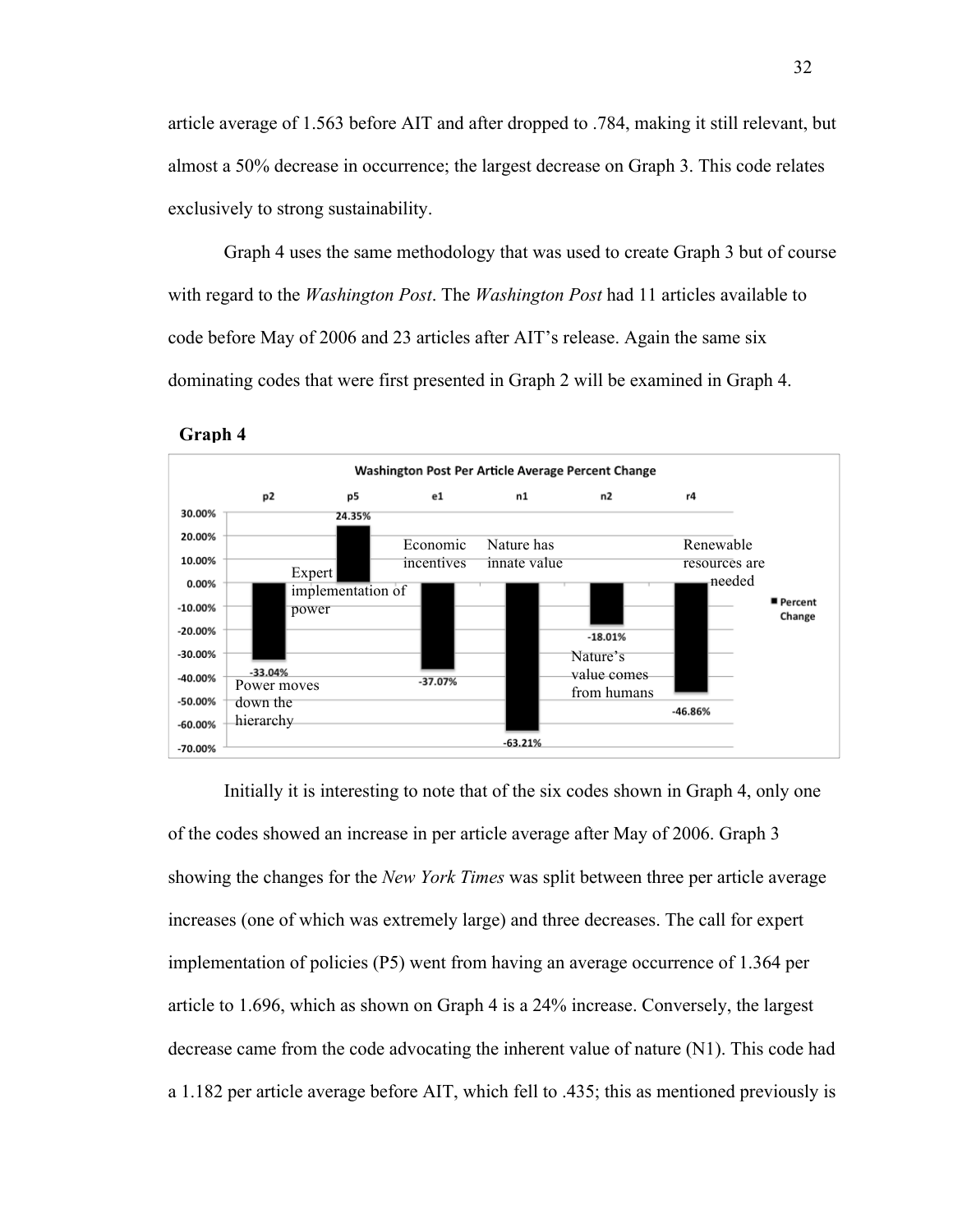a strong sustainability theme. Of the codes shown in Graph 4, the code calling for expert implementation of policy (P5) remained, on average, likely to appear 1.364 times before and 1.696 after. Additionally the code supporting economic incentives or putting faith in the market (E1) had an average per article occurrence of 1.727, which remained above one per article after AIT at 1.087. These two codes remained very relevant before and after. The expert implementation of policy (P5) was the most common code after AIT, the second most was economic incentives (E1), and the third most common was less hierarchical decision making (P2).

It is interesting to see how this selected time period did or did not affect the codes that have been identified as "trans-sustainable". Graph 5 displays the four "transsustainable" codes: the call for less hierarchical decision making (P2), which could be weak sustainability because it could be advocating for states to have power rather than the federal government or strong sustainability's desire to have a network responsible for decision making rather than a hierarchy. The call for less hierarchical decision-making doesn't specify here how drastic the change needs to be. The next two "trans-sustainable" codes are the potential for economic sacrifices (E5A) and the potential for *non*-economic sacrifices (E5B); weak and strong sustainability agree that sacrifices will need to occur on the path to sustainability. The two models differ in how acute they think the sacrifices will need to be. The last code is the call for renewable resources to be a part of energy policy (R4). This path is supported by weak and strong, but weak sees nonrenewable resources remaining an important part of energy strategies, while strong sustainability *only* advocates for renewable resources in the future. To see how these "trans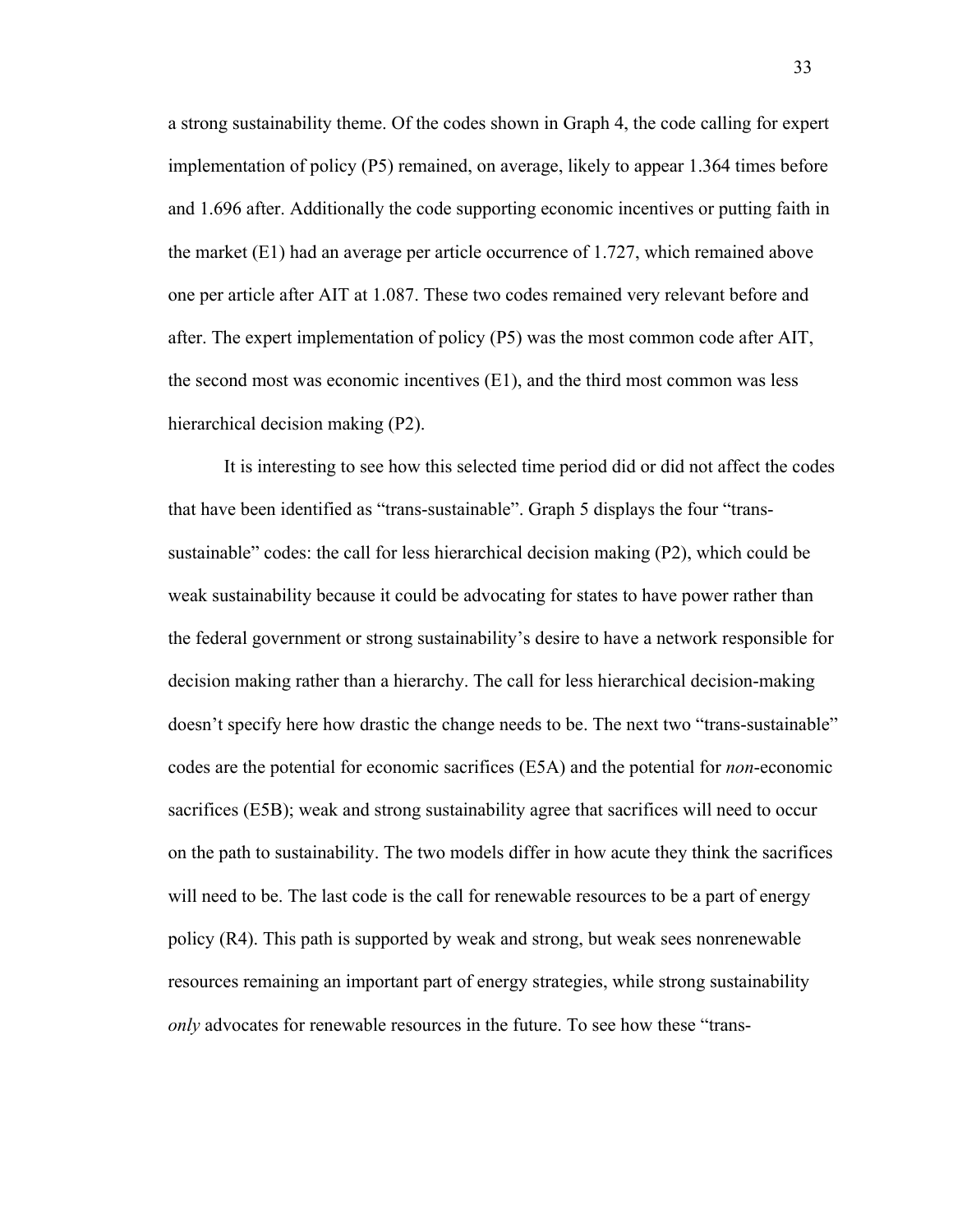sustainable" themes change over time could indicate to what extent these themes really do construct sustainability.



# **Graph 5**

Interestingly enough, the trends for the *Washington Post* are all negative; the *New York Times* follows this trend with the exception of the notable increase seen for less hierarchical decision-making (P2). The average per article occurrence for the *New York Times* went from .875 to 1.459 for this code (P2). Graph 5 illustrates that after May of 2006, the *Washington Post* completely stopped their mention of the possibility of noneconomic sacrifices (E5B). However, neither the codes for either economic sacrifices  $(E5A)$  or non-economic sacrifices  $(E5B)$  were common overall<sup>7</sup>. In terms of focusing on renewable resources (R4) while the *New York Times* didn't see a large decrease, the *Washington Post* did: The per article average went from .818 to .435. These four "trans-

 <sup>7</sup> *New York Times* E5A before n=3; after n=6. *Washington Post* E5A before n=5; after n=9. Overall E5A 2.5% of all codes. *New York Times* E5B before n=3; after n=5. *Washington Post* E5B before n=7; after n=0. Overall E5B 1.6% of all codes.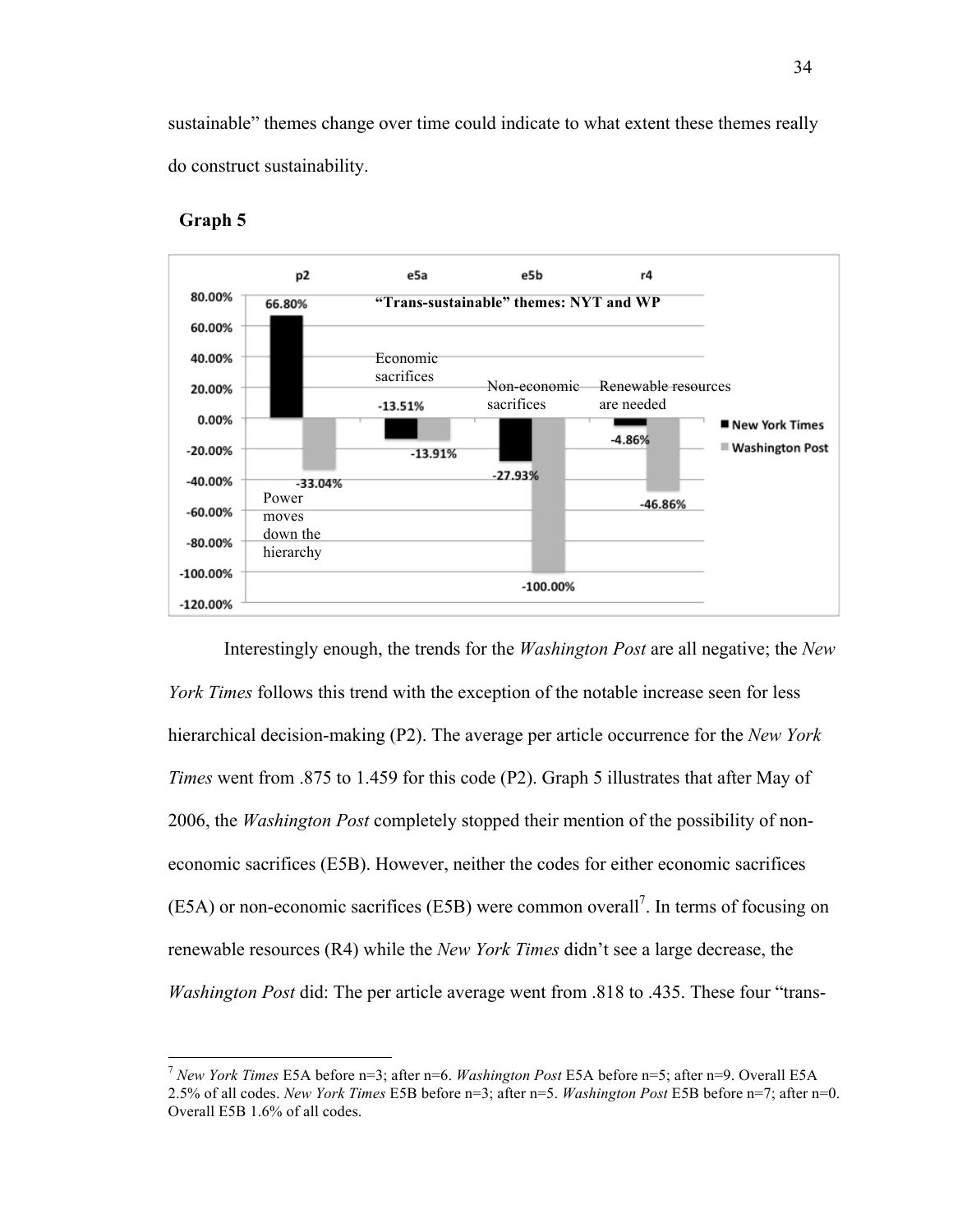sustainable" themes overall, saw seven decreases and one increase; it will be of interest to see what these changes say about the conversation of sustainability in the public.

The changes seen above can be attributed to any number of events that occurred during May of 2004 to May of 2008 or even supporting the notion of sustainability as a "journey" discourse (Milne). Regardless, it is important to recognize the changes regardless of the catalyst; it helps illustrate how sustainability is a conversation: evolution, if you will, is part of its nature. What this thesis is trying to analyze is if an event that has a link to the themes of sustainability *could* have impact enough to change the conversation.

In the next chapter these results will be analyzed, particularly in the way that the themes map back into sustainability literature. It should be also reiterated that the construction of sustainability is not a neutral issue; many stand to gain or lose depending on which understanding is accepted. For weak sustainability to dominate strong sustainability, businesses, political hierarchies, and the global economy have positioned themselves to benefit magnificently. On the other hand, if strong sustainability dominates the discourse then one would expect to see dramatic changes in the economic and social structures.

## **DISCUSSION**

This thesis aims to examine if the discourse concerning sustainability evolved during the span of time around the release of AIT. If the discourse did change, were the changes consistent with businesses influencing the discussion and claiming that to reach sustainability, one only needed the government to create the appropriate economic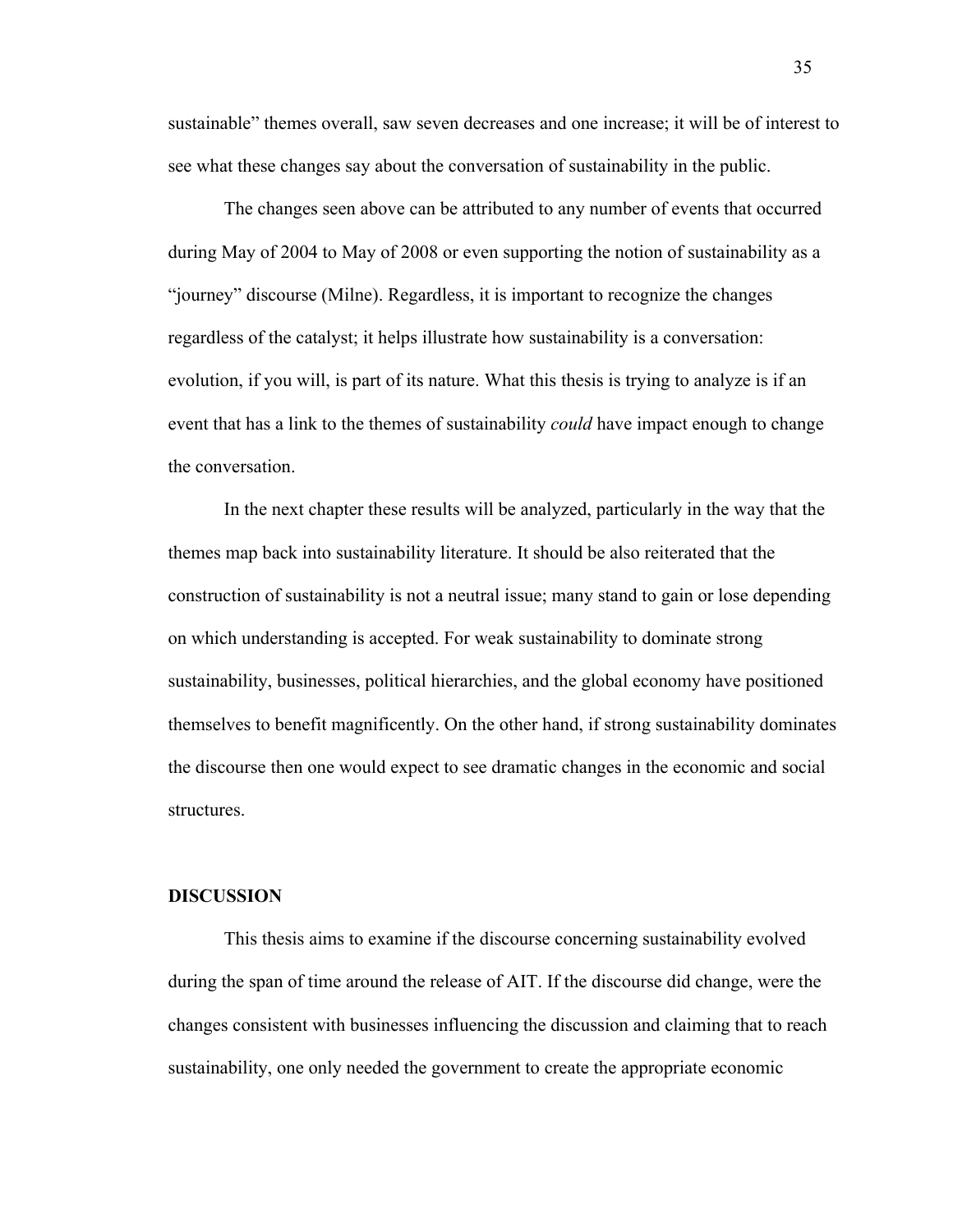incentives? Or did state politicians realize the potential power they could garner if they took the lead on environmental initiatives and placed inherent value in nature? What was the conversation around sustainability before and after, if different at all? If sustainability's meaning is being contested, which themes are helping to construct these different notions of sustainability (Kopnina, 52).

This discussion section will mirror the results section quite closely. Graphs 1-5 discussed in the results section will be analyzed more in depth, particularly in relation to the sustainability literature and examples drawn from the *New York Times* and *Washington Post* editorials and op-eds. Mapping the results back into the sustainability literature illustrates if the conversation about sustainability changed in a dramatic way such as between weak and strong sustainability or only within one of those disciplines. Integrating examples from the two newspapers will help emphasize just how the discourses are being constructed.

Graph 1 of the results section focuses on the thematic codes at the most macro level: the eight thematic headings. Analyzing the most common frames focuses on the way the editorials and op-eds are talking about the breadth of sustainability. Looking at the *New York Times*, the most common frame is power and/or hierarchy, averaging four instances per article. This doesn't specify the way in which power or hierarchy are being talked about, but it makes the point that the conversation about sustainability in the *New York Times* emphasizes the construction of power. Interestingly enough, the *Washington Post*'s most common theme at the macro-level is also power and/or hierarchy at 2.7 occurrences per article on average. The second most common macro framework for the *New York Times* is nature. Nature can be linked to sustainability by the notion of its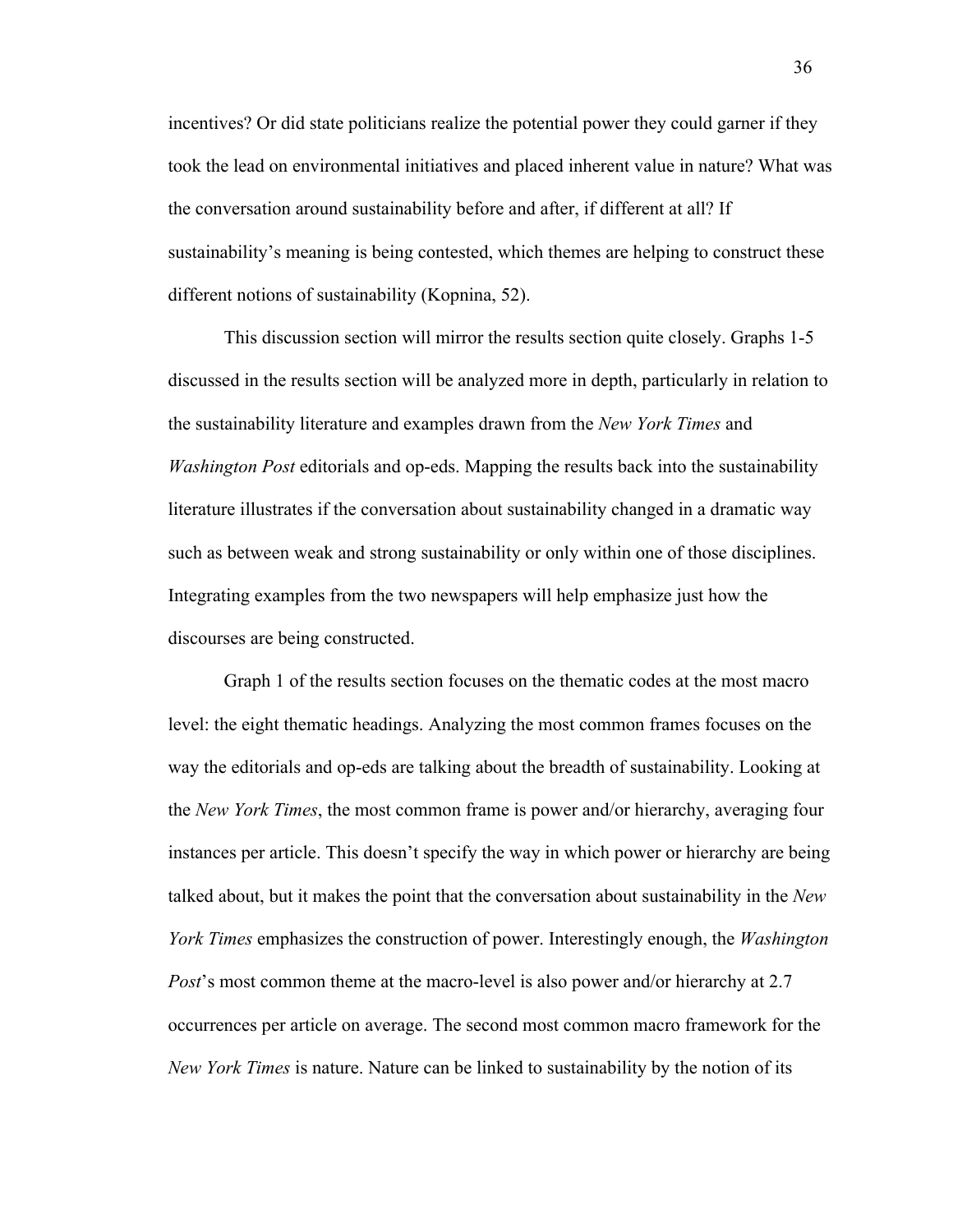inherent value *or* by nature being only important because of its functional relationship with humans. The second most common frame for the *Washington Post* is economics; meaning putting faith in the market system or using economic policies to change behavior. This mindest is very much a weak sustainability framework: "…businesses as the major polluters are actively engaged in defining sustainability-related concepts for themselves 'in a way which at best gives a weak definition of sustainable development'…" (Milne, 806). It should be mentioned that the codes related to the economy being detrimental or the negativity of the industrial system (E3B, E4B) had two occurrences overall, so these codes had no real influence in the conversation centered on economics in the *Washington Post*.

Playing no role in either newspaper, is the mega-theme of population; there were no instances of controlling population as a means to achieve sustainability. Overpopulation of humans is a strong sustainability theme and in the scope of this thesis had no presence publically (Milne, 804). By centering on the economy rather than human population, it draws the conversation of sustainability away from other potential paths linked with strong sustainability.

Moving on to Graph 2 of the results section, which illustrates the specific themes most commonly used. The most common code in both the *New York Times* and *Washington Post* belongs under the power and/or hierarchy mega-theme; specifically the theme that advocates expert implementation of policy (P5). This is consistent with Graph 1's highlighting of the political and/or hierarchy framework. The code advocates two things: one being that policies or laws need to be used to achieve sustainability, and two, this implementation needs to come from the top. The top of the hierarchy however, could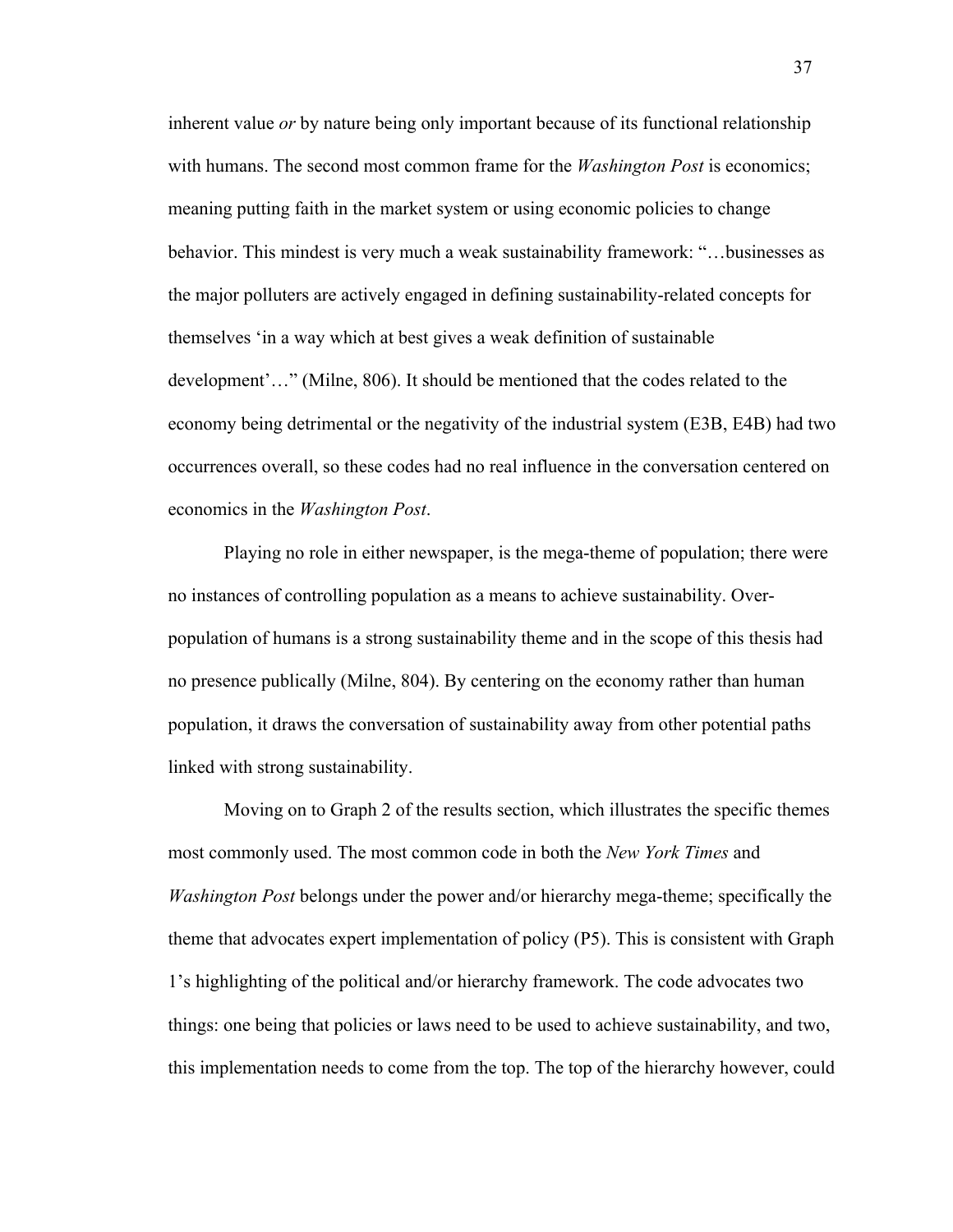also mean that we need to put more faith into scientists or other educated experts, not just elected officials or politicians. Regardless, placing the importance on a hierarchical model reiterates a weak sustainable path. This segment from a *New York Times* article helps illustrate just how this conversation exists in the public discourse: "…The world's scientists have done their job. Now it's time for world leaders, starting with President Bush, to do theirs…" ("The Scientists Speak"). This quote distinguishes the need for a strong hierarchy with both educated researchers and elected politicians implementing change; consistent with the theme of "experts" (P5). The second most common code for the *New York Times* was linked to nature; again consistent with Graph 1's findings. This code describes nature as only important because of its relationship with humans and the resources humans can extract (N2). Graph 1 describes the *New York Times* as having a focus on frameworks related to nature, this individual code clarifies just how the conversation is playing out: in an anthropocentric style. Take the following two examples from *New York Times* articles related to the value of nature: the first shows this anthropocentric view of nature, which is then contrasted with a biocentric frame in the second sentence. The first, "…Ward Pond Ridge Reservation, a 4,700-acre preserve in Cross River, N.Y., is one of the finest places in the Northeast to find butterflies…" defines nature as being important because of the beauty and enjoyment that *humans* receive (N2) (Cech). This sentence juxtaposed to "…Sprawl is bad for wildlife because it cuts habitat into isolated chunks…" which is directing the value of nature away from human placed worth to a more inherent and intrinsic value (N1) ("The Wild Zones"). The code proposing the inherent value of nature appears less frequently than its counterpart<sup>8</sup>.

 <sup>8</sup> Average for inherent value of nature (N1) 1.019 vs. 1.358 for the value of nature as linked to humans (N2)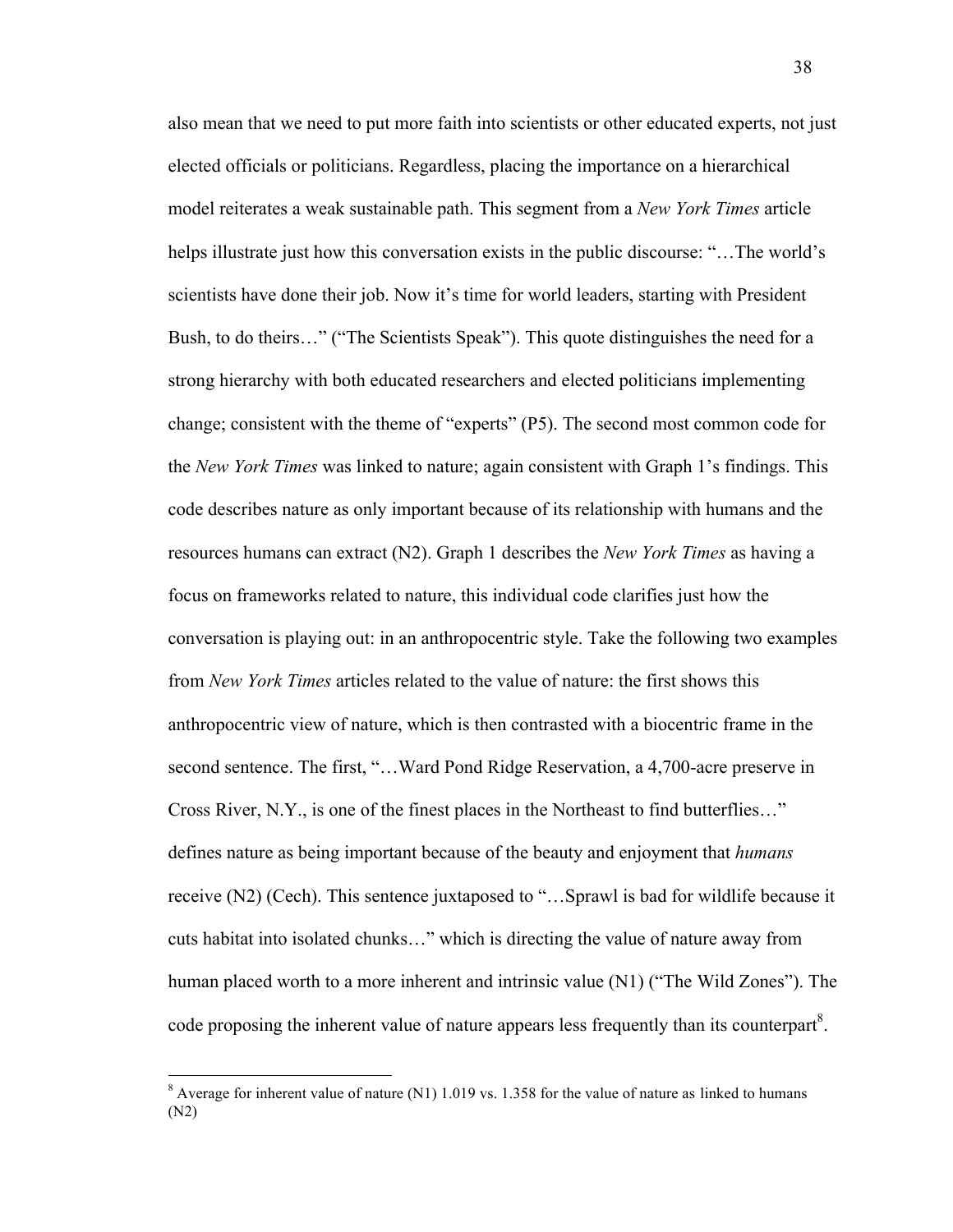The second most common code for the *Washington Post*, again mirroring Graph 1, is the call for economic incentives  $(E1)$ . This code specifically places the power of change into the market, either through free-market practices or implementation through government regulation. It also indicates that the *Washington Post* doesn't appear able to converse about the future of sustainability *without* an economy. As one author of sustainability literature states:

We suggest that portraying 'sustainability' in this way, businesses, and the related political and professional literature, have invoked a subtle and powerful use of language that appears to seriously engage with the elements of the sustainable development discourse (Milne, 825).

In this quote "this way" is in reference to the idea of sustainability as compatible with economic growth, market strength, and limited sacrifices. Not only does the *Washington Post* focus on hierarchical decision-making models, but also repeats the relevance of the economy. In this quote from a *Washington Post* article, both thematic codes are focused upon:

Done right, however, there might be ways to use tax incentives and credits to persuade domestic manufacturers to make more efficient cars, and to persuade consumers to buy them. It is also true that, with the help of aggressive policy changes, both cleaner coal technologies and new biomass fuels, which make use of agricultural byproducts, could produce a much higher percentage of American energy ("Kerry Energy Facts").

Economic incentives are promoted and the needed implementation path is through hierarchical power systems. Both the *New York Times* and the *Washington Post* have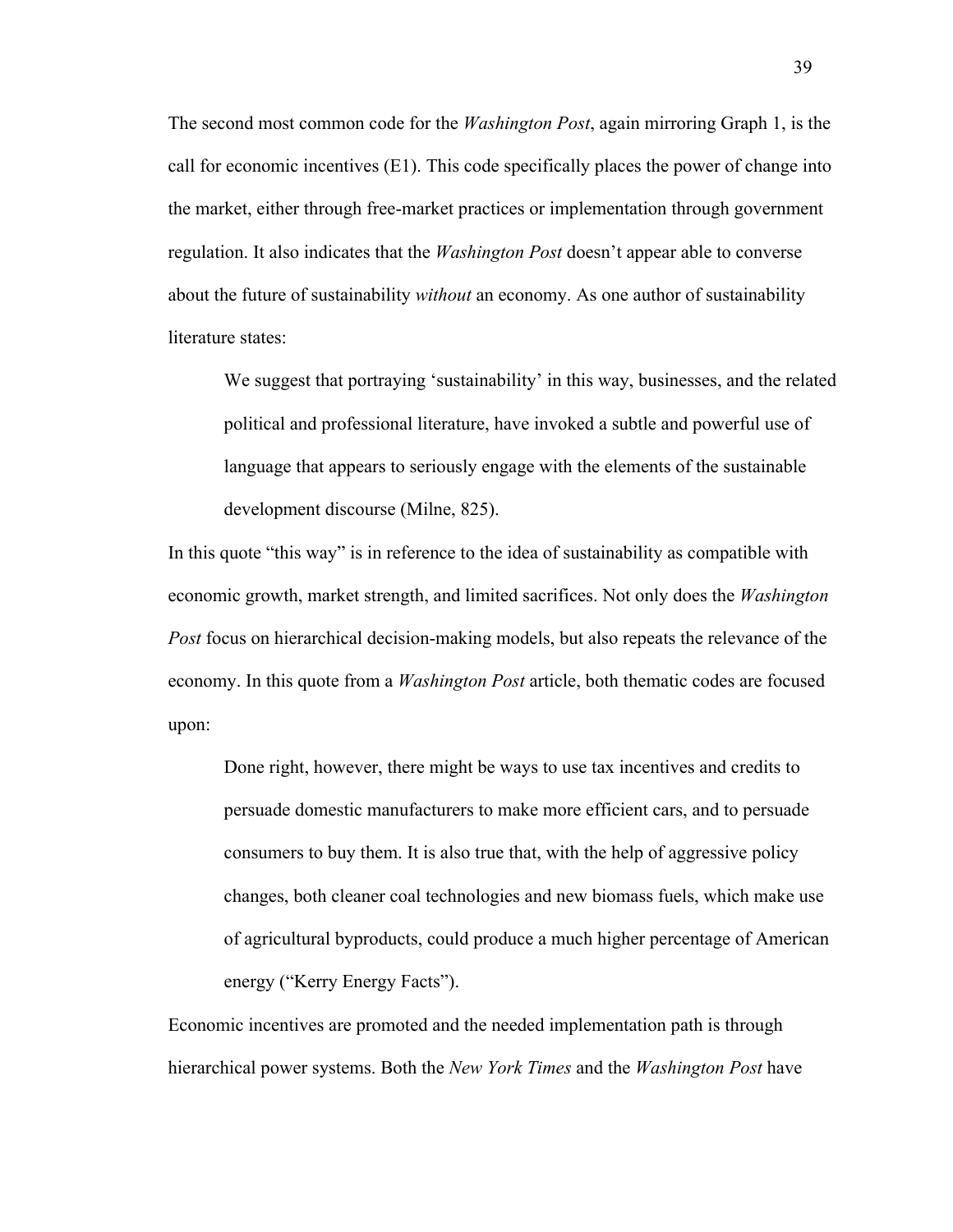stressed in Graph 1 and 2, their adherence to the weak sustainability or sustainable development model because of the occurrence rates of a number of exclusively weak sustainable codes<sup>9</sup>.

Up to this point the discussion has focused on the differentiation between the conversations in the *New York Times* and the *Washington Post*. It appears that both newspapers at a macro-level are speaking about sustainability in much the same way: focusing on the power structures, especially at the top of the hierarchy (P5); the importance of nature as being linked to humanity  $(N2)$ ; and that change can come from putting faith into the market (E1). All of which support a model of weak sustainability or sustainable development: an aggressively inclusive vision of sustainability, which refutes the exclusivity of a strong economy or a healthy environment (Dryzek). The frameworks or codes that were ignored or occurred rarely, such as human population as a tool of sustainability, speak to the directionality of sustainability's conversation *away* from the model of strong sustainability which focuses on limits, requiring renewable resources, and ecological justice. The focus will now switch to examine to what extent did the discourse change as centered around May of 2006 and the release of AIT?

Graph 3 focuses on the six most prominent codes and maps the per article average *change* for the *New York Times*. The most substantial change came from the code for economic incentives (E1) which saw a 376% increase. As previously discussed, economic incentives was the second most common code for the *Washington Post*, but overall was the least common code out of the six for the *New York Times*. It seems that after May of 2006, the *New York Times* modeled itself more similarly to the *Washington* 

 $9$  Exclusively weak sustainable codes as opposed to the four "trans-sustainable" codes or the exclusively strong sustainable codes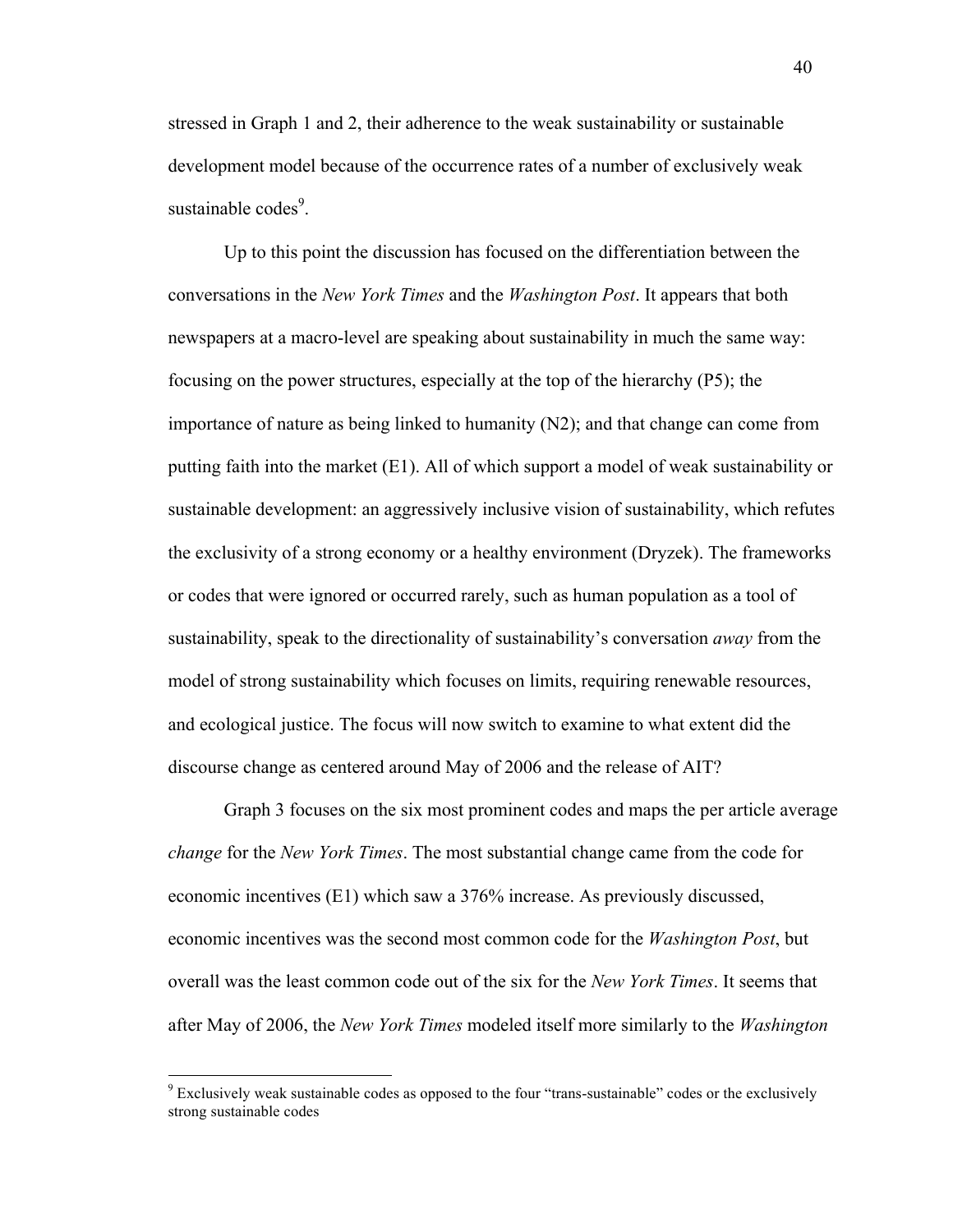*Post* in terms of increased faith in the market; this increase also emphasizes a model of sustainable development or weak sustainability solely. This is consistent with research about the impact of AIT that showed that after an area viewed the film, carbon trading systems experienced significant relative increases in household buy-ins; at least within the first year after viewing the film (Jacobsen, 2). This is an example of economic incentives being used to change behavior $10$ . The most common codes remained the call for expert implementation of policy (P5), *however*, the second most common code became the desire for less hierarchical decision making (P2) over the anthropocentric view of the value of nature (N2). It appears that in addition to increasing the presence of economic incentives in the sustainability discourse, the role of power and/or hierarchical frameworks became even more dominant after May of 2006 (P2, P5). But it is very important to mention that the desire for less hierarchical decision-making (P2) is one of the "trans-sustainable" themes that are applicable in both models of sustainability (weak and strong). So while we saw a substantial increase in a code exclusively related to weak sustainability (E1), a"trans-sustainable" code (P2) became the second most common code. The conversation has altered certainly, but on a path that consistently emphasizes weak sustainability themes and two "trans-sustainable" themes (P2, R4). Strong sustainability themes remain quite absent with the exception of the inherent value of nature (N1) which had a 50% decrease in per article average occurrence. Ultimately it appears that the weak sustainable conversation present before the turning point used here of May of 2006, remained very dominant.

<sup>&</sup>lt;sup>10</sup> Again, not implying that AIT *caused* this change, but rather that the change seen in sustainability's discourse is consistent with changes seen after viewing AIT.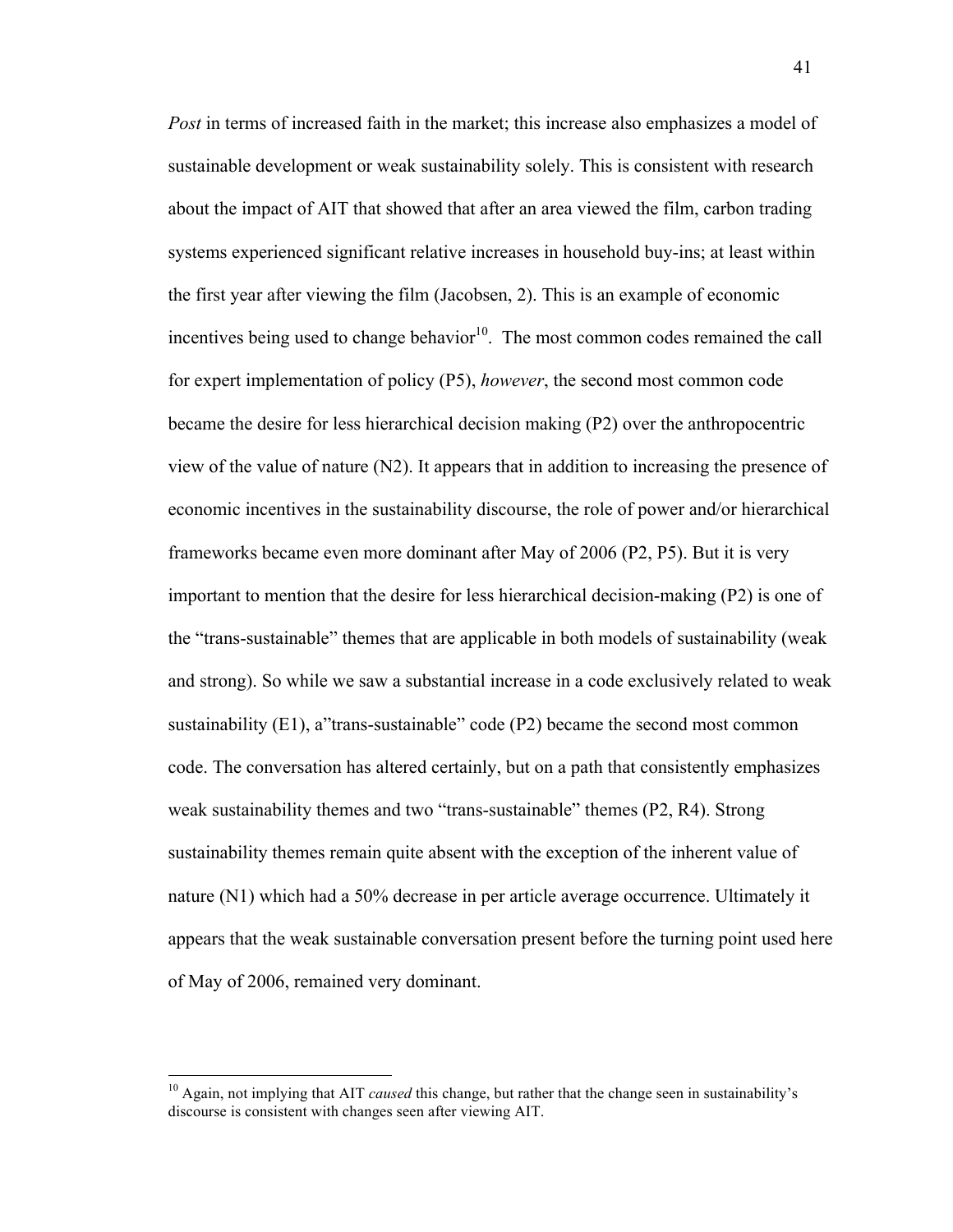Graph 4 examines the change in the top six thematic codes but in relation to the *Washington Post*. The two most common codes before were the expert implementation of power (P5) and the need for economic incentives (E1). Again, akin to the *New York Times*, the expert implementation of policy (P5) consistently appears in high numbers and remains the most common code after May of 2006; this code also saw the *only* average increase across the six codes. Economic incentives (E1) remained the second most common code but did see a 37% decrease in average per article occurrence. This is not consistent with the *New York Times* increase or AIT impact, so it seems to suggest that other external influences were at work from May 2004 to May 2008. The largest decrease came from the code for the inherent value of nature (N1), which is also the only strong sustainable code represented on the graph. This mirrors the decline for this code in the *New York Times*, even though the drop was not as dramatic as that of the *Washington Post*. To see the only strong sustainability code fall seems to suggest that this theme had much less of an influence on the conversation around sustainability after. Both "transsustainable" themes also saw decreases in sustainability's discourse: the code calling for less hierarchical decision-making (P2) decreased by 33% and the call for renewable resources (R4) decreased by 47%. These changes are quite different from the *New York Times*, which saw an increase in the demand for less hierarchical decision-making (P2) and only a very small (4%) decline in the theme about renewable resources (R4).

Approaching Graph 5 it seems that both the *New York Times* and the *Washington Post*, while undoubtedly experiencing changes in their discourse on sustainability, remain consistent with a model of weak sustainability that has select elements of "transsustainable" themes (P2, R4) and one of strong sustainability (N1). Discussing Graph 5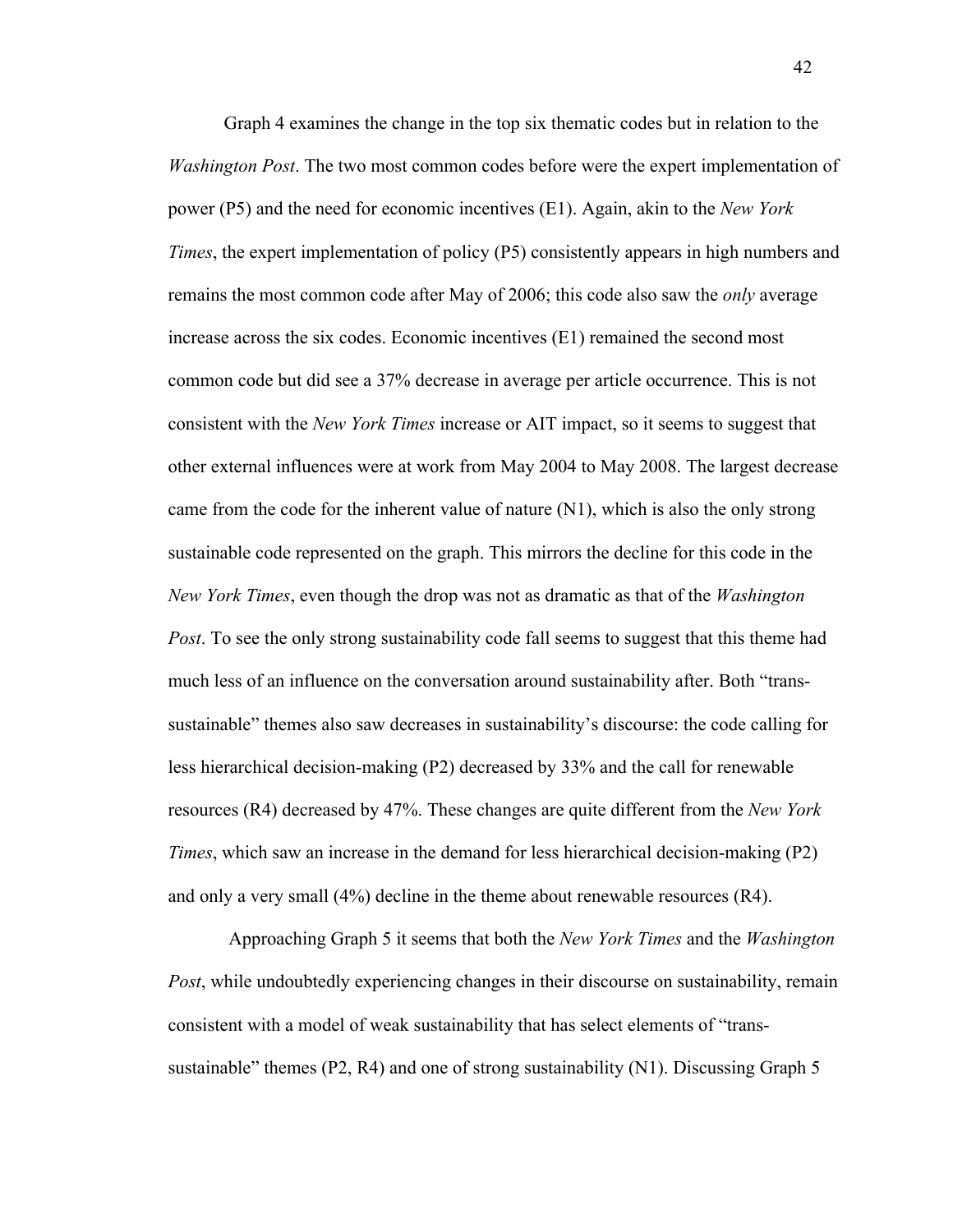can help examine to what extent these "trans-sustainable" themes actually played a role in sustainability's discussion. Two of the "trans-sustainable" themes were part of the top six codes examined in Graphs 1 through 4 (P2, R4). This reflects the presence that these themes have actively played in constructing sustainability's meaning but the other two codes calling for either economic sacrifices (E5A) or non-economic sacrifices (E5B) had drastically less influence. This seems to suggest that while "trans-sustainable" codes are part of sustainability's discourse, only those codes that were most congruent with sustainable development's model really played a role. Particularly because the conversation draws attention *away* from negative implications of change (Dryzek). In a *Washington Post* article published in July of 2004 the negative tone of sacrifices is very clear, *however* it is interesting to note how the author attempts to downplay them at the same time:

Now that the world has accepted the basic message that the environment matters, campaigners have to move beyond denouncing everything that has an environmental cost; they have a duty to say which costs are most serious and how the expense of mitigating them should be apportioned ("A Green Pragmatism").

This author suggests that sacrifices are going to be inevitable, but that not *all* sacrifices actually need to be made. This quote, while quickly mentioning the reality of future sacrifices, still manages to promote the sustainable development ideology of "we can have it all" (Dryzek). Neither economic sacrifices nor non-economic sacrifices are ideas that most people are comfortable with, so it isn't a complete surprise that neither code established a strong presence in sustainability's discourse.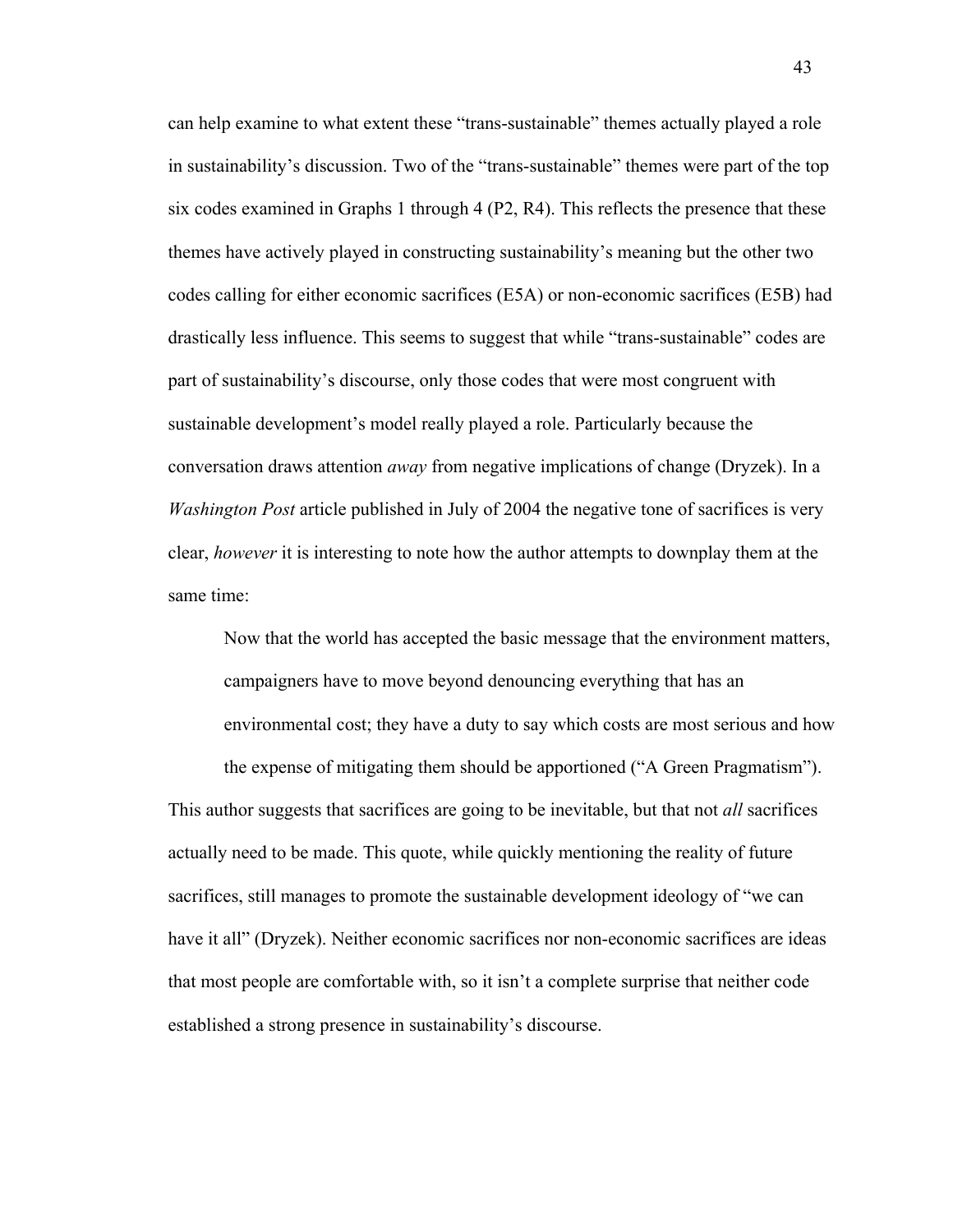The frequent appearance of the top six thematic codes has a lot to say about the consequential construction of sustainability. Of the six codes, three are exclusively connected to weak sustainability or sustainable development (P5, E1, N2), two are "transsustainable" themes that help create both weak and strong sustainability (P2, R4) and only one is part of strong sustainability  $(N1)$ . It also seems that the conversation has become even more exclusive to themes of weak sustainability such as expert implementation of power (P5) and economic incentives (E1). This "closing" conversation is strongest in the *Washington Post* and slightly less so in the *New York Times. The New York Times* had the code advocating for the less hierarchical decision-making (P2) become the second most common code after May of 2006; this code is one of the "transsustainable" codes. The code calling for expert implementation of power (P5) remained *the* most common code on average before and after in both the *New York Times* and *Washington Post*. This adherence to a hierarchical, top-down model of decision-making (P5) is striking. By deferring all of the power and responsibility to those at the top of the pyramid, it takes responsibility away from the general public (Szerszynski, 11). This implies that the construction of weak sustainability in editorials and op-eds could really be self-serving in terms of drawing blame away from average citizens. It also seems to suggest that rather than this timeframe changing the understanding of sustainability, putting power at the top of a pyramid of power was reinforced.

It appears that rather than May of 2004 to May of 2008 seeing events controversial enough to promote drastic changes in something like sustainability's discourse, what actually happened was the reinforcement of the incremental model that is so consistent with business interests (weak sustainability).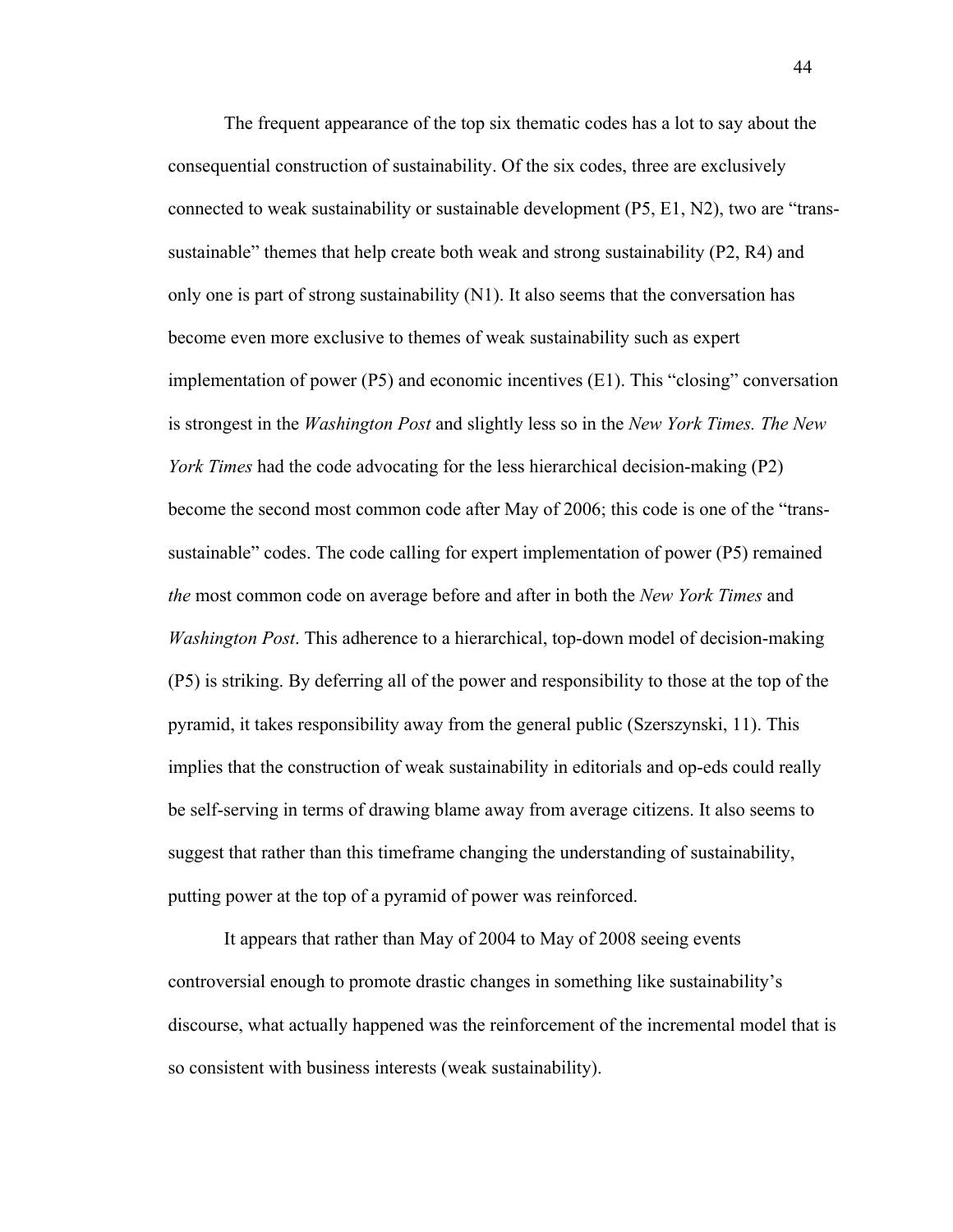Sustainability as a journey' invokes a subtle and powerful use of language that appears to seriously engage with elements of the discourse around sustainable development and sustainability, but yet at the same time, paradoxically, may serve

to further reinforce business-as-usual (Milne, 801).

Again, this thesis does not do any in-depth analysis of AIT or the intentions of its

producers, directors, and speakers, but it can be suggested that rather than *An* 

*Inconvenient Truth* promoting a radical change, the focus was about getting people to accept the reality of global warming and climate change, and giving them incremental steps to take and *hope* that they could in fact reach sustainability with not much effort.

# **CONCLUSION**

It seems unrelated to quote a poet in the conclusion of this thesis, but Emily Dickinson's poem *Tell All the Truth* illustrates the methodology of sustainability.

Tell all the truth but tell it slant,/ Success in circuit lies,/ Too bright for our infirm delight/ The truth's superb surprise;/ As lightning to the children eased/ With explanation kind,/ The truth must dazzle gradually/ Or every man be blind. (Dickinson)

Sustainability's meaning is hidden beneath layers of expectations and perceptions that have been placed on the concept by organizations that are in themselves very divergent. As the poet Dickinson suggests, to expose the true "meaning" or identity of sustainability or any "truth" for that matter is to "blind" humanity. A power and weakness of sustainability is the malleability of its discourse, and perhaps as Dickinson suggests, to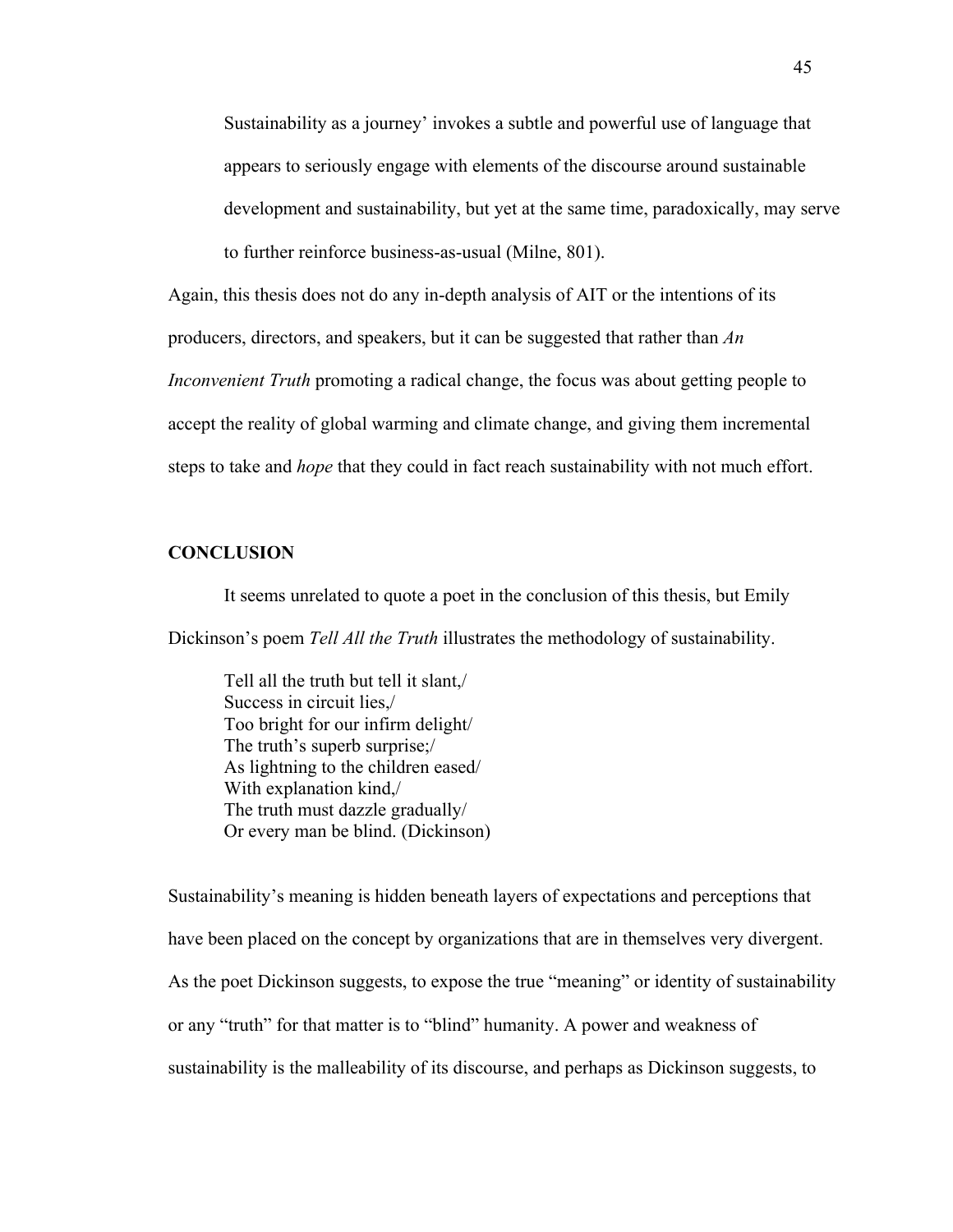illuminate the truth directly, takes away from its conceptualization in the public. Perhaps the discourse of sustainability remains so focused on the capitalist, industrialist system because the public simply isn't ready for any other understanding or so they'd become "blind".

For that reason, this thesis aimed to take an indirect look at the construction of sustainability through discourse analysis that ignored individual author's notion of sustainability and focused on the themes present. While this thesis is being written for the realm of academia, the focus was on the conversation happening in the public in order to analyze the creation of sustainability in the larger societal mainframe. Another aspect of sustainability that makes understanding the meaning-making difficult is that sustainability has been identified as more of a "journey" metaphor rather than a term defined (Milne, 802). This also suggests that over time or because of an event, sustainability's meaning could alter in a significant way.

The May 2006 release of *An Inconvenient Truth* directly focused on climate change. The grave concerns it raised connected to a number of underlying themes such as renewable resources, policy implementation models, and the role of the economy; themes, which also play a role in the broad discussion around sustainability . Sustainability's meaning is contested and cultural influences such as AIT might have played a role in the construction of its meaning.

As described in the results and discussion section, the themes framing the meaning of sustainability, remained fairly consistent across newspaper and time; even converging during the four-year stretch. Sustainability continued to be understood *primarily* in terms of sustainable development or weak sustainability with emphasis on a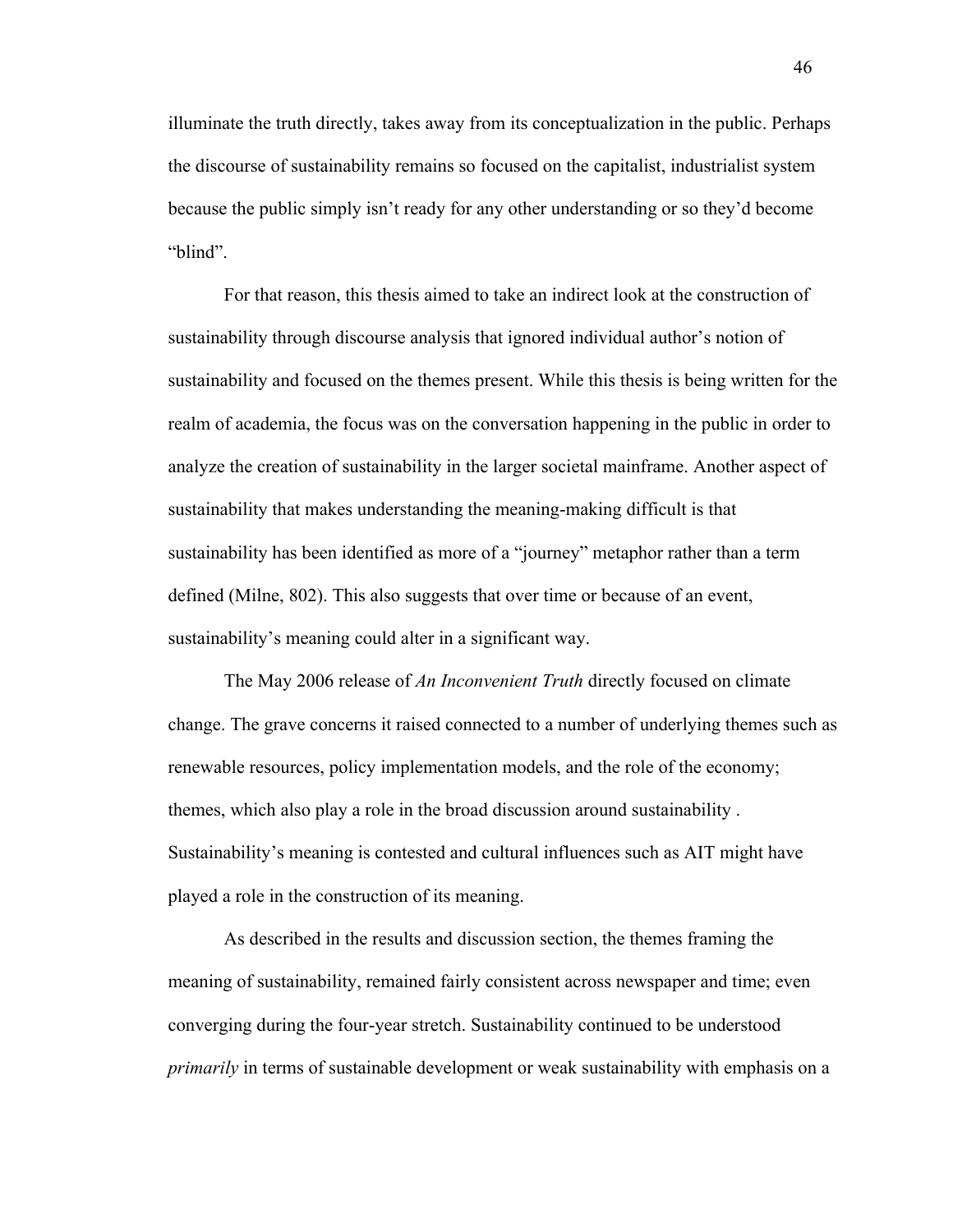hierarchical model of policy implementation, nature's value being linked to humans, the important role of economic incentives in changing people's behavior, and the lack of thematic elements exclusive to strong sustainability such as biocentrism or ecological justice. In particular, at least in the discourse movements of sustainability, this time period seemed to promote the traditional hierarchical system and the importance of economic incentives in order to achieve sustainability in the future. This understanding of sustainability promotes incremental methods to reach a sustainable future within the capitalist, industrialist system.

As aforementioned, the construction of sustainability is by no means neutral. To agree with the publically held conceptualization of sustainability is to benefit by being able to use this new "buzz-word". Strong sustainability and weak sustainability remain quite distinct in their construction of the meaning of this term. They may both stand for the "true" meaning, as do the organizations and groups that support either side:

'Sustainability' implies continuity and balance, whereas 'development' implies dynamism and change. Thus, environmentalists are drawn to the 'sustainability' angle, whereas governments and businesses focus on 'development' (Kopnina, 53-54).

This quote illustrates how even aspects of the same root word are being pulled in different directions depending on the group or organization seeking to use sustainability. And it appears that this latter understanding of sustainability as promoted by business and government is very present in the public; an angle that seemingly wasn't challenged but rather upheld over the course of this study.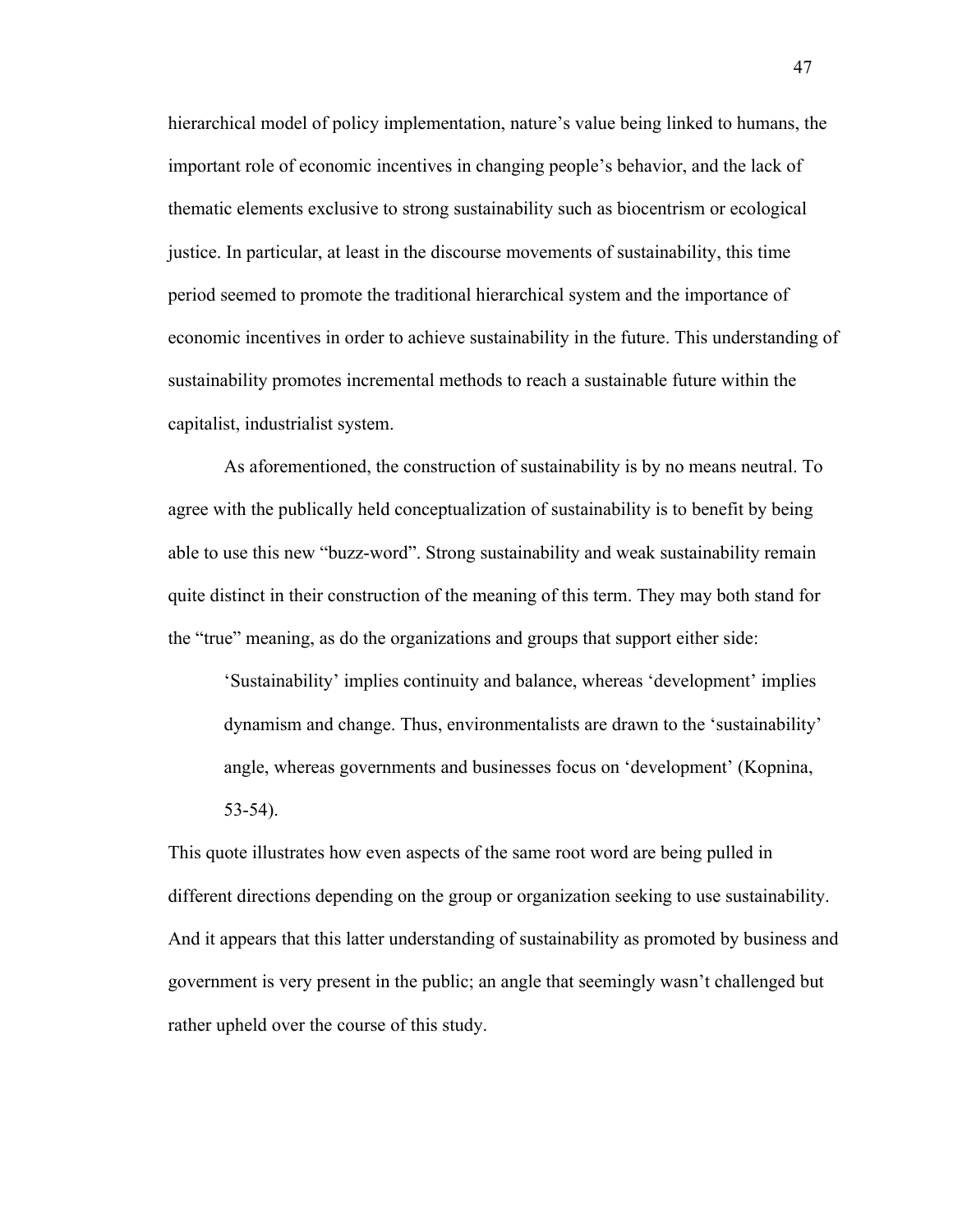Sustainability as a buzz-word might invoke the idea of long-term environmental health, renewable resources, and the end of climate change, but how sustainability is really being constructed, at least in the editorials and op-eds of the *New York Times* and *Washington Post*, seem to relate more to the political structure and economic incentives needed to achieve sustainability. The conversation also appears to be shifting to exclusively weak sustainable concepts with only a couple of "trans-sustainable" notions playing a less significant role. Sustainability as a "destination" is still very fuzzy, but it is clear through this analysis that the construction of sustainability in the public discourse is advocating that this type of desirable, sustainable lifestyle requires only slow and incremental changes. The future will be much better and "sustainable", but today's society will still be comfortable within; it appears that sustainability doesn't necessitate scary or radical shifts to our capitalist, industrialist system.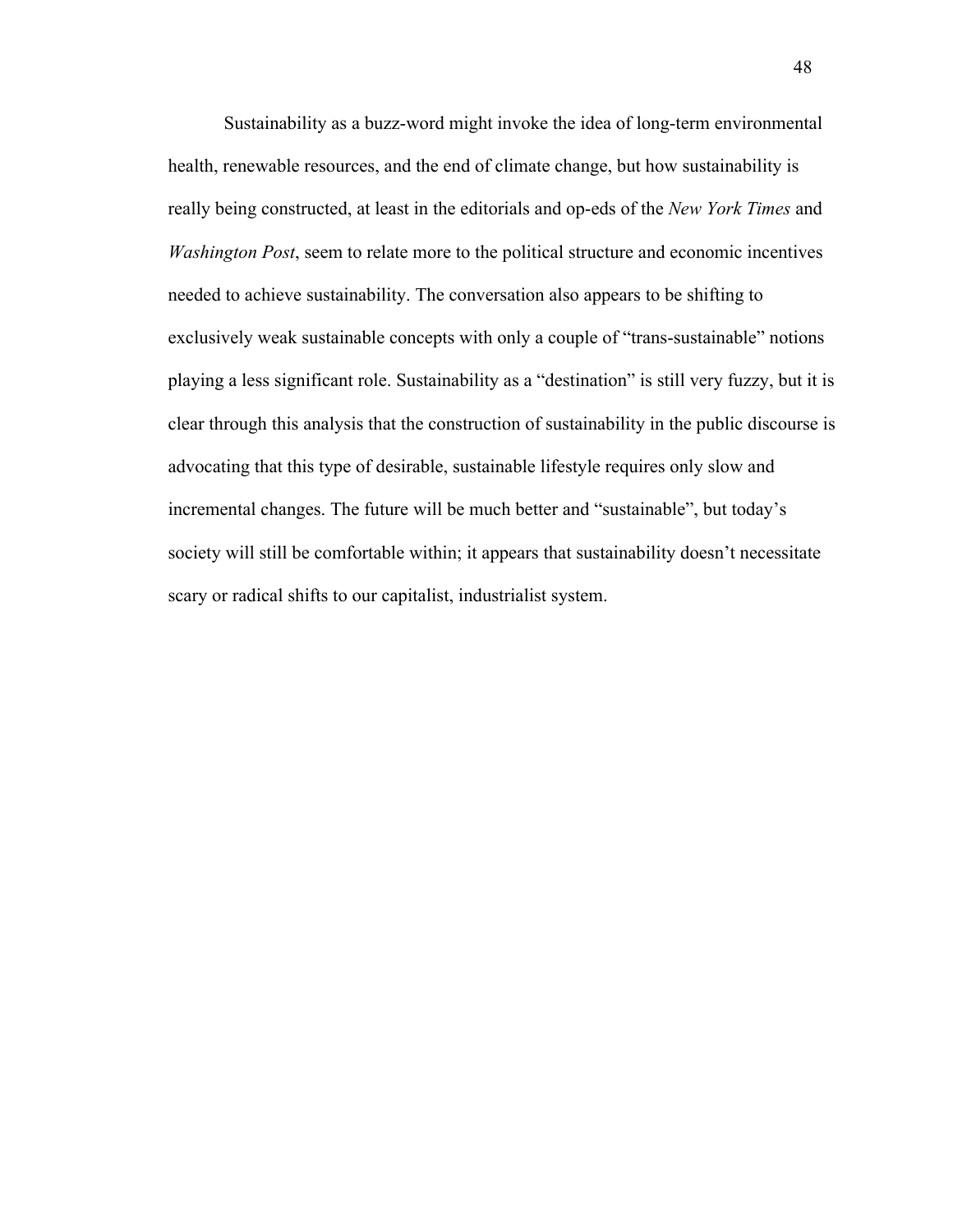# **APPENDIX A**

## **SUSTAINABILITY THEMATIC CODEBOOK**

**PREFACE:** Important to keep in mind while coding is that NOT every sentence or theme that is related to climate change, global warming, and/or energy will be relevant and should NOT be coded. What is important are the THEMES connected to sustainability as illustrated below, which have been taken FROM the sustainability chapter and therefore the sustainability literature. Please continue to refer back to this codebook and the sustainability chapter to ensure that the themes are indeed relevant. Also titles of articles SHOULD be coded if relevant, in that they should be treated as any other sentence. Abstracts, if available, should be ignored (abstracts are summarizations). ALSO VERY IMPORTANT: In coding the articles, many authors will use examples of what should NOT be done, please do not code these examples as they are actually in opposition to what the author is trying to construct! (Ex: *President Bush was a bad president because he thought nature was only important to humans. This is wrong because nature has an inherent value.* The first sentence should NOT be coded because the author is saying this is NOT how we should talk about sustainability and is simply lamenting Bush's beliefs. The second sentence would be coded as "N1").

### **MEGA-THEME DESCRIPTION & KEY WORDS**

Power/Hierarchy This collection of themes deals with the hierarchical structures that designate power. More specifically it may deal with the current political structures, for example the good done by a politician or conversely, the harm caused by one. The themes may also talk about the need to change the current structure and there are a myriad of solutions that the article may talk about, such as putting more or less power in the hands of those at the top of the structure, focusing on a more grass-roots system, and the speed of the changes.

> Congress, president, politicians, systems of power, corruption, experts, changes of power (incremental changes vs. immediate change)

## **SUB-THEMES (code):**

- 1) Continuation of the current power structure (inherent hierarchy)
- 2) Need for less hierarchical system of power (ex. move power from federal to state or to local)
- 3) Complete change of hierarchy
- 4) Change of power
	- a. Immediate
	- b. Incremental
- 5) Expert implementation of policies (not necessarily political; or the call for more hierarchy; or developed nations to lead)

Economic Themes in the economic grouping deal with either using business as a means to improve the system, or as the source from which problems stemmed. In particular the industrialist, capitalist system is at the center. Articles may argue that the current system is bad or good, can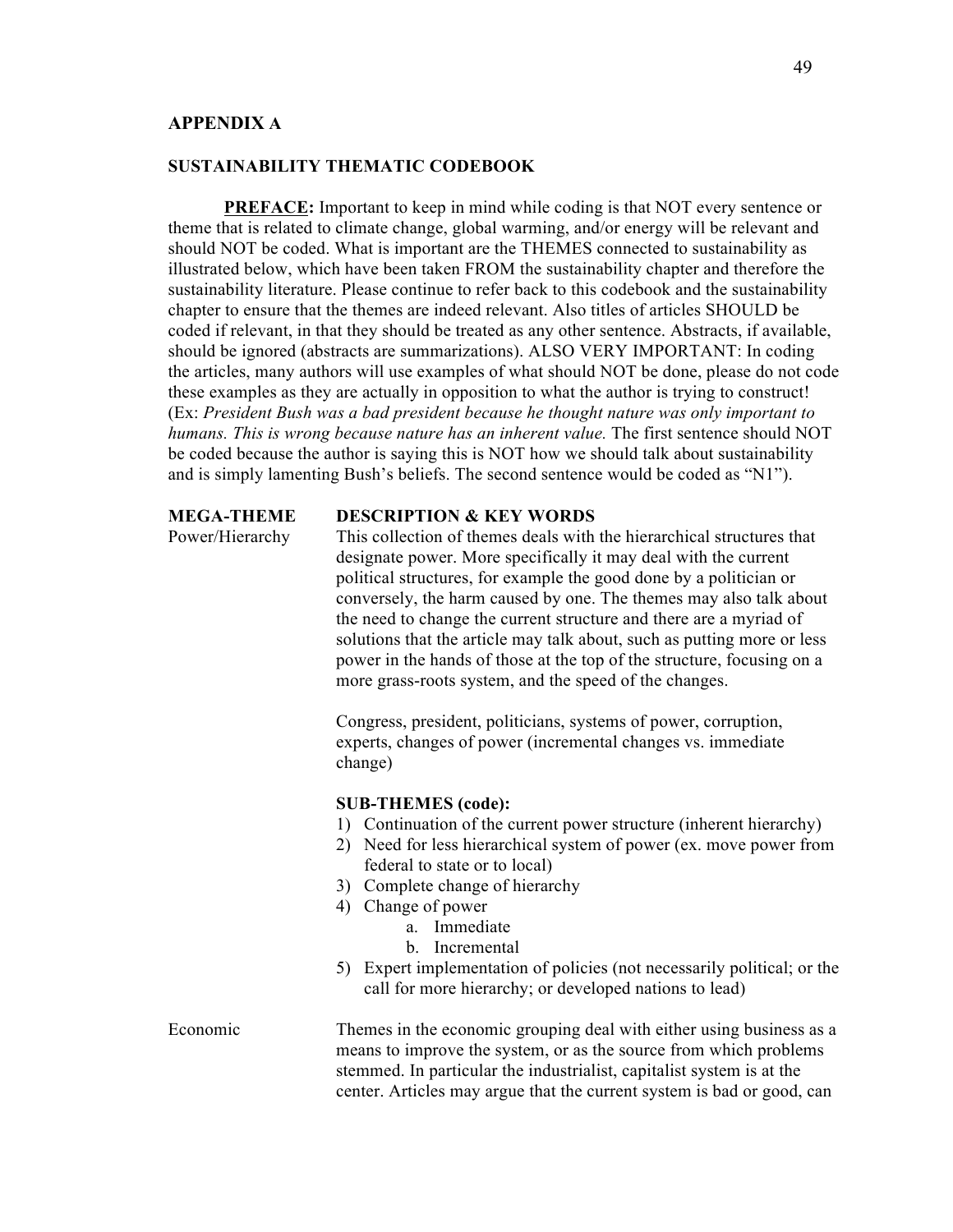be changed incrementally, or must be changed dramatically. These themes will also deal with economic incentives and using them to change behavior. Economic puts the problems either as a challenge or an opportunity.

Business, industrial, capitalist, money, economic incentives, broken system, can be fixed system, good or bad, manmade capital

#### **SUB-THEMES (code):**

- 1) Economic incentives (ex. putting the faith in the market)
- 2) Capitalist system
	- a. It is not broken, can be fixed
	- b. Is inherently broken
- 3) Businesses
	- a. Part of the solution (opportunities)
	- b. Healthy businesses and healthy environment are mutually exclusive
- 4) Industrial system
	- a. Good
	- b. Bad
- 5) Sacrifices might have to be made (ex. incremental approach to change may mean short-term sacrifices)
	- a. Economic sacrifices
	- b. Not economic sacrifices

Social Social themes deal with the broader sense of society as a whole. There will be some overlap with the other themes, because social theoretically impacts every other aspect and vice versa. The themes will deal mainly with the distribution of wealth and goods across time and generations.

> Redistribution, current distribution, speed of change, generational, ecological principles

## **SUB-THEMES (codes):**

- 1) Redistribution of wealth across people
- 2) Redistribution of wealth across time
- 3) Restructuring of society along ecological principles
- 4) Incremental restructuring of status quo
- 5) Problems
	- a. Opportunities to benefit from
	- b. Challenges to change
- 6) Generations
	- a. This generation (ex. installing solar panels may be initially costly, but the homeowner will benefit in their lifetime; this example would be coded as both a social theme AND an economic theme)
	- b. Future generations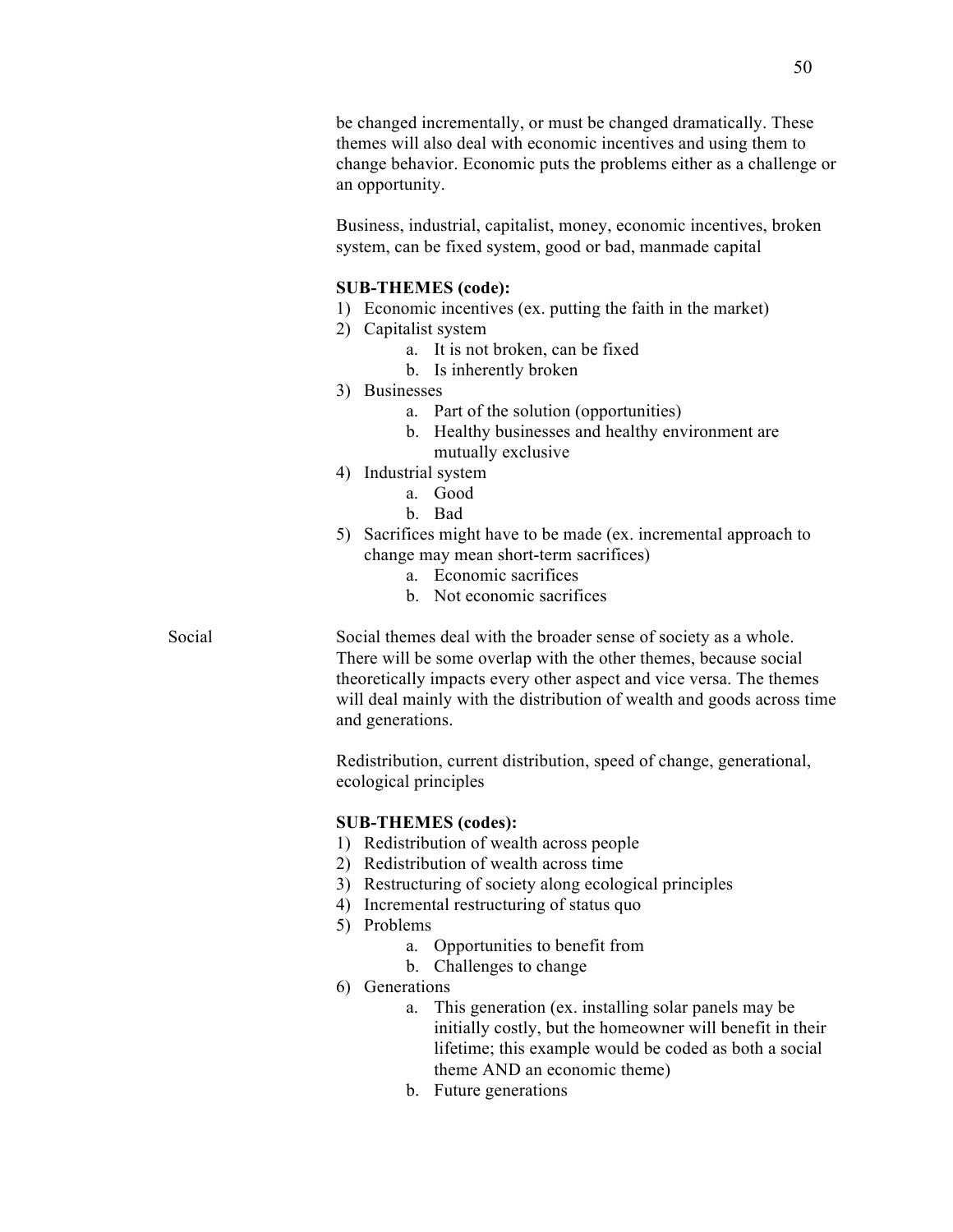| Nature     | These themes will be the most indirect and perhaps the most difficult<br>to code. They deal with the ways in which humans understand, relate<br>to, and most importantly value nature. Either nature is important<br>BECAUSE of the way it impacts humans and their way of life or<br>nature has an inherent value that has no relation to people or society.                                                                                                                                        |
|------------|------------------------------------------------------------------------------------------------------------------------------------------------------------------------------------------------------------------------------------------------------------------------------------------------------------------------------------------------------------------------------------------------------------------------------------------------------------------------------------------------------|
|            | Nature, value of, health impacts of nature on humans (asthma from<br>global warming example), control of nature, dominate nature,<br>harmony with nature                                                                                                                                                                                                                                                                                                                                             |
|            | <b>SUB-THEMES</b> (codes):<br>1) Inherent value of nature (ex. the air needs to be restored not<br>because of the health of humans, but because humans have<br>negatively impacted it and need to right it OR mentions the<br>interconnectedness of nature)<br>2) Value of nature linked to humans (ex. pollution is important but<br>ONLY because it affects humans ability to breathe and causes<br>asthma)<br>3) Relationship with<br>a. To control and conquer<br>To live WITH, in harmony<br>b. |
| Resources  | These themes deal more specifically with natural resources and<br>energy than any other section. The conversation will be about what<br>the future in energy should be like and why it needs to be that way.<br>Distinction will most likely be made between nonrenewable and<br>renewable resources. Also important will be the impact on humans<br>and their way of life.                                                                                                                          |
|            | Resources, nonrenewable resources, renewable resources, solar,<br>natural gas, wind, nuclear, coal, tidal                                                                                                                                                                                                                                                                                                                                                                                            |
|            | <b>SUB-THEMES</b> (codes):<br>1) Nonrenewable resources<br>a. With limitations are okay<br>b. Are the only way to really produce power<br>2) Humans will find new ways of innovating indefinitely (this code<br>also includes new technology; any mention of innovative<br>technology would be coded here)<br>3) Renewable resources are the only way forward<br>4) Renewable resources are needed                                                                                                   |
| Population | Population as a theme appears sometimes in discussion with<br>sustainability. Either it is seen as a way to achieve sustainability or<br>not. This may or may not appear directly.                                                                                                                                                                                                                                                                                                                   |
|            | Human population, overwhelming the earth, need to control, limit<br>births                                                                                                                                                                                                                                                                                                                                                                                                                           |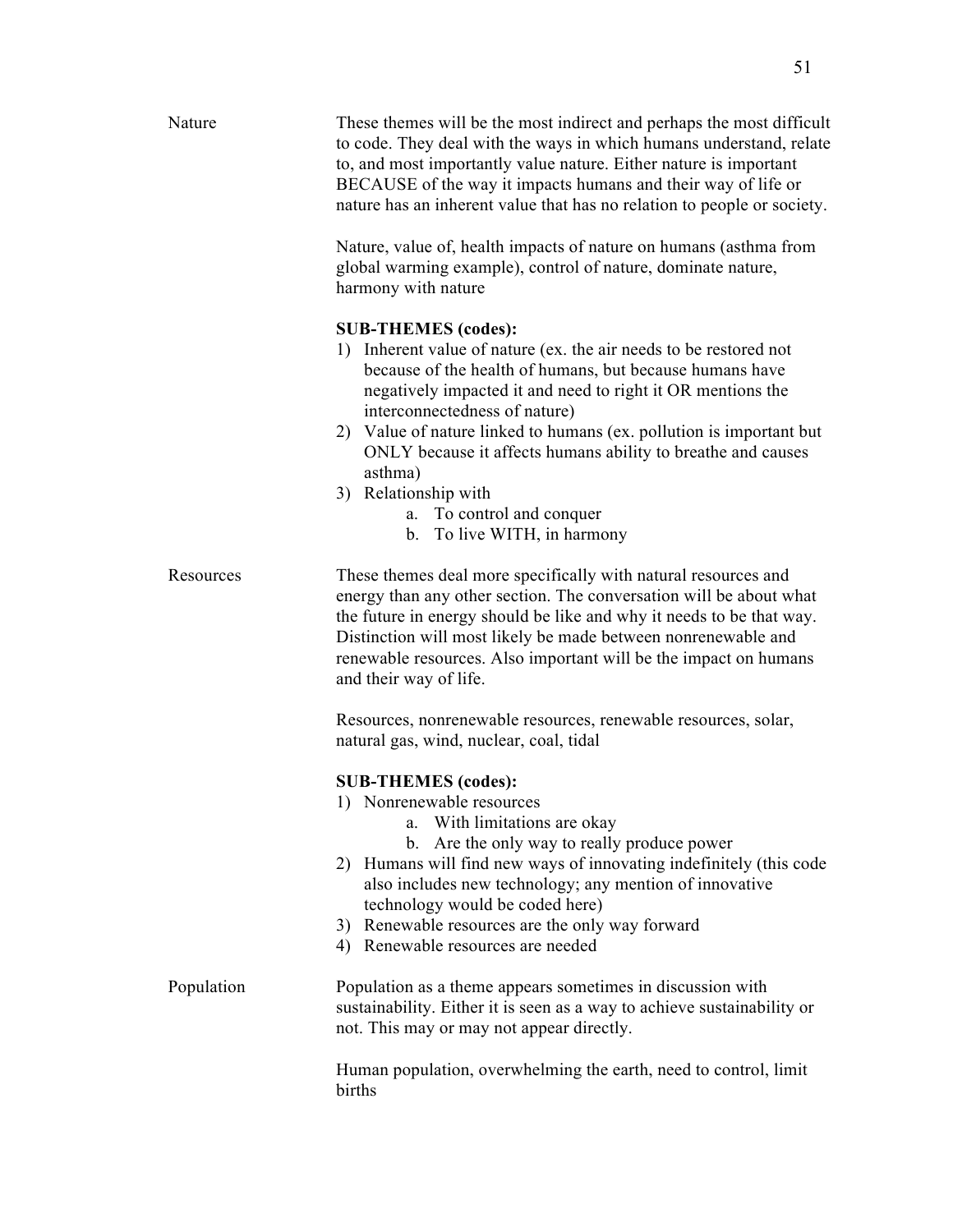#### **SUB-THEMES (codes):**

- 1) Human population must be controlled
- 2) Human population is irrelevant (must be mentioned specifically)

| Limits | The limits model is one that was very common early in sustainability   |
|--------|------------------------------------------------------------------------|
|        | literature and is more common now with strong sustainability who       |
|        | maintain the importance of separating manmade capital and natural      |
|        | capital. "Space-ship Earth" is also represented here. The opposite may |
|        | also be present in that human innovation or the Earth as an open       |
|        | system might also be represented. Also, the notion that we are         |
|        | "running out of time" or a very aggressive and frantic voice with      |
|        | often be used when referencing limits.                                 |

Limitations, closed system, open-system, "space-ship Earth", expansion unlimited

# **SUB-THEMES (codes):**

- 1) "Space-ship Earth"
- 2) Limits exist (ex. need to take action NOW)
- 3) Human innovation will never fail

# Emergent Themes Part of using a grounded approach means that a number of themes that may not be directly discussed in the sustainability literature may occur repeatedly in the articles. In order to account for these occurrences, this section will list themes that appear a significant amount of time that ARE linked to sustainability. (Note: this section will be created in part during coding)

# **SUB-THEMES (codes):**

- 1) Faith; turning to prayer
- 2) Paralysis (may be mentioned in regards to political situation, personal decisions, etc.)
- 3) Denial
- 4) Sustainability is bad for business/incompatible/doesn't work in practice
- 5) Recognition of a globalness or international nature of a solution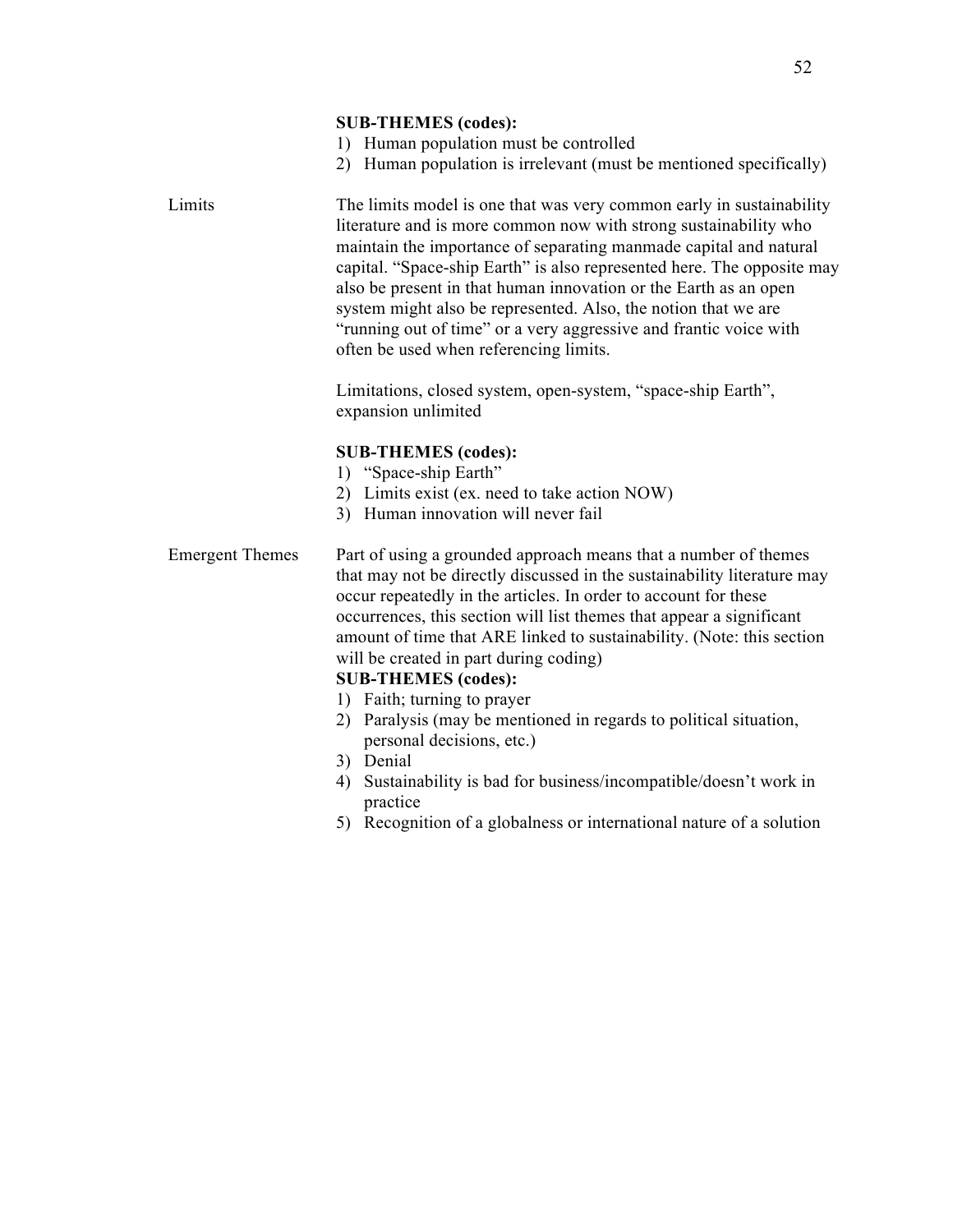# **APPENDIX B**

| Thematic Code    | Newspaper              | Before AIT Count | After AIT Count  | Total            |
|------------------|------------------------|------------------|------------------|------------------|
| P <sub>1</sub>   | New York Times         | $\overline{4}$   | $\overline{7}$   | 11               |
|                  | <b>Washington Post</b> | $\mathbf{0}$     | 5                | 5                |
| P <sub>2</sub>   | New York Times         | 14               | 54               | 68               |
|                  | <b>Washington Post</b> | 10               | 14               | 24               |
| P <sub>3</sub>   | New York Times         | $\boldsymbol{0}$ | $\boldsymbol{0}$ | $\boldsymbol{0}$ |
|                  | <b>Washington Post</b> | $\boldsymbol{0}$ | $\boldsymbol{0}$ | $\mathbf{0}$     |
| <b>P4</b>        | New York Times         | $\overline{2}$   | 8                | 10               |
|                  | <b>Washington Post</b> | $\overline{3}$   | $\mathbf{1}$     | $\overline{4}$   |
| P <sub>4</sub> A | New York Times         | $\mathbf{0}$     | 9                | 9                |
|                  | <b>Washington Post</b> | $\boldsymbol{0}$ | 1                | 1                |
| P <sub>4</sub> B | New York Times         | $\overline{2}$   | $\overline{2}$   | $\overline{4}$   |
|                  | <b>Washington Post</b> | $\boldsymbol{0}$ | $\overline{2}$   | $\overline{2}$   |
| P <sub>5</sub>   | New York Times         | 27               | 83               | 110              |
|                  | <b>Washington Post</b> | 15               | 39               | 54               |
| E1               | New York Times         | $\overline{3}$   | 33               | 36               |
|                  | <b>Washington Post</b> | 19               | 25               | 44               |
| E2A              | New York Times         | $\overline{2}$   | $\mathbf{1}$     | 3                |
|                  | <b>Washington Post</b> | $\overline{0}$   | $\mathbf{0}$     | $\boldsymbol{0}$ |
| E2B              | New York Times         | $\mathbf{1}$     | $\boldsymbol{0}$ | $\mathbf{1}$     |
|                  | <b>Washington Post</b> | $\boldsymbol{0}$ | $\boldsymbol{0}$ | $\boldsymbol{0}$ |
| E <sub>3</sub> A | New York Times         | $\overline{3}$   | 14               | 17               |
|                  | <b>Washington Post</b> | $\boldsymbol{0}$ | 5                | 5                |
| E3B              | New York Times         | $\boldsymbol{0}$ | $\overline{2}$   | $\overline{2}$   |
|                  | <b>Washington Post</b> | $\boldsymbol{0}$ | $\boldsymbol{0}$ | $\boldsymbol{0}$ |
| E4A              | New York Times         | $\boldsymbol{0}$ | $\mathbf{1}$     | 1                |
|                  | <b>Washington Post</b> | $\boldsymbol{0}$ | $\boldsymbol{0}$ | $\boldsymbol{0}$ |
| E4B              | New York Times         | $\boldsymbol{0}$ | $\boldsymbol{0}$ | $\boldsymbol{0}$ |
|                  | <b>Washington Post</b> | $\boldsymbol{0}$ | $\boldsymbol{0}$ | $\boldsymbol{0}$ |
| E5A              | New York Times         | 3                | 6                | 9                |
|                  | Washington Post        | $\overline{5}$   | 9                | 14               |
| E5B              | New York Times         | 3                | 5                | 8                |
|                  | <b>Washington Post</b> | $\overline{7}$   | $\boldsymbol{0}$ | 7                |
| S1               | New York Times         | $\boldsymbol{0}$ | $\boldsymbol{0}$ | $\boldsymbol{0}$ |
|                  | <b>Washington Post</b> | 3                | $\boldsymbol{0}$ | 3                |
| S <sub>2</sub>   | New York Times         | $\mathbf{1}$     | $\boldsymbol{0}$ | $\mathbf{1}$     |
|                  | <b>Washington Post</b> | 1                | $\boldsymbol{0}$ | 1                |
| S <sub>3</sub>   | New York Times         | 5                | $\boldsymbol{0}$ | 5                |
|                  | <b>Washington Post</b> | $\boldsymbol{0}$ | $\boldsymbol{0}$ | $\boldsymbol{0}$ |
| S4               | New York Times         | 12               | 11               | 23               |
|                  | <b>Washington Post</b> | 1                | $\boldsymbol{0}$ | $\mathbf{1}$     |
| S5A              | New York Times         | $\boldsymbol{0}$ | $\boldsymbol{0}$ | $\boldsymbol{0}$ |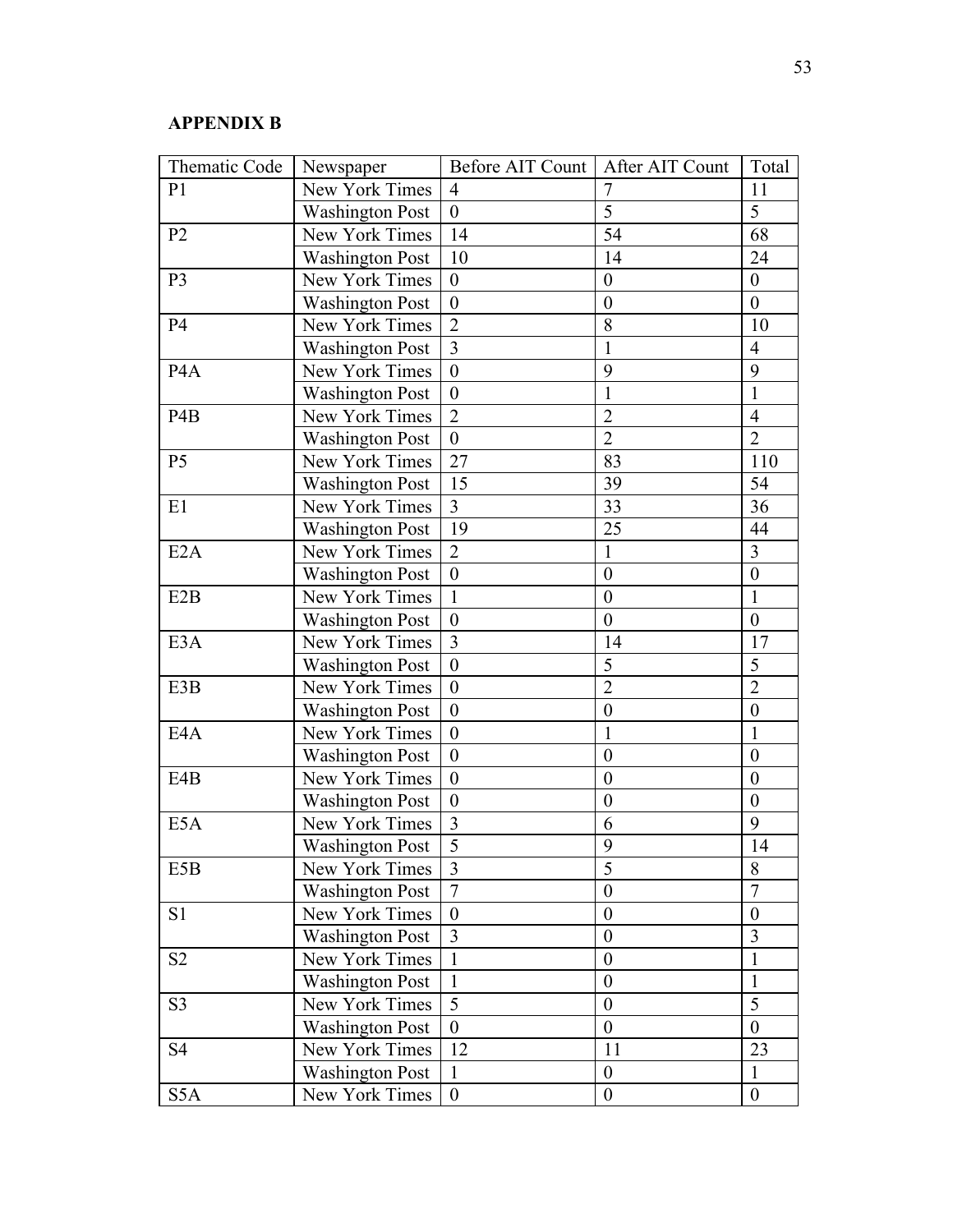|                  | <b>Washington Post</b> | $\boldsymbol{0}$ | $\boldsymbol{0}$ | $\boldsymbol{0}$ |
|------------------|------------------------|------------------|------------------|------------------|
| S <sub>5</sub> B | New York Times         | $\boldsymbol{0}$ | $\boldsymbol{0}$ | $\overline{0}$   |
|                  | <b>Washington Post</b> | $\boldsymbol{0}$ | $\boldsymbol{0}$ | $\boldsymbol{0}$ |
| S <sub>6</sub> A | New York Times         | $\overline{7}$   | 10               | 17               |
|                  | <b>Washington Post</b> | $\boldsymbol{0}$ | 3                | 3                |
| S6B              | New York Times         | 8                | 11               | 19               |
|                  | <b>Washington Post</b> | $\overline{2}$   | 5                | $\overline{7}$   |
| N <sub>1</sub>   | New York Times         | 25               | 29               | 54               |
|                  | <b>Washington Post</b> | 13               | 10               | 23               |
| N2               | New York Times         | 27               | 45               | 72               |
|                  | <b>Washington Post</b> | $\overline{7}$   | 12               | 19               |
| N3A              | New York Times         | $\boldsymbol{0}$ | $\overline{2}$   | $\overline{c}$   |
|                  | <b>Washington Post</b> | $\boldsymbol{0}$ | $\boldsymbol{0}$ | $\boldsymbol{0}$ |
| N3B              | New York Times         | $\overline{3}$   | 9                | 12               |
|                  | <b>Washington Post</b> | $\boldsymbol{0}$ | $\boldsymbol{0}$ | $\boldsymbol{0}$ |
| R1A              | New York Times         | $\boldsymbol{0}$ | $\boldsymbol{0}$ | $\boldsymbol{0}$ |
|                  | <b>Washington Post</b> | 8                | $\mathbf{1}$     | 9                |
| R1B              | New York Times         | $\boldsymbol{0}$ | $\boldsymbol{0}$ | $\boldsymbol{0}$ |
|                  | <b>Washington Post</b> | $\overline{3}$   | $\mathbf{0}$     | 3                |
| R <sub>2</sub>   | New York Times         | 6                | 21               | 27               |
|                  | <b>Washington Post</b> | $\overline{3}$   | 10               | 13               |
| R <sub>3</sub>   | New York Times         | $\overline{7}$   | 5                | 12               |
|                  | <b>Washington Post</b> | $\boldsymbol{0}$ | $\boldsymbol{0}$ | $\boldsymbol{0}$ |
| R4               | New York Times         | 15               | 33               | 48               |
|                  | <b>Washington Post</b> | 9                | 10               | 19               |
| PO1              | New York Times         | $\mathbf{0}$     | $\boldsymbol{0}$ | $\boldsymbol{0}$ |
|                  | <b>Washington Post</b> | $\boldsymbol{0}$ | $\boldsymbol{0}$ | $\boldsymbol{0}$ |
| PO <sub>2</sub>  | New York Times         | $\boldsymbol{0}$ | $\mathbf{0}$     | $\boldsymbol{0}$ |
|                  | <b>Washington Post</b> | $\boldsymbol{0}$ | $\boldsymbol{0}$ | $\boldsymbol{0}$ |
| L1               | New York Times         | $\boldsymbol{0}$ | $\boldsymbol{0}$ | $\boldsymbol{0}$ |
|                  | <b>Washington Post</b> | $\boldsymbol{0}$ | $\boldsymbol{0}$ | $\boldsymbol{0}$ |
| L2               | New York Times         | $\mathbf{1}$     | 9                | 10               |
|                  | <b>Washington Post</b> | $\overline{4}$   | $\overline{7}$   | 11               |
| L <sub>3</sub>   | New York Times         | $\boldsymbol{0}$ | $\boldsymbol{0}$ | $\boldsymbol{0}$ |
|                  | <b>Washington Post</b> | $\boldsymbol{0}$ | $\overline{0}$   | $\overline{0}$   |
| EM1              | New York Times         | $\boldsymbol{0}$ | $\boldsymbol{0}$ | $\boldsymbol{0}$ |
|                  | <b>Washington Post</b> | $\boldsymbol{0}$ | $\boldsymbol{0}$ | $\boldsymbol{0}$ |
| EM <sub>2</sub>  | New York Times         | $\boldsymbol{0}$ | $\overline{4}$   | $\overline{4}$   |
|                  | <b>Washington Post</b> | $\mathbf{1}$     | $\overline{4}$   | 5                |
| EM3              | New York Times         | $\overline{4}$   | 11               | 15               |
|                  | <b>Washington Post</b> | $\boldsymbol{0}$ | $\boldsymbol{0}$ | $\boldsymbol{0}$ |
| EM4              | New York Times         | $\overline{2}$   | 5                | $\overline{7}$   |
|                  | <b>Washington Post</b> | $\mathbf{1}$     | 3                | $\overline{4}$   |
| EM <sub>5</sub>  | New York Times         | $\overline{7}$   | 14               | 21               |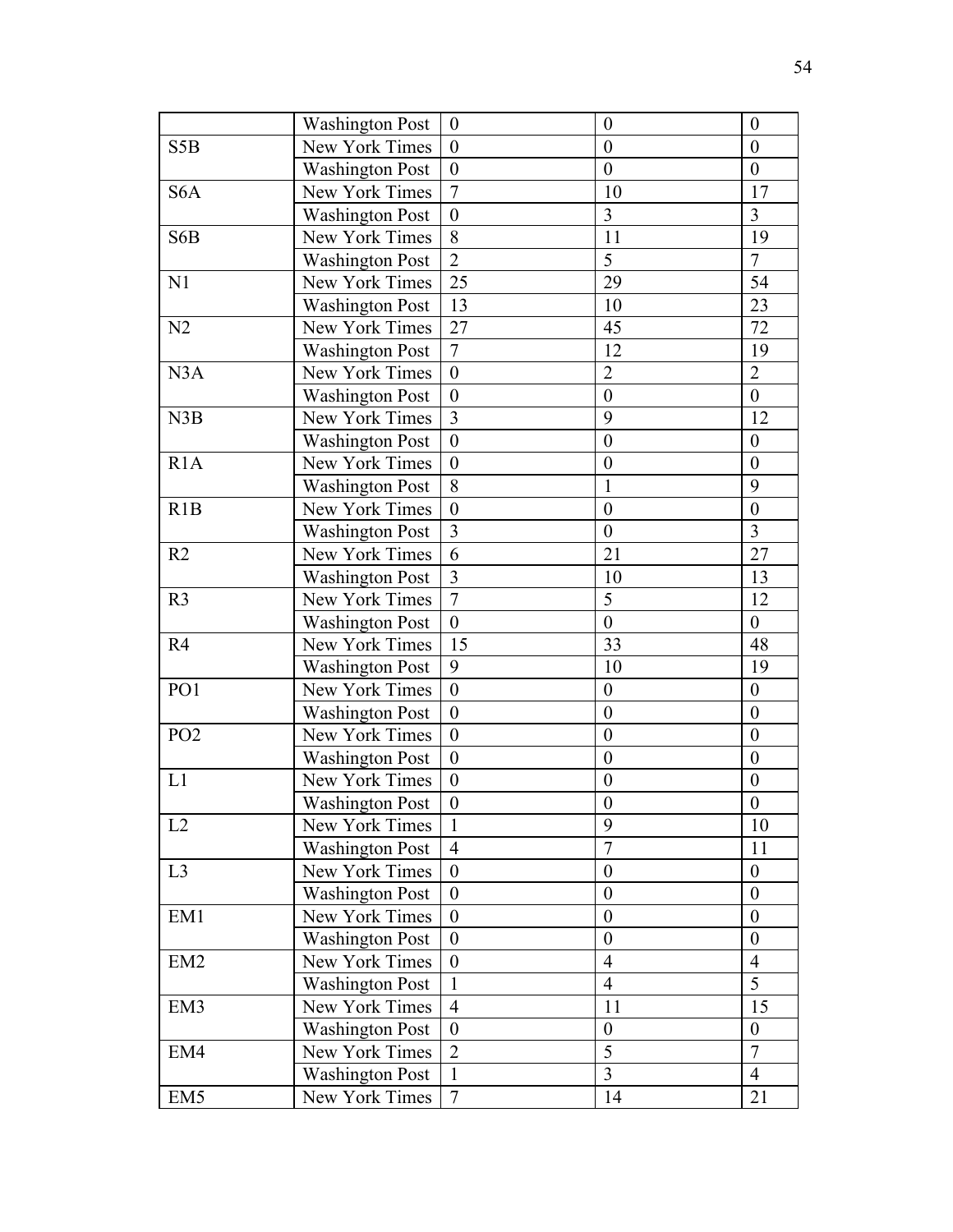| Washington Post | ັ | 1 Ο | . .                 |
|-----------------|---|-----|---------------------|
|                 |   |     | $\mathbf{A}$<br>דט∕ |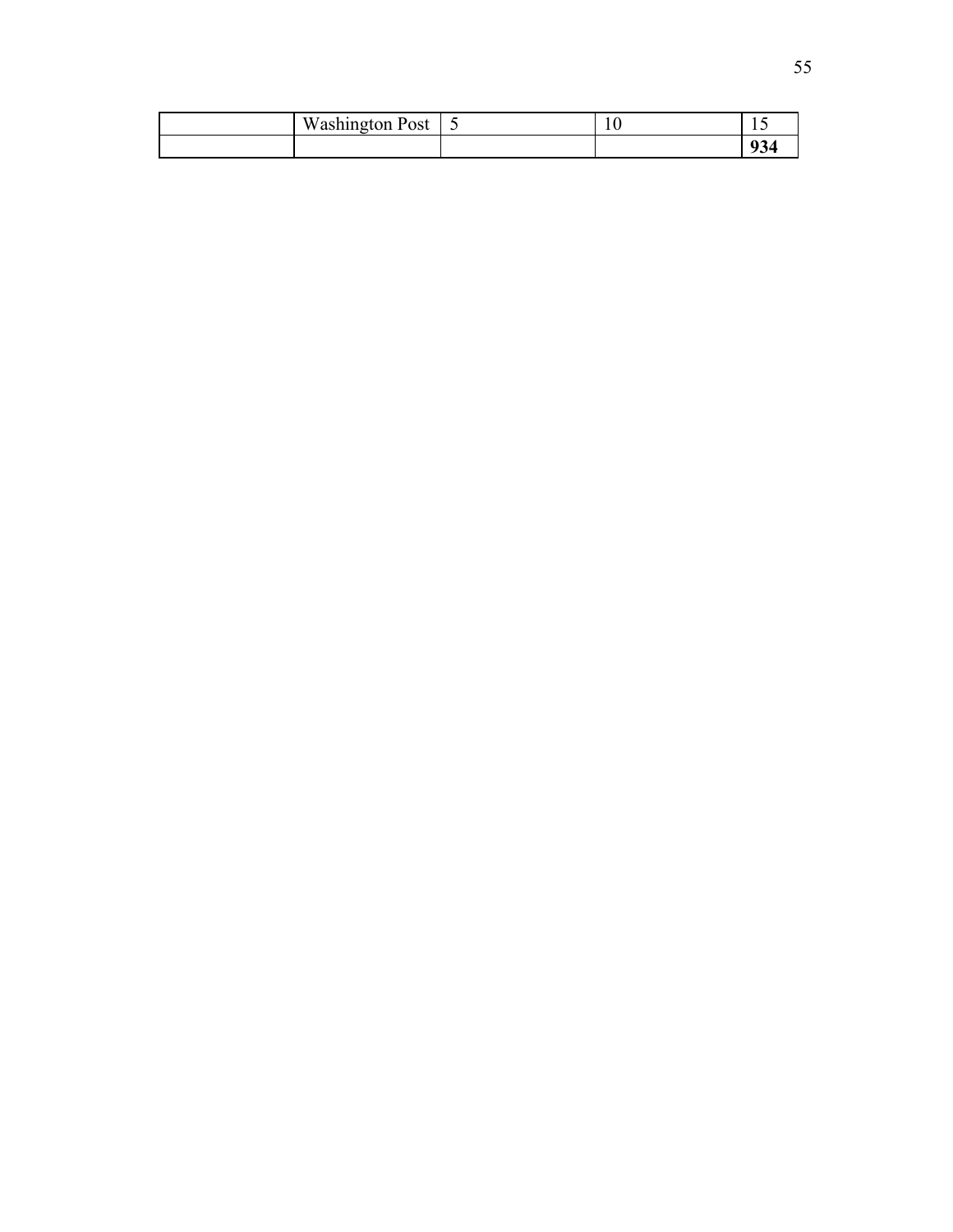#### **WORKS CITED**

- "The Amazon at Risk." *The New York Times* 31 May 2005, Final ed., Editorial: 16. *ProQuest Newsstand*. Web. 27 Oct. 2013.
- "America's Shame in Montreal." *The New York Times* 13 Dec. 2005, Final ed., Editorial: 32. *ProQuest Newsstand*. Web. 28 Oct. 2013.
- Antaki, Charles, et al. "Discourse Analysis Means Doing Analysis: A Critique Of Six Analytic Shortcomings." *Discourse Analysis Online* (2014): 1-24. PDF file.
- "Arctic Thaw." *The Washington Post* 9 Nov. 2004, Editorial: 26. *ProQuest Newspapers*. Web. 26 Oct. 2013.
- "At Humanity's Doorstep." *The New York Times* 4 Feb. 2007, Final ed., Editorial: 15. *ProQuest Newsstand*. Web. 28 Oct. 2013.
- "Better Safe; Don't climate-change skeptics believe in insurance?" *The Washington Post* 5 Nov. 2006, Editorial: 6. *ProQuest Newspapers*. Web. 26 Oct. 2013.
- Bowman, Malcolm J. "A City at Sea." *The New York Times* 25 Sept. 2005, Late ed., Op-Ed: 15. *ProQuest Newsstand*. Web. 28 Oct. 2013.
- Boykoff, Maxwell T., and Jules M. Boykoff. "Climate change and journalistic norms: A case-study of US mass-media coverage." *Geoforum* 38.6 (2007): 1190-204. *ScienceDirect*. Web. 24 Nov. 2013.
- Bruner, Michael, and Max Oelschlaeger. "Rhetoric, Environmentalism, and Environmental Ethics." *Environmental Ethics* 16.4 (1994): 377-96. PDF file.
- "California Rules." *The New York Times* 6 Jan. 2008, Final ed., Editorial: 11. *ProQuest Newsstand*. Web. 29 Oct. 2013.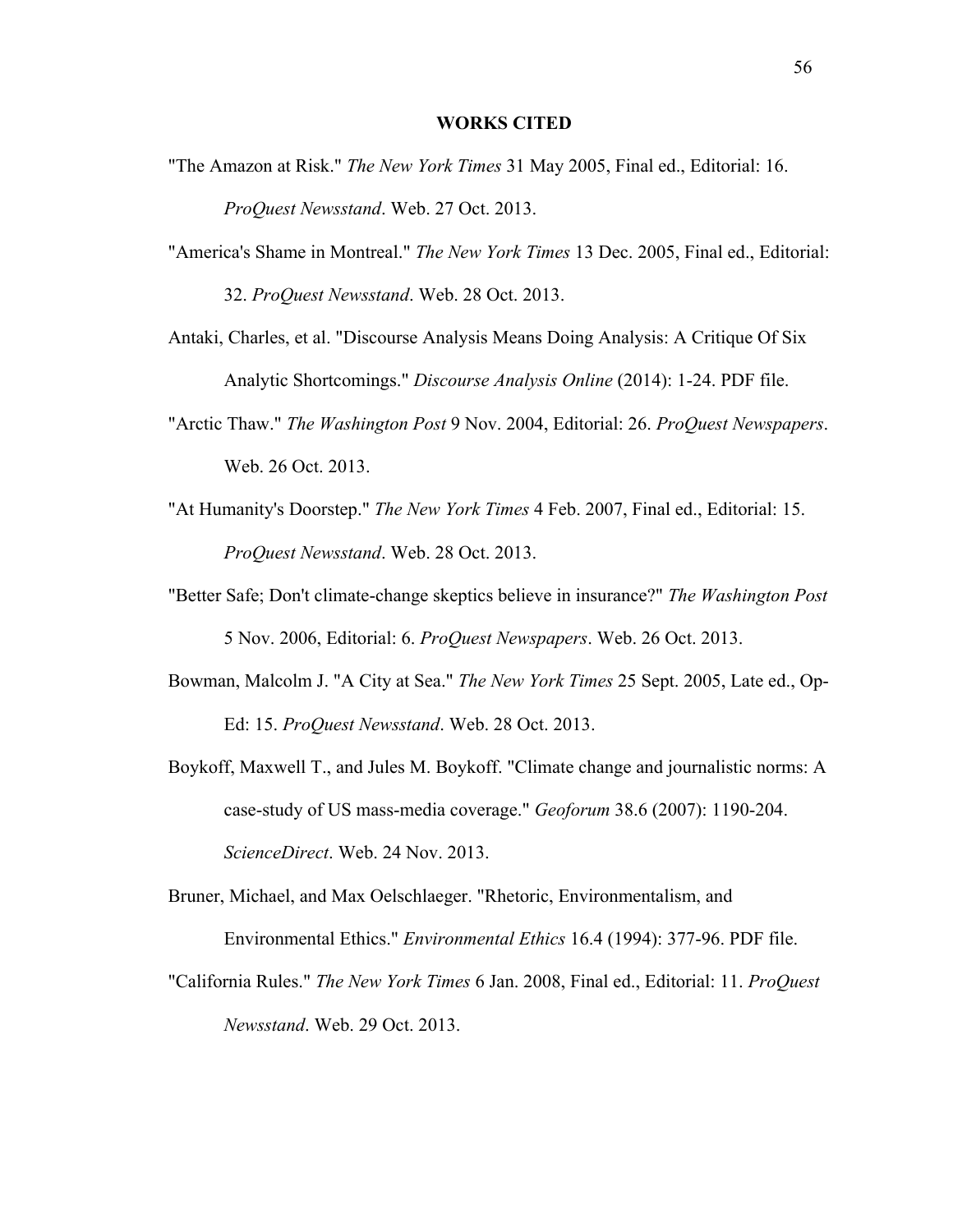- "California's Accidental Governor." *The New York Times* 4 May 2004, Final ed., Editorial: 28. *ProQuest Newsstand*. Web. 27 Oct. 2013.
- "A Carbon Trading System Worth Saving." *The New York Times* 7 May 2013, Final ed., Editorial: 24. *ProQuest Newsstand*. Web. 30 Oct. 2013.
- Carvalho, Anabela, and Jacquelin Burgess. "Cultural Circuits of Climate Change in U.K. Broadsheet Newspapers, 1985-2003." *Risk Analysis* 25.6 (2005): 1457-69. PDF file.
- Cech, Rick. "Fluttering Into Oblivion." *The New York Times* 25 June 2006, Final ed., Op-Ed: 19. *ProQuest Newsstand*. Web. 23 Feb. 2014.
- Clavin, Tom. "Let the Beaches Retreat." *The New York Times* 5 Aug. 2007, Late ed., Op-Ed: 17. *ProQuest Newsstand*. Web. 29 Oct. 2013.
- "Cleaner Air." *The Washington Post* 13 Feb. 2005, Editorial: 6. *ProQuest Newspapers*. Web. 26 Oct. 2013.
- "Cleaner Cars in Maryland." *The Washington Post* 15 Mar. 2005, Editorial: 22. *ProQuest Newspapers*. Web. 26 Oct. 2013.
- "Cleaning Up New Jersey." *The New York Times* 3 Dec. 2006, Final ed., Editorial: 25. *ProQuest Newsstand*. Web. 23 Feb. 2014.
- "Clean Power or Dirty Coal?" *The New York Times* 10 Feb. 2008, Final ed., Editorial: 11. *ProQuest Newsstand*. Web. 29 Oct. 2013.
- "Climate Change in Washington." *The Washington Post* 13 May 2008, Editorial: n. pag. *ProQuest Newspapers*. Web. 27 Oct. 2013.
- "The Coming Change." *The Washington Post* 10 Feb. 2008, Editorial: 6. *ProQuest Newspapers*. Web. 26 Oct. 2013.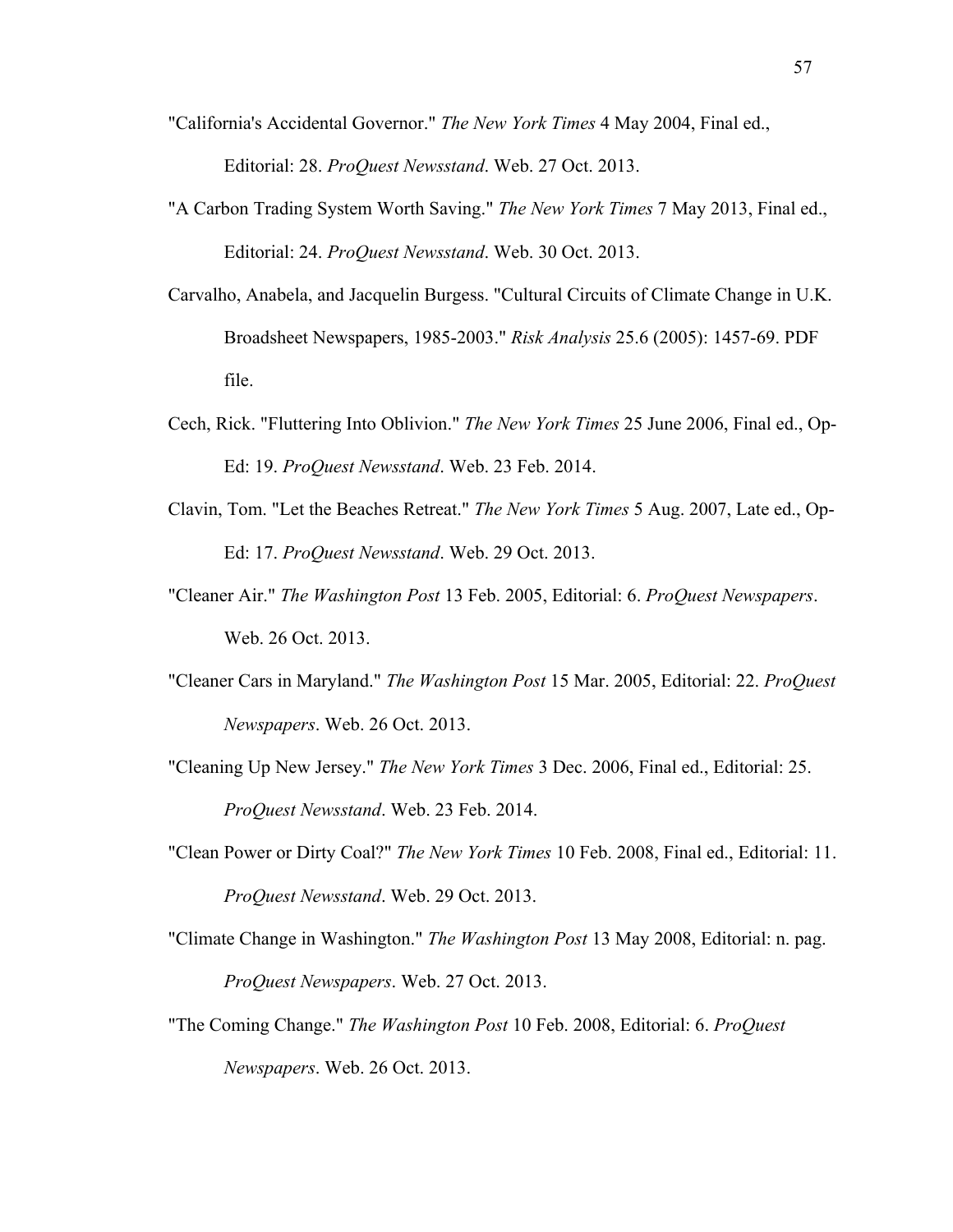- "Confessions on Climate." *The New York Times* 4 Mar. 2008, Final ed., Editorial: 24. *ProQuest Newsstand*. Web. 29 Oct. 2013.
- "Congestion Pricing Is Coming." *The Washington Post* 22 Apr. 2008, Editorial: 18. *ProQuest Newspapers*. Web. 27 Oct. 2013.
- "Congress and Climate Change." *The Washington Post* 8 Jan. 2008, Editorial: 18. *ProQuest Newspapers*. Web. 26 Oct. 2013.
- "A Consensus on Crisis." *The Washington Post* 8 Apr. 2007, Editorial: 6. *ProQuest Newspapers*. Web. 26 Oct. 2013.
- Cooper, Henry S.F., Jr. "Idiot Wind." *The New York Times* 3 June 2007, Late ed., Op-Ed: 13. *ProQuest Newsstand*. Web. 29 Oct. 2013.
- "Coral Peril." *The Washington Post* 12 Dec. 2004, Editorial: 6. *ProQuest Newspapers*. Web. 26 Oct. 2013.
- Cordaro, Matthew C. "Powerful Regrets." *The New York Times* 11 Feb. 2007, Late ed., Op-Ed: 15. *ProQuest Newsstand*. Web. 18 Oct. 2013.
- "The Court Rules on Warming." *The New York Times* 3 Apr. 2007, Final ed., Editorial: 20. *ProQuest Newsstand*. Web. 28 Oct. 2013.
- "The Dark Side of Green Light." *The New York Times* 29 July 2007, Late ed., Op-Ed: 15. *ProQuest Newsstand*. Web. 29 Oct. 2013.
- "The Demise of FutureGen." *The Washington Post* 17 Feb. 2008, Editorial: 6. *ProQuest Newspapers*. Web. 26 Oct. 2013.
- Dickinson, Emily. "Tell all the truth but tell it slant." *The Poems of Emily Dickinson*. Ed. Ralph W. Franklin. Cambridge: Belknap Press, 1999. N. pag. *Poetry Foundation*. Web. 20 Feb. 2014.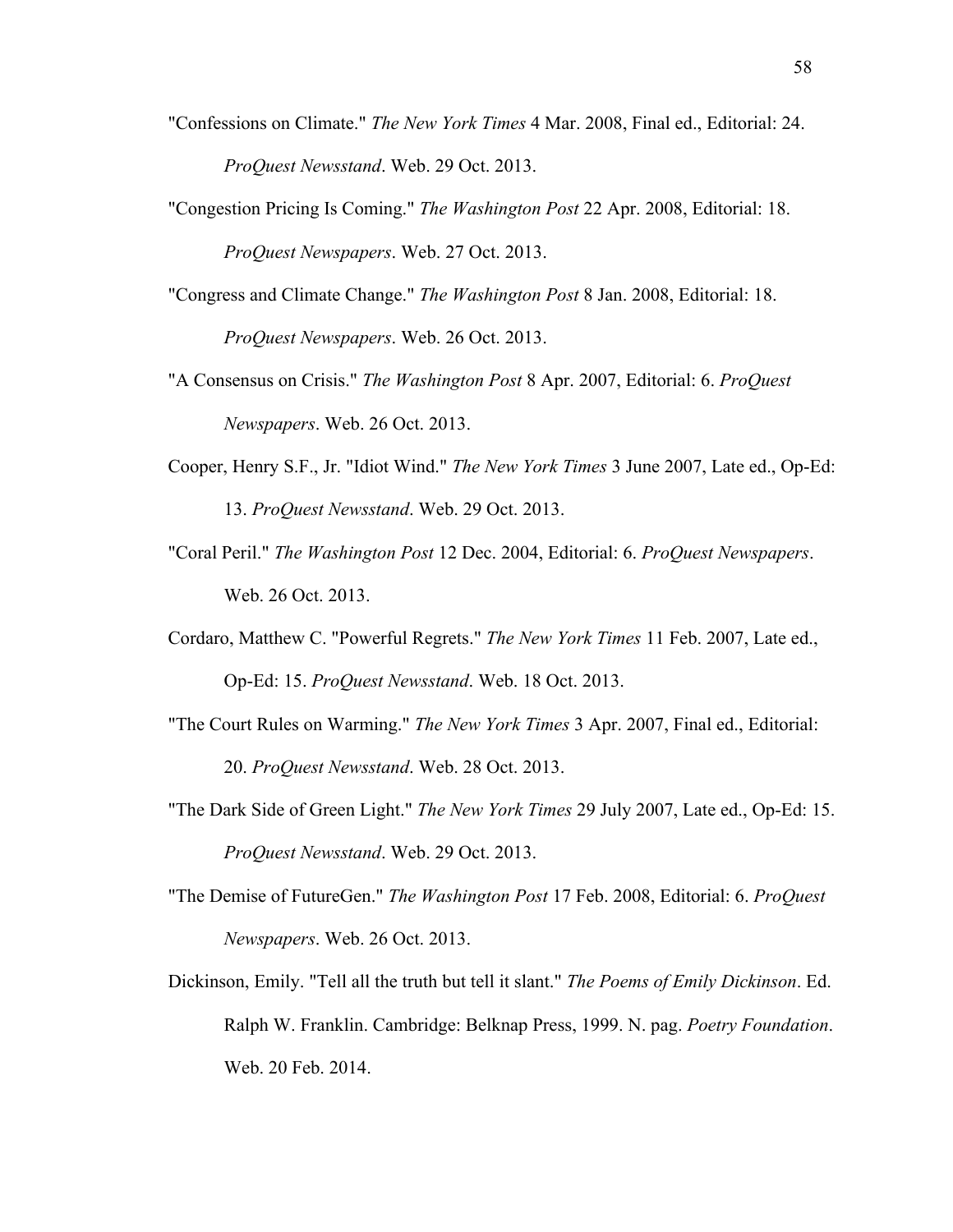- "The Difference Two Years Made." *The New York Times* 5 Nov. 2006, Final ed., Editorial: 11. *ProQuest Newsstand*. Web. 23 Feb. 2014.
- "Dominion Power's Dirty Plan for Virginia." *The Washington Post* 7 Jan. 2008, Editorial: 6. *ProQuest Newspapers*. Web. 26 Oct. 2013.
- Dryzek, John S. *The Politics of the Earth: Environmental Discourses*. 3rd ed. Oxford: Oxford University Press, 2013. Print.
- Emerson, Ken. "March of the Manatee." *The New York Times* 20 Aug. 2006, Final ed., Op-Ed: 13. *ProQuest Newsstand*. Web. 23 Feb. 2014.
- "Energy Independence; The wrong target for policymakers." *The Washington Post* 21 Jan. 2007, Editorial: 6. *ProQuest Newspapers*. Web. 26 Oct. 2013.
- "Energy to Burn." *The Washington Post* 9 Sept. 2007, Editorial: 6. *ProQuest Newspapers*. Web. 26 Oct. 2013.
- "A Few Degrees." *The New York Times* 26 July 2005, Final ed., Editorial: 16. *ProQuest Newsstand*. Web. 27 Oct. 2013.
- Fischer, Douglas. "Climate coverage soars in 2013, spurred by energy, weather." *The Daily Climate* 4 Jan. 2014, Front: n. pag. PDF file.
- "Flunking the Oil Addiction Test." *The New York Times* 4 Apr. 2006, Final ed., Editorial: 22. *ProQuest Newsstand*. Web. 28 Oct. 2013.
- "Foolishness on Fuel." *The New York Times* 21 Aug. 2005, Final ed., Editorial: n. pag. *ProQuest Newsstand*. Web. 23 Feb. 2014.
- Friedman, Thomas L. "The Capitol Energy Crisis." *The New York Times* 24 June 2007, Final ed., Op-Ed: 14. *ProQuest Newsstand*. Web. 29 Oct. 2013.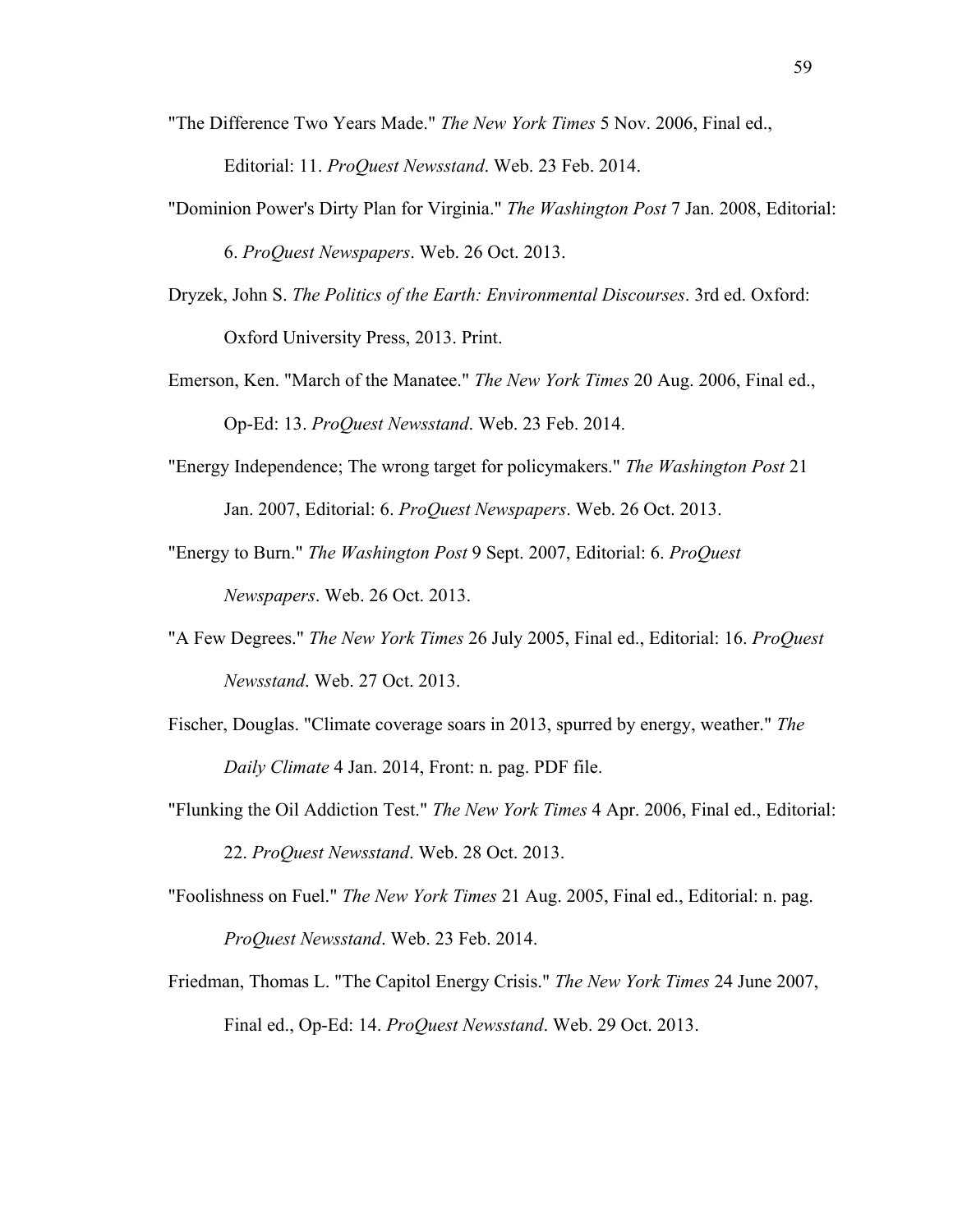- "Fuel for Consensus." *The Washington Post* 9 Dec. 2007, Editorial: 6. *ProQuest Newspapers*. Web. 26 Oct. 2013.
- Furedi, Frank. "The changing meaning of disaster." *Area* 39.4 (2007): 482-89. *JSTOR*. Web. 6 Nov. 2013.
- Gephart, Robert P., Jr. "The Textual Approach: Risk and Blame in Disaster Sensemaking." *Academy of Management Journal* 36.6 (1993): 1465-514. Print.
- "Going Cold Turkey." *The Washington Post* 19 Mar. 2006, Editorial: 6. *ProQuest Newspapers*. Web. 26 Oct. 2013.
- Gore, Al, perf. *An Inconvenient Truth*. Dir. Davis Guggenheim. Paramount, 2006. Film.
- "The Greening of Montgomery." *The Washington Post* 4 May 2008, Editorial: n. pag. *ProQuest Newspapers*. Web. 27 Oct. 2013.
- "A Green Pragmatism." *The Washington Post* 4 July 2004, Editorial: 6. *ProQuest Newspapers*. Web. 26 Oct. 2013.
- Grist, Natasha. "Positioning Climate Change in Sustainable Development Discourse." *Journal of International Development* 803 (2008): 783-803. *Wiley InterScience*. Web. 24 Nov. 2013.
- Harper, Morgan. "Sustainable and Renewable Energy Development in Ontario: A look at the Current Policy Frameworks and Discourses Surrounding Sustainable Energy and Wind and Solar Power in Major Ontario Newspapers." *The McMaster Journal of Communication* 5.1 (2009): 43-68. PDF file.
- Harris, Leila M. "Contested sustainabilities: assessing narratives of environmental change in southeastern Turkey." *Local Environment* 14.8 (2009): 699-720. PDF file.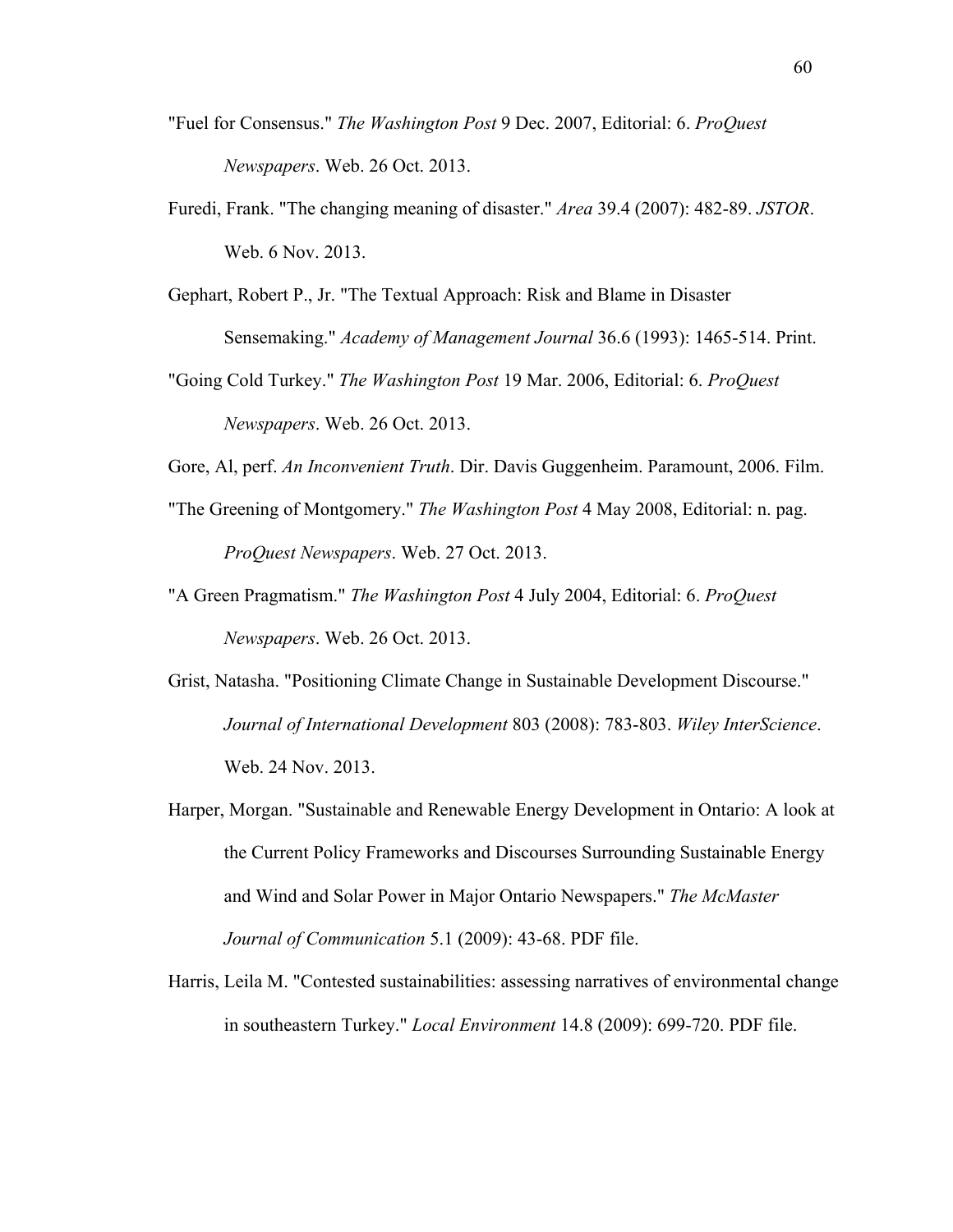- Hill, Douglas. "A Mighty Wind." *The New York Times* 24 Oct. 2004, Late ed., Op-Ed: 13. *ProQuest Newsstand*. Web. 23 Feb. 2014.
- Hoffer, Peter Charles. "New York City's Burning Problem." *The New York Times* 30 Apr. 2006, Final ed., Op-Ed: 13. *ProQuest Newsstand*. Web. 28 Feb. 2014.
- Hoffman, Andrew J. "Talking Past Each Other? Cultural Framing of Skeptical and Convinced Logics in the Climate Change Debate." *Organization and Environment* 24.1 (2011): 3-33. *SAGE Journals Online*. Web. 11 Sept. 2013.
- Holt, Rush. "Trying to Get Us to Change Course." *Science* 317 (2007): 198-99. *JSTOR*. Web. 6 Nov. 2013.
- "Hot and Cold." *The New York Times* 8 Apr. 2007, Late ed., Editorial: 4. *ProQuest Newsstand*. Web. 23 Oct. 2013.
- "How Green Is My Yellow Cab." *The New York Times* 26 June 2005, Late ed., Editorial: 9. *ProQuest Newsstand*. Web. 27 Oct. 2013.
- "How Green is our Energy." *The New York Times* 26 Sept. 2004, Final ed., Editorial: 13. *ProQuest Newsstand*. Web. 27 Oct. 2013.
- "The Hybrid's Free Ride." *The Washington Post* 16 Jan. 2005, Editorial: 6. *ProQuest Newspapers*. Web. 26 Oct. 2013.
- "In IRS Scandal, echoes of Watergate." *The Washington Post* 14 May 2013, Editorial-Opinion: n. pag. *ProQuest Newspapers*. Web. 27 Oct. 2013.
- "Is It War?" *The Washington Post* 23 Dec. 2007, Editorial: 6. *ProQuest Newspapers*. Web. 26 Oct. 2013.
- "It's About Laws, Not Light Bulbs." *The New York Times* 6 Apr. 2008, Final ed., Editorial: 13. *ProQuest Newsstand*. Web. 29 Oct. 2013.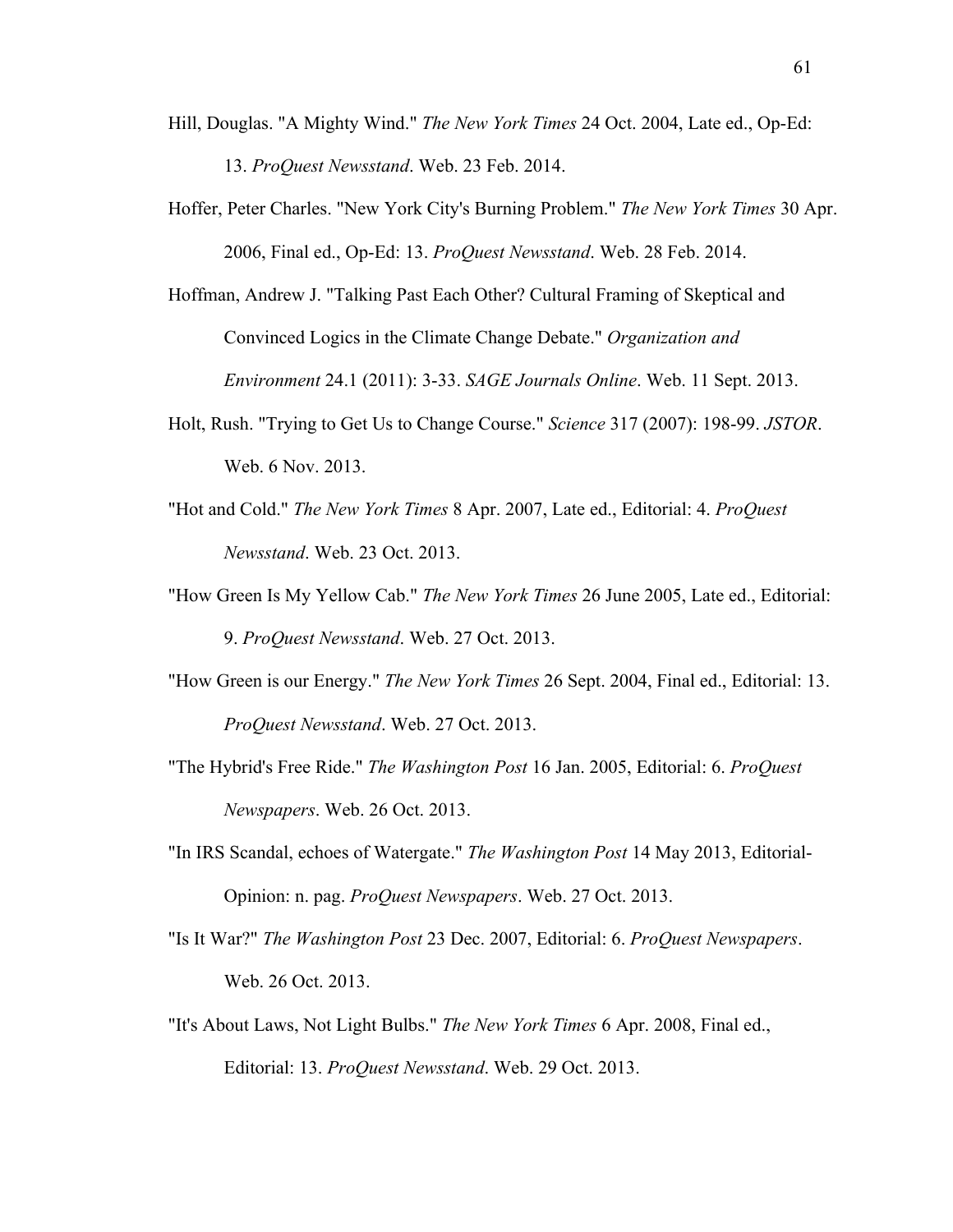- "It's July 1, So Pay Up." *The New York Times* 1 July 2007, Late ed., Editorial: 15. *ProQuest Newsstand*. Web. 29 Oct. 2013.
- Izadi, Foad, and Hakimeh Saghaye-Biria. "A Discourse Analysis of Elite American Newspaper Editorials: The Case of Iran's Nuclear Program." *Journal of Communication Inquiry* 31.2 (2007): 140-65. *SAGE Journals Online*. Web. 30 Oct. 2013.
- Jacobsen, Grant D. "The Al Gore Effect: An Inconvenient Truth and Voluntary Carbon Offsets." *Journal of Environmental Economics and Management* 61 (2011): 67- 78. Print.
- "Kerry Energy Facts." *The Washington Post* 1 Aug. 2004, Editorial: 6. *ProQuest Newspapers*. Web. 26 Oct. 2013.
- Killingsworth, M. Jimmie, and Jacqueline S. Palmer. *Ecospeak: Rhetoric and Environmental Politics in America*. Sage Publications, Inc., 1992. PDF file.
- Kopnina, Helen. "Foresaking Nature? Contesting 'Biodiversity' Through Competing Discourses of Sustainability." *Journal of Education for Sustainable Development* 7.1 (2013): 51-63. *SAGE Journals Online*. Web. 19 Sept. 2013.
- "Legal Eagle; The eagle has landed. Will other species?" *The Washington Post* 1 July 2007, Editorial: 6. *ProQuest Newspapers*. Web. 26 Oct. 2013.

Lehrner, Amy, and Nicole E. Allen. "Social Change Movements and the Struggle Over Meaning-Making: A Case Study of Domestic Violence Narratives." *American Journal of Community Psychology* 42.3-4 (2008): 220-34. *SAGE Journals Online*. Web. 10 Sept. 2013.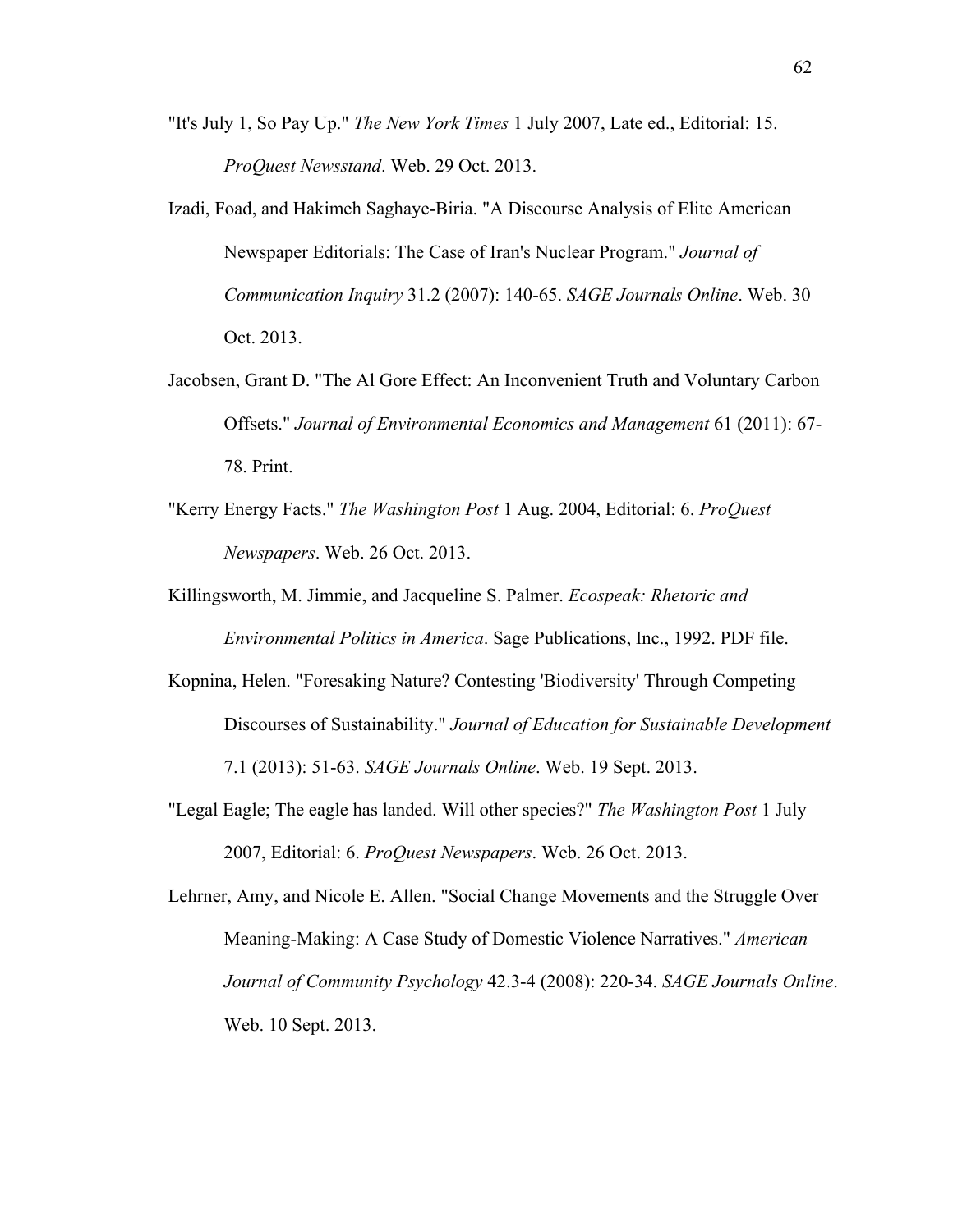- Lipson, Charles. *How to Write a BA Thesis*. Chicago: The University of Chicago Press, 2005. Print.
- Liu, Lee. "Sustainability: Living within One's Own Ecological Means." *Sustainability* 1.4 (2009): 1412-30. *Mendeley*. Web. 31 July 2013.
- "Lost Energy." *The Washington Post* 25 June 2005, Editorial: 6. *ProQuest Newspapers*. Web. 26 Oct. 2013.
- Löfgren, Asa, and Katarina Nordblom. "Attitudes towards CO2 taxation is there an Al Gore effect?" *Applied Economics Letters* 17 (2010): 845-48. Print.
- Maguire, Steve, and Cynthia Hardy. "Discourse and Deinstitutionalization: The Decline of DDT." *Academy of Management Journal* 52.1 (2009): 148-78. PDF file.
- "A Mighty Wind." *The New York Times* 16 July 2006, Late ed., Editorial: 11. *ProQuest Newsstand*. Web. 28 Oct. 2013.
- Miles, Matthew B., and A. Michael Huberman. *An Expanded Sourcebook: Qualitative Data Analysis*. 2nd ed. Thousand Oaks: SAGE Publications, 1994. Print.
- Milne, Markus J., Kate Kearins, and Sarah Walton. "Creating Adventures in Wonderland: The Journey Metaphor and Environmental Sustainability." *Organization* 13.6 (2006): 801-39. *SAGE Journals Online*. Web. 31 Oct. 2013.
- "More Energy Follies." *The New York Times* 15 Mar. 2005, Final ed., Editorial: 24. *ProQuest Newsstand*. Web. 27 Oct. 2013.
- "Mr. Bush In Europe." *The Washington Post* 20 Feb. 2005, Editorial: 6. *ProQuest Newspapers*. Web. 26 Oct. 2013.
- "Mr. Inhofe's Last Hearing; Thank goodness." *The Washington Post* 10 Dec. 2006, Editorial: 6. *ProQuest Newspapers*. Web. 26 Oct. 2013.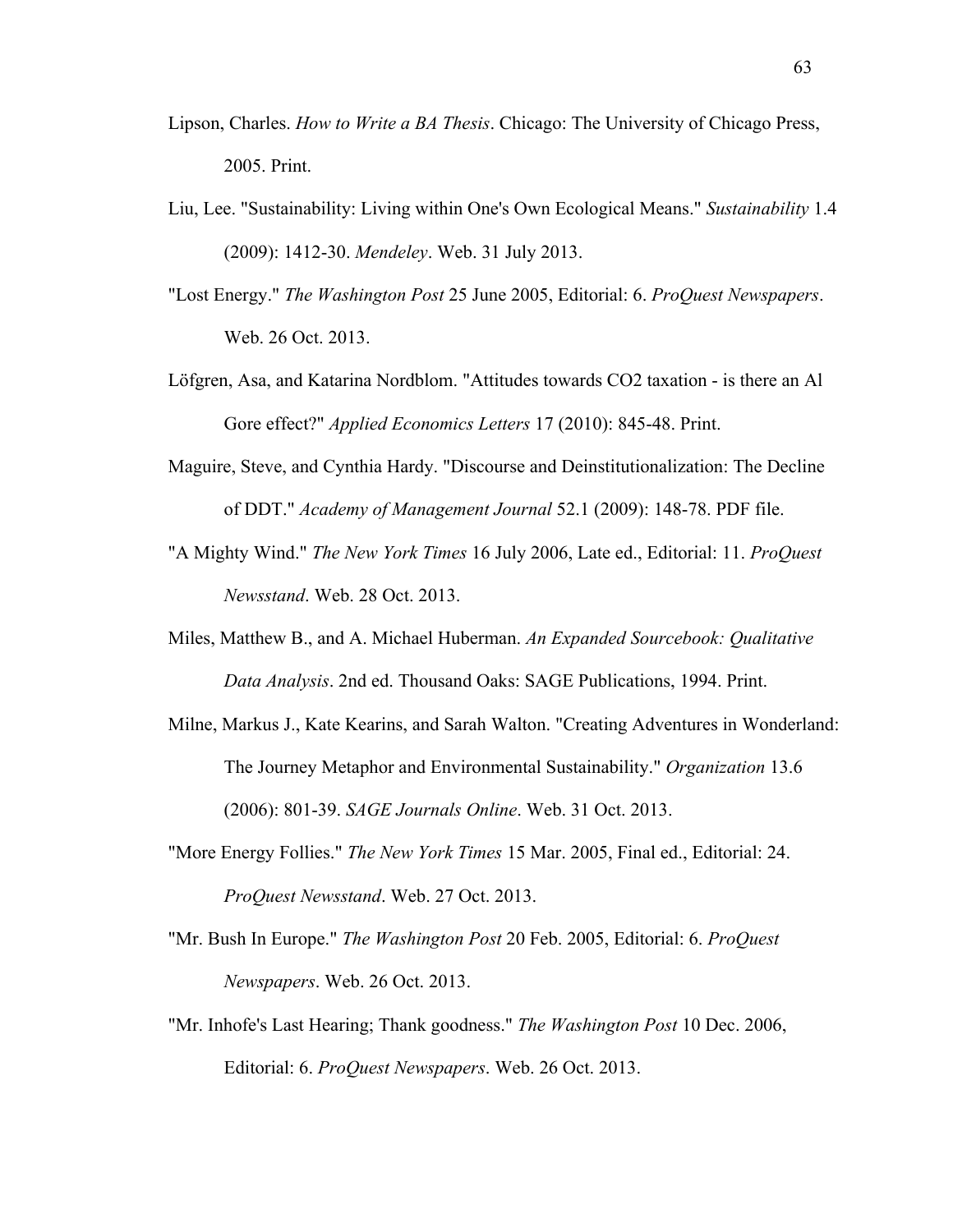- "Mr. Johnson's Unused Authority." *The New York Times* 11 Dec. 2007, Final ed., Editorial: 32. *ProQuest Newsstand*. Web. 29 Oct. 2013.
- "Mr. Romney's Sales Pitch." *The Washington Post* 15 Jan. 2008, Editorial: 12. *ProQuest Newspapers*. Web. 26 Oct. 2013.
- "Mr. Spitzer's Chance on Warming." *The New York Times* 20 Feb. 2007, Final ed., Editorial: 18. *ProQuest Newsstand*. Web. 28 Oct. 2013.

Nisbet, Matthew C., and Mike Huge. "Attention Cycles and Frames in the Plant Biotechnology Debate: Managing Power Participation through the Press/Policy Connection." *Harvard International Journal of Press/Politics* 11.2 (2006): 3-40. *SAGE Journals Online*. Web. 27 Aug. 2013.

- Nolan, Jennifer M. "'An Inconvenient Truth' Increases Knowledge, Concern, and Willingness to Reduce Greenhouse Gases." *Environment and Behavior* 42.5 (2010): 643-58. *SAGE Journals Online*. Web. 24 Nov. 2013.
- "Not Much Help for the Polar Bear." *The New York Times* 18 May 2008, Final ed., Editorial: 11. *ProQuest Newsstand*. Web. 29 Oct. 2013.
- "The Nuclear Option." *The New York Times* 3 Apr. 2005, Late ed., Editorial: 13. *ProQuest Newsstand*. Web. 23 Feb. 2014.
- "Ocean Rescue." *The New York Times* 24 Dec. 2006, Late ed., Editorial: 4. *ProQuest Newsstand*. Web. 28 Oct. 2013.
- "Play It Safe At Indian Point." *The New York Times* 25 Feb. 2007, Late ed., Editorial: 11. *ProQuest Newsstand*. Web. 28 Oct. 2013.
- "A Price on Carbon." *The Washington Post* 25 Sept. 2007, Editorial: 18. *ProQuest Newspapers*. Web. 26 Oct. 2013.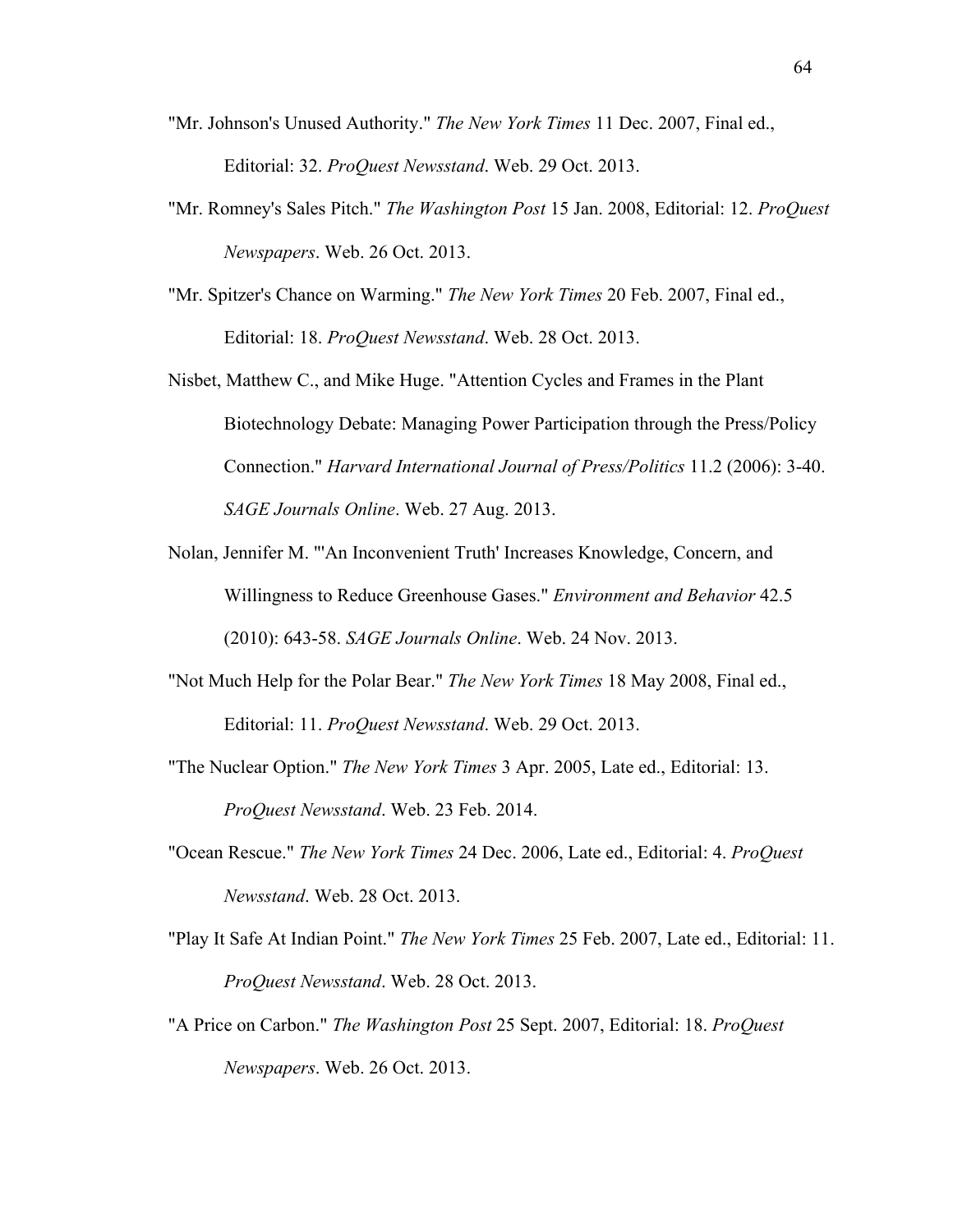- "Primary Considerations." *The Washington Post* 27 Jan. 2008, Editorial: 6. *ProQuest Newspapers*. Web. 26 Oct. 2013.
- ProWork Project. "Discourse Analysis." *ProWork Project*. ProWork Project, 2009. Web. 16 Mar. 2014.
- "Questions, Not Just on Iraq." *The New York Times* 17 Feb. 2008, Late ed., Editorial: 11. *ProQuest Newsstand*. Web. 29 Oct. 2013.
- Readers, Akes. "Newspaper Content: What Makes Readers More Satisfied." *Readership Institute: Media Management Center at Northwestern University* (2001): 1-18. PDF file.
- "Regulatory Games and the Polar Bear." *The New York Times* 15 Jan. 2008, Final ed., Editorial: 20. *ProQuest Newsstand*. Web. 29 Oct. 2013.
- Rooney, Thomas. "Don't Touch The Water." *The New York Times* 13 May 2007, Final ed., Op-Ed: 13. *ProQuest Newsstand*. Web. 29 Oct. 2013.
- Rupar, Verica. "Newspapers' production of common sense: The 'green madness' or why should we read editorials?" *Journalism* 8.5 (2007): 591-610. *SAGE Journals Online*. Web. 30 Oct. 2013.
- "Save the Lighthouse: Move It." *The New York Times* 19 Nov. 2006, Late ed., Editorial: 21. *ProQuest Newsstand*. Web. 28 Oct. 2013.
- "The Scientists Speak." *The New York Times* 20 Sept. 2007, Final ed., Editorial: 22. *ProQuest Newsstand*. Web. 29 Oct. 2013.
- Shove, Elizabeth. "Social Theory and Climate Change: Questions Often, Sometimes and Not Yet Asked." *Theory, Culture & Society* 27.2-3 (2010): 277-88. *SAGE Journals Online*. Web. 10 Sept. 2013.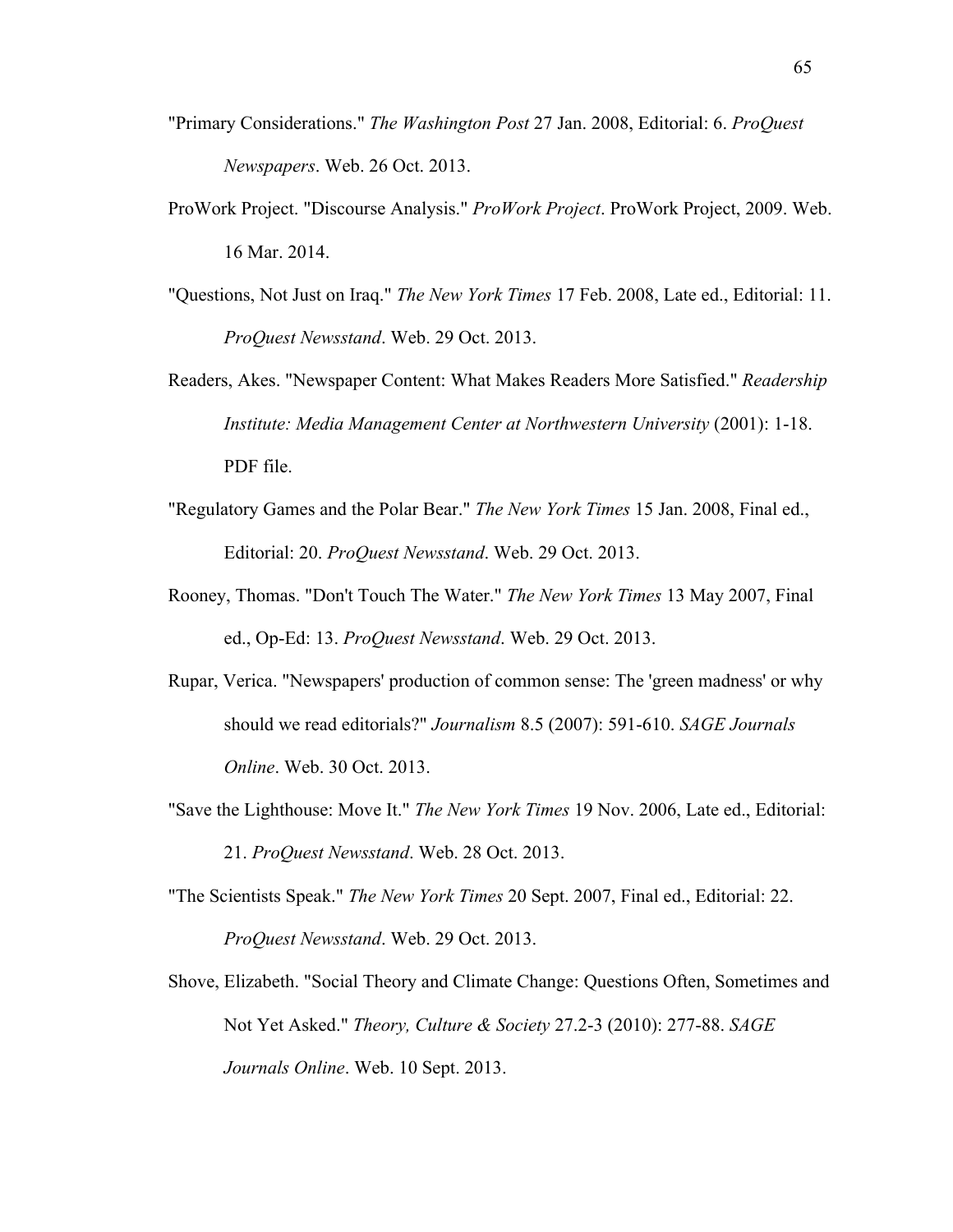- "Signs of Energy." *The New York Times* 5 Dec. 2006, Final ed., Editorial: 26. *ProQuest Newsstand*. Web. 28 Oct. 2013.
- Smith, Mike, and Charlie Hargoves. "The Gore factor: Reviewing the impact of 'An Inconvenient Truth.'" *Ecos* 134 (2007): 16-18. *EBSCO eBook Collection*. Web. 21 Jan. 2014.
- "Squaring Off On Global Warming." *The New York Times* 11 Nov. 2007, Final ed., Editorial: 19. *ProQuest Newsstand*. Web. 29 Oct. 2013.
- "Stalling in Bali." *The Washington Post* 18 Dec. 2007, Editorial: 24. *ProQuest Newspapers*. Web. 26 Oct. 2013.
- "Storm Clouds." *The New York Times* 24 June 2007, Late ed., Editorial: 17. *ProQuest Newsstand*. Web. 29 Oct. 2013.
- Strauss, Anselm L. *Qualitative analysis for social scientists*. Cambridge: Cambridge University Press, 1987. Print.

"Sustainable." *Merriam-Webster*. Merriam-Webster, Inc., n.d. Web. 24 Jan. 2014.

- Szerszynski, Bronislaw. "Reading and Writing the Weather: Climate Technics and the Moment of Responsibility." *Theory, Culture, & Society* 27.2-3 (2010): 9-30. *SAGE Journals Online*. Web. 11 Sept. 2013.
- "Taking the Temperature of Heat Waves." *The New York Times* 1 Aug. 2006, Final ed., Editorial: 14. *ProQuest Newsstand*. Web. 28 Oct. 2013.
- "Threatened by Warming; Polar Bear as harbinger." *The Washington Post* 7 Jan. 2007, Editorial: 6. *ProQuest Newspapers*. Web. 26 Oct. 2013.
- "Through Others' Eyes." *The New York Times* 3 July 2007, Final ed., Editorial: 16. *ProQuest Newsstand*. Web. 29 Oct. 2013.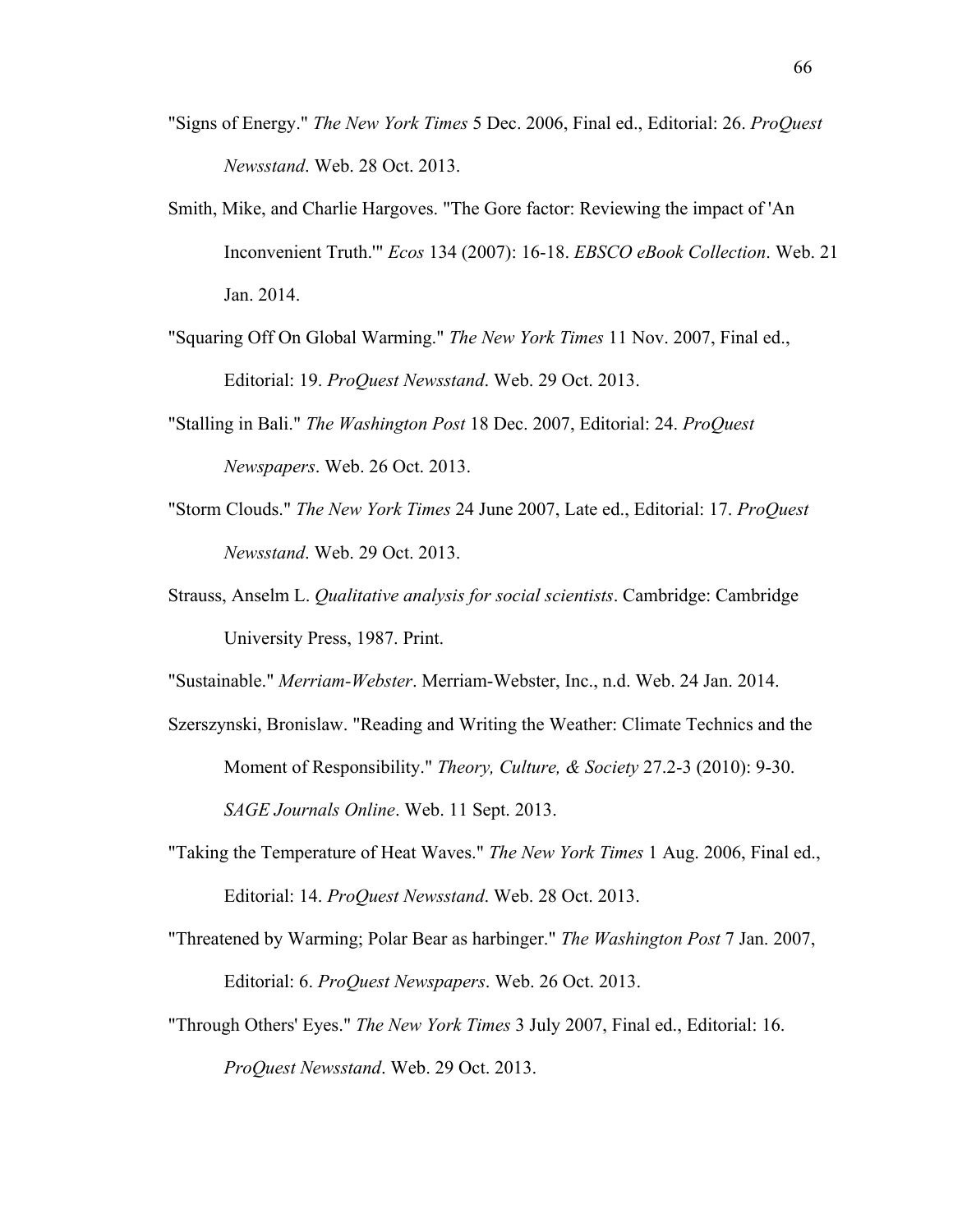- Tirpak, Bradley, and Dennis Tirpak. "How Green Is My Taxi." *The New York Times* 22 Apr. 2007, Final ed., Op-Ed: 9. *ProQuest Newsstand*. Web. 23 Oct. 2013.
- "The Trouble with Salmon." *The New York Times* 15 Apr. 2008, Final ed., Editorial: 22. *ProQuest Newsstand*. Web. 29 Oct. 2013.
- "Two Sides of Mr. Sarkozy." *The New York Times* 18 Nov. 2007, Late ed., Editorial: 13. *ProQuest Newsstand*. Web. 29 Oct. 2013.
- "Unfinished Business." *The New York Times* 25 Dec. 2005, Late ed., Editorial: 9. *ProQuest Newsstand*. Web. 28 Oct. 2005.
- Van Dijk, Teun A. "Discourse Analysis: Its Development and Application to the Structure of News." *Journal of Communication* 33.2 (1983): 20-43. PDF file.
- "Waiting on the EPA." *The Washington Post* 16 Dec. 2007, Editorial: 6. *ProQuest Newspapers*. Web. 26 Oct. 2013.
- "Warming Up On Capitol Hill." *The New York Times* 27 Mar. 2007, Final ed., Editorial: 11. *ProQuest Newsstand*. Web. 23 Oct. 2013.
- Weingart, Peter, Anita Engels, and Petra Pansegrau. "Risks of communication: discourses on climate change in science, politics, and the mass media." *Public Understanding of Science* 9 (2000): 261-83. *SAGE Journals Online*. Web. 6 Nov. 2013.
- Welcomer, Stephanie A. "Reinventing vs. Restoring Sustainability in the Maine Woods: Narratives of Progress and Decline." *Organization & Environment* 23.1 (2010): 55-75. *SAGE Journals Online*. Web. 6 Nov. 2013.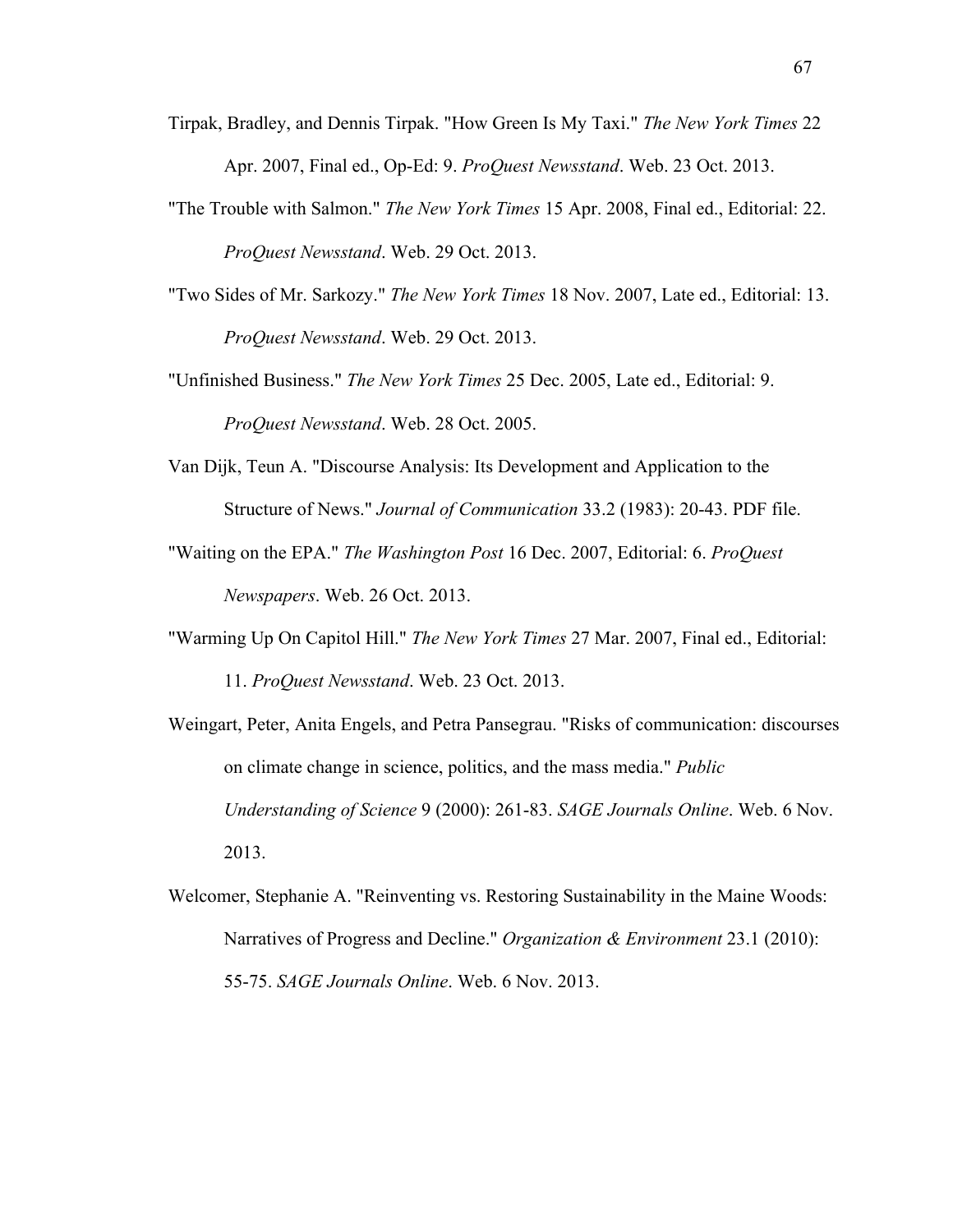- Wexler, Mark N. "Rachel Carson's Toxic Discourse: Conjectures on Counterpublics, Stakeholders and the 'Occupy Movement.'" *Business and Society Review* 118.2 (2013): 171-92. PDF file.
- "White House Prevarications." *The Washington Post* 27 Dec. 2005, Editorial: 24. *ProQuest Newspapers*. Web. 26 Oct. 2013.
- "Who's an Alarmist?" *The Washington Post* 27 May 2008, Editorial: 12. *ProQuest Newspapers*. Web. 26 Oct. 2013.
- "The Wild Zones." *The New York Times* 12 Feb. 2006, Late ed., Editorial: 13. *ProQuest Newsstand*. Web. 28 Oct. 2006.
- Zamith, Rodrigo, Juliet Pinto, and Maria Elena Villar. "Constructing Climate Change in the Americas: An Analysis of News Coverage in U.S. and South American Newspapers." *Science Communication* 35.3 (2012): 334-57. *SAGE Journals Online*. Web. 24 Nov. 2013.